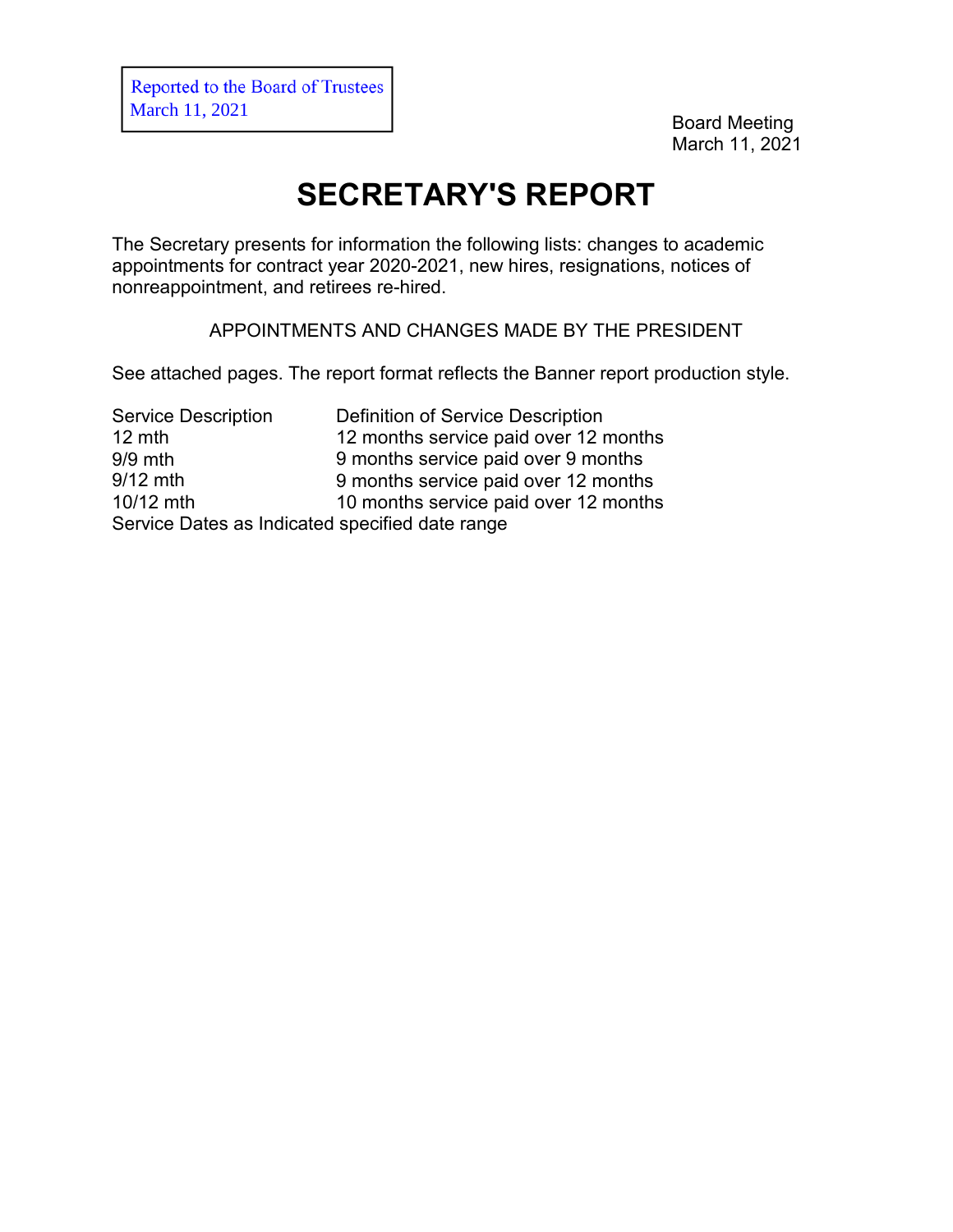### **Changes to Academic Appointments for Contract Year 2020 to 2021 – Urbana**

| Name                     | Job Title                                         | College                            | Appointing Unit                          | Job<br><b>FTE</b> | Service<br>Description | Service<br><b>Begin Date</b> | Service End<br>Date | Salary       | per  | Total<br>Previous<br>Annual Rate<br>of Pay | per  | <b>Total Current</b><br>Annual Rate<br>of Pay | per  | %<br>Increase | Change<br>Reason       |
|--------------------------|---------------------------------------------------|------------------------------------|------------------------------------------|-------------------|------------------------|------------------------------|---------------------|--------------|------|--------------------------------------------|------|-----------------------------------------------|------|---------------|------------------------|
| Balhan, Barbara<br>Maria | SR RES SPEC IN LIFE<br>SCI                        | VC for Research and<br>Innovation  | Biotechnology<br>Center                  | 1.00              | 12mth                  | 12/16/2020                   | 08/15/2021          | \$56,000.00  | year | \$50,157.86                                | year | \$56,000.00                                   | year | 11.65%        | Title &<br>Salary      |
| Bankhead, Tekita         | DIR, BNAACC                                       | <b>VC Student Affairs</b>          | Inclusion &<br><b>Intercultural Rels</b> | 1.00              | 12mth                  | 01/25/2021                   | 08/15/2021          | \$64,000.00  | year | \$57,362.25                                | year | \$64,000.00                                   | year | 11.57%        | Title &<br>Salary      |
| Basney, James<br>Alan    | <b>PRIN RES SCI</b>                               | <b>OVCRI Institutes</b>            | Supercomputing<br>Applications           | 1.00              | 12mth                  | 10/23/2020                   | 08/15/2021          | \$140,000.00 | year | \$125,173.35                               | year | \$140,000.00                                  | year | 11.84%        | Title &<br>Salary      |
| Bauer, K Erin<br>Hessler | <b>RES PROJ COORD</b>                             | <b>OVCRI</b> Institutes            | IL State Water<br>Survey                 | 0.90              | 12mth                  | 11/01/2020                   | 02/28/2021          | \$52,631.10  | year | \$47,952.78                                | year | \$52,631.10                                   | year | 9.76%         | FTE&<br>Salary         |
| Bethke, Eliot B          | ENGR LAB/DATA<br>SCI/IDEA PROJ CO                 | Carle Illinois Medicine            | Carle IL COM<br>Administration           | 1.00              | 12mth                  | 05/16/2021                   | 08/15/2021          | \$87,550.00  | year | \$65,662.50                                | year | \$87,550.00                                   | year | 33.33%        | FTE&<br>Salary         |
| Bilsbury, Tosha          | <b>SR ACAD ADVR</b>                               | Liberal Arts &<br>Sciences         | Economics                                | 1.00              | 12mth                  | 12/02/2020                   | 08/15/2021          | \$59,000.00  | year | \$55,500.00                                | year | \$59,000.00                                   | year | 6.31%         | Title &<br>Salary      |
| Boerner, Timothy         | <b>SR ASST DIR</b>                                | <b>OVCRI</b> Institutes            | Supercomputing<br>Applications           | 1.00              | 12mth                  | 01/20/2021                   | 06/15/2021          | \$151,423.30 | year | \$131,672.44                               | year | \$151,423.30                                  | year | 15.00%        | Title &<br>Salary      |
| Boerner, Timothy         | <b>SR ASST DIR</b>                                | <b>OVCRI</b> Institutes            | Supercomputing<br>Applications           | 1.00              | 12mth                  | 06/16/2021                   | 08/15/2021          | \$155,000.00 | year | \$151,423.30                               | year | \$155,000.00                                  | year | 2.36%         | Salary                 |
| Brand, Mindy<br>Margaret | <b>ASST DIR. ANNUAL</b><br><b>FUND &amp; PRGM</b> | Provost & VC Acad<br>Affairs       | Allerton Park &<br><b>Retreat Center</b> | 1.00              | 12mth                  | 01/01/2021                   | 08/15/2021          | \$55,000.00  | year | \$29,172.00                                | year | \$55,000.00                                   | year | 88.54%        | Title, FTE<br>& Salary |
| Brown, Jeffrey R         | <b>DEAN</b>                                       | Gies College of<br><b>Business</b> | Gies College of<br><b>Business</b>       | 1.00              | 12mth                  | 01/16/2021                   | 08/15/2021          | \$518,750.00 | year | \$561,875.00                               | year | \$613,750.00                                  | year | 9.23%         | Salary                 |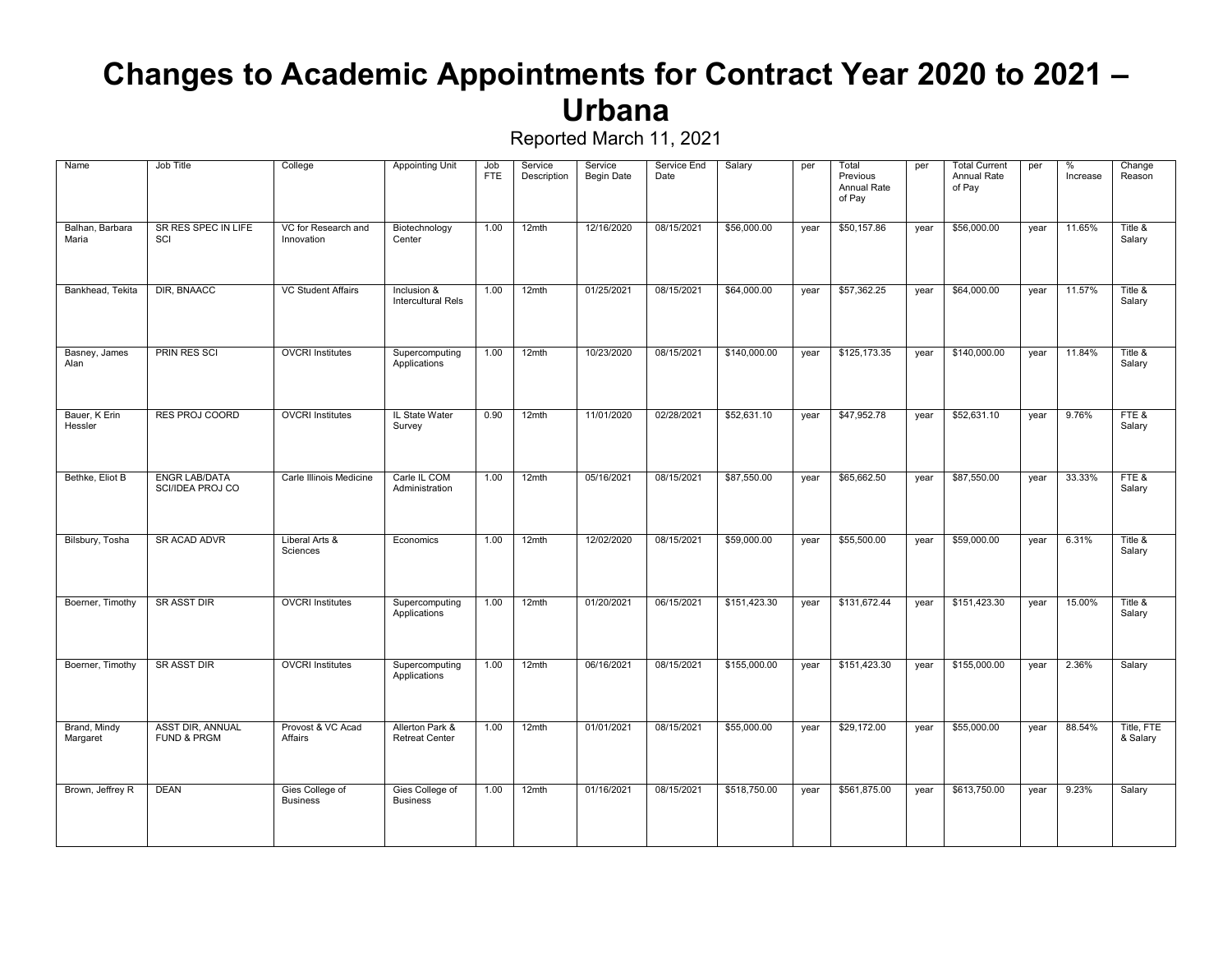| Name                       | Job Title                          | College                          | <b>Appointing Unit</b>           | Job<br><b>FTE</b> | Service<br>Description | Service<br><b>Begin Date</b> | Service End<br>Date | Salary       | per  | Total<br>Previous<br>Annual Rate<br>of Pay | per  | <b>Total Current</b><br>Annual Rate<br>of Pay | per  | %<br>Increase | Change<br>Reason                |
|----------------------------|------------------------------------|----------------------------------|----------------------------------|-------------------|------------------------|------------------------------|---------------------|--------------|------|--------------------------------------------|------|-----------------------------------------------|------|---------------|---------------------------------|
| Burger, Kenneth<br>C       | ASST DIR OF PURCH                  | Chancellor                       | <b>Purchasing Office</b>         | 0.00              | 12mth                  | 08/16/2020                   | 03/15/2021          | \$8,525.64   | year | \$85,256.19                                | year | \$93,781.83                                   | year | 10.00%        | Salary                          |
| Cabada,<br>Elisandro       | <b>INTERIM HEAD MATH</b><br>LIB.   | University Library               | Library                          | 0.00              | 12mth                  | 12/16/2020                   | 08/15/2021          | \$7,000.00   | year | \$62,220.00                                | year | \$69,220.00                                   | year | 11.25%        | Additional<br>Title &<br>Salary |
| Chekuri, Chandra<br>Sekhar | <b>SAYLOR PROF</b>                 | <b>Grainger Engineering</b>      | Computer<br>Science              | 0.00              | $9/12$ mth             | 08/16/2020                   | 08/15/2021          | \$7,500.00   | year | \$179,540.00                               | year | \$187,040.00                                  | year | 4.18%         | Additional<br>Title &<br>Salary |
| Cohen, Neal J              | DIR, IHSI                          | Campus General Use               | General &<br>Unassigned          | 0.00              | 12mth                  | 12/16/2020                   | 06/30/2021          | \$15,000.00  | year | \$301,913.00                               | year | \$316,913.00                                  | year | 4.97%         | Additional<br>Title &<br>Salary |
| Dean, Timothy<br>James     | PROF                               | Liberal Arts &<br>Sciences       | English                          | 1.00              | 9/12mth                | 01/16/2021                   | 05/15/2021          | \$154,438.45 | year | \$149,438.45                               | year | \$154,438.45                                  | year | 3.35%         | Salary                          |
| Delage, Alice              | ASST DIR OF RES, C-<br><b>NICE</b> | <b>Grainger Engineering</b>      | Coordinated<br>Science Lab       | 1.00              | 12mth                  | 11/23/2020                   | 08/15/2021          | \$89,000.00  | year | \$75,000.00                                | year | \$89,000.00                                   | year | 18.67%        | Title &<br>Salary               |
| DelRossi,<br>Melinda Kay   | DIR OF STRATG, PLNG<br>& IMPLMNT   | Agr, Consumer, & Env<br>Sciences | Agr, Consumer, &<br>Env Sci Admn | 1.00              | 12mth                  | 01/01/2021                   | 08/15/2021          | \$96,186.00  | year | \$83,640.00                                | year | \$96,186.00                                   | year | 15.00%        | Salary                          |
| Erickson, Jeff G           | <b>ABBASI PROF</b>                 | <b>Grainger Engineering</b>      | Computer<br>Science              | 0.00              | 9/12mth                | 08/16/2020                   | 08/15/2021          | \$7,500.00   | year | \$187,930.00                               | year | \$195,430.00                                  | year | 3.99%         | Additional<br>Title &<br>Salary |
| Fan, Timothy M             | PRGM LEADER - CCIL                 | <b>OVCRI Institutes</b>          | Cancer Center at<br>Illinois     | 0.00              | 12mth                  | 08/16/2020                   | 08/15/2021          | \$5,000.00   | year | \$202,712.58                               | year | \$227,712.58                                  | year | 12.33%        | Additional<br>Title &<br>Salary |
| Fan, Timothy M             | FAC LEAD DEVLP<br>COORD - CCIL     | <b>OVCRI Institutes</b>          | Cancer Center at<br>Illinois     | 0.00              | 12mth                  | 08/16/2020                   | 08/15/2021          | \$20,000.00  | year | \$202,712.58                               | year | \$227,712.58                                  | year | 12.33%        | Additional<br>Title &<br>Salary |
| Finder, Allyssa J          | <b>ACAD ADVR</b>                   | Liberal Arts &<br>Sciences       | LAS<br>Administration            | 1.00              | 12mth                  | 01/04/2021                   | 08/15/2021          | \$51,500.00  | year | \$50,000.00                                | year | \$51,500.00                                   | year | 3.00%         | Salary                          |
| Galewsky,<br>Benjamin      | <b>SR RES PRGRMR</b>               | <b>OVCRI Institutes</b>          | Supercomputing<br>Applications   | 1.00              | 12mth                  | 10/23/2020                   | 08/15/2021          | \$85,000.00  | year | \$79,070.40                                | year | \$85,000.00                                   | year | 7.50%         | Title &<br>Salary               |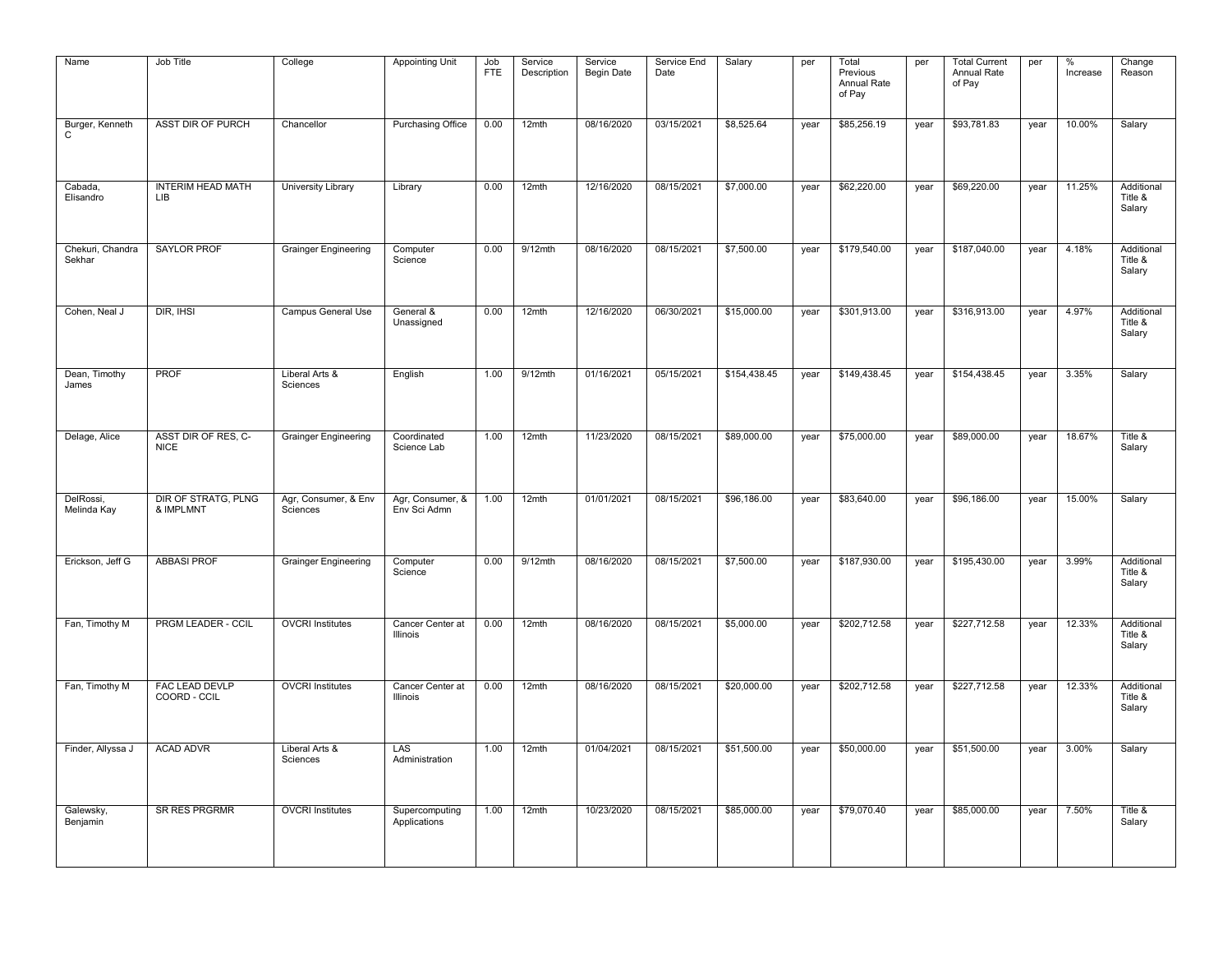| Name                      | Job Title                                       | College                            | <b>Appointing Unit</b>                   | Job<br><b>FTE</b> | Service<br>Description           | Service<br><b>Begin Date</b> | Service End<br>Date | Salary       | per  | Total<br>Previous<br>Annual Rate<br>of Pay | per  | <b>Total Current</b><br>Annual Rate<br>of Pay | per  | $\%$<br>Increase | Change<br>Reason                |
|---------------------------|-------------------------------------------------|------------------------------------|------------------------------------------|-------------------|----------------------------------|------------------------------|---------------------|--------------|------|--------------------------------------------|------|-----------------------------------------------|------|------------------|---------------------------------|
| Gammie, Charles<br>Forbes | <b>WILLETT CHAIR</b>                            | <b>Grainger Engineering</b>        | Physics                                  | 0.00              | $9/12$ mth                       | 02/16/2021                   | 08/15/2021          | \$10,000.00  | year | \$166,722.00                               | year | \$176,722.00                                  | year | 6.00%            | Additional<br>Title &<br>Salary |
| Gomez,<br>Alejandro       | <b>SR ASST DIR</b>                              | <b>VC Student Affairs</b>          | Counseling<br>Center                     | 1.00              | 12mth                            | 11/20/2020                   | 08/15/2021          | \$83,000.00  | year | \$72,296.26                                | year | \$83,000.00                                   | year | 14.81%           | Title &<br>Salary               |
| Green, Kerri Ann          | <b>DIR SCHOLAR/ACAD</b><br><b>SUCCESS PRGMS</b> | Gies College of<br><b>Business</b> | Gies<br>Undergraduate<br>Affairs         | 1.00              | 12mth                            | 12/01/2020                   | 08/15/2021          | \$80,000.00  | year | \$72,753.00                                | year | \$80,000.00                                   | year | 9.96%            | Title &<br>Salary               |
| Guest, Jeremy S           | ACT ASSOC DIR, RES                              | <b>OVCRI Institutes</b>            | Inst for Sustain,<br>Enrgy, & Env        | 0.00              | 12mth                            | 01/01/2021                   | 08/15/2021          | \$5,000.00   | year | \$125,984.00                               | year | \$130,984.05                                  | year | 3.97%            | Additional<br>Title &<br>Salary |
| Gunter, Carl              | <b>FISHER PROF</b>                              | <b>Grainger Engineering</b>        | Computer<br>Science                      | 0.00              | 9/12mth                          | 08/16/2020                   | 08/15/2021          | \$7,500.00   | year | \$210,155.00                               | year | \$217,655.00                                  | year | 3.57%            | Additional<br>Title &<br>Salary |
| Gupta, Ayush              | INFO TECHNOL SPEC                               | Facilities                         | Facilities and<br>Services               | 0.00              | 12mth                            | 12/16/2020                   | 08/15/2021          | \$8,502.00   | year | \$66,498.00                                | year | \$75,000.00                                   | year | 12.79%           | Additional<br>Title &<br>Salary |
| Hassan, Wail<br>Seddig    | <b>PROF</b>                                     | Liberal Arts &<br>Sciences         | Ctr S. Asian &<br><b>MidEast Studies</b> | 1.00              | $9/12$ mth                       | 01/16/2021                   | 05/15/2021          | \$101,930.26 | year | \$131,975.92                               | year | \$137,490.74                                  | year | 4.18%            | Salary                          |
| Hassan, Wail<br>Seddig    | DIR                                             | Liberal Arts &<br>Sciences         | Ctr S. Asian &<br><b>MidEast Studies</b> | 0.00              | Service<br>Dates as<br>Indicated | 01/16/2021                   | 08/15/2021          | \$1,555.54   | year | \$131,975.92                               | year | \$137,490.74                                  | year | 4.18%            | Additional<br>Title &<br>Salary |
| Hassan, Wail<br>Seddig    | <b>PROF</b>                                     | Liberal Arts &<br>Sciences         | English                                  | 0.25              | $9/12$ mth                       | 01/16/2021                   | 05/15/2021          | \$34,004.94  | year | \$131,975.92                               | year | \$137,490.74                                  | year | 4.18%            | Salary                          |
| Haycraft, Eden            | <b>ASSOC DIR GRAD</b><br>PRGM                   | School of Labor &<br>Empl. Rel.    | School of Labor &<br>Empl. Rel.          | 1.00              | 12mth                            | 12/16/2020                   | 08/15/2021          | \$72,000.00  | year | \$66,950.00                                | year | \$72,000.00                                   | year | 7.54%            | Salary                          |
| Heck, Cheryl              | DIR OF BUS OPER                                 | Chancellor                         | <b>Illinois Human</b><br>Resources       | 1.00              | 12mth                            | 12/07/2020                   | 08/15/2021          | \$119,500.00 | year | \$107,104.42                               | year | \$119,500.00                                  | year | 11.57%           | Title &<br>Salary               |
| Hopson, Rodney            | <b>INTERIM DIR OF CREA</b>                      | Education                          | Curriculum and<br>Instruction            | 0.00              | 12mth                            | 01/01/2021                   | 05/15/2021          | \$10,000.00  | year | \$141,296.00                               | year | \$151,296.00                                  | year | 7.08%            | Additional<br>Title &<br>Salary |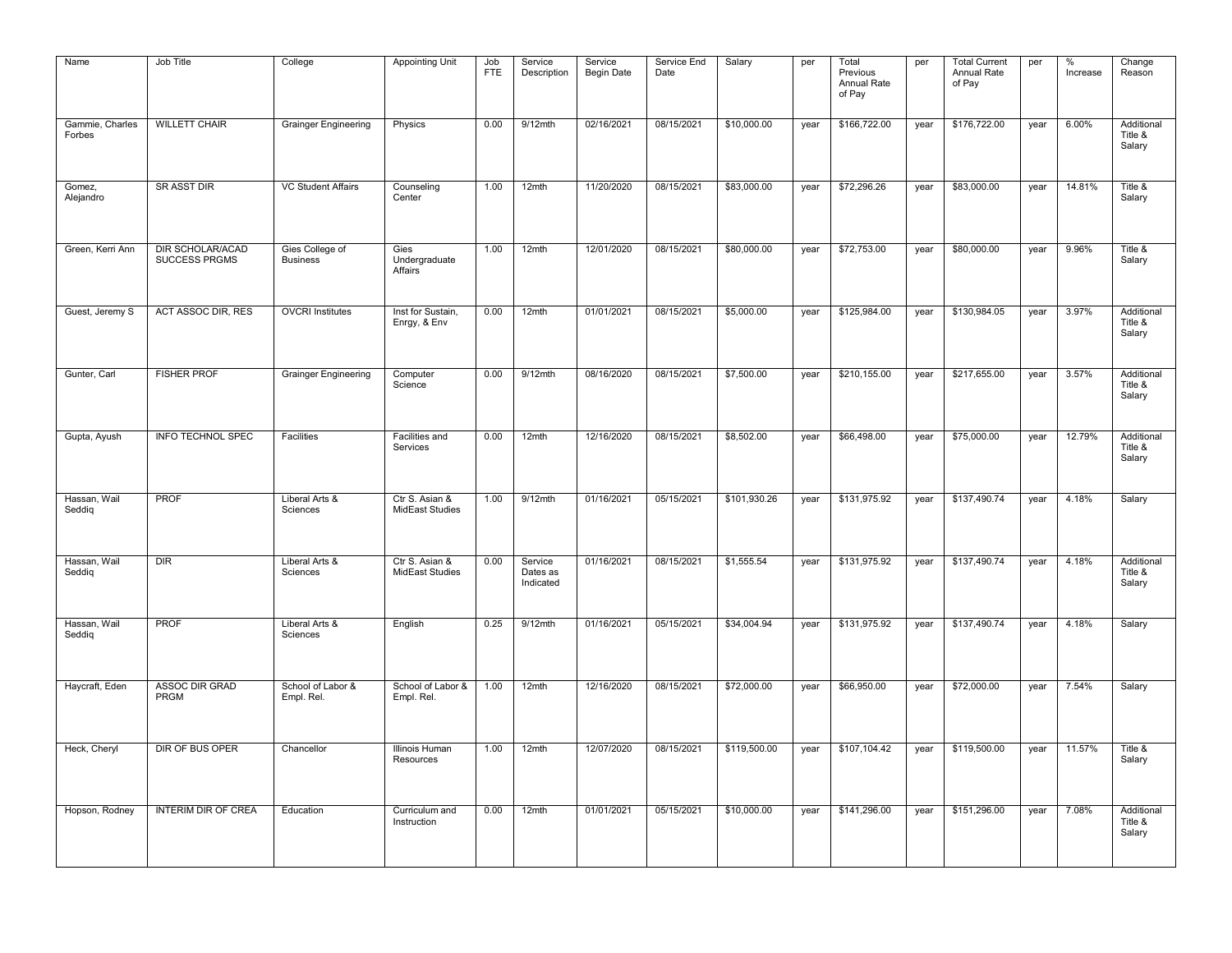| Name                       | Job Title                       | College                          | <b>Appointing Unit</b>              | Job<br><b>FTE</b> | Service<br>Description | Service<br>Begin Date | Service End<br>Date | Salary       | per  | Total<br>Previous<br>Annual Rate<br>of Pay | per  | <b>Total Current</b><br>Annual Rate<br>of Pay | per  | %<br>Increase | Change<br>Reason                |
|----------------------------|---------------------------------|----------------------------------|-------------------------------------|-------------------|------------------------|-----------------------|---------------------|--------------|------|--------------------------------------------|------|-----------------------------------------------|------|---------------|---------------------------------|
| Ionin, Tania               | <b>ACTING ASSOC HEAD</b>        | Liberal Arts &<br>Sciences       | Linguistics                         | 0.00              | 12mth                  | 01/01/2021            | 05/15/2021          | \$3,000.00   | year | \$106,666.00                               | year | \$107,166.00                                  | year | 0.47%         | Additional<br>Title &<br>Salary |
| Johnson, Laurie<br>R       | <b>INTERIM DIR</b>              | Provost & VC Acad<br>Affairs     | Campus Honors<br>Program            | 0.00              | 12mth                  | 05/16/2021            | 05/15/2022          | \$8,000.00   | year | \$102,510.08                               | year | \$110,510.08                                  | year | 7.80%         | Additional<br>Title &<br>Salary |
| Johnson, Michael<br>Dennis | <b>DATA ENGR</b>                | <b>OVCRI</b> Institutes          | Supercomputing<br>Applications      | 1.00              | 12mth                  | 12/16/2020            | 08/15/2021          | \$80,505.00  | year | \$70,004.47                                | year | \$80,505.00                                   | year | 15.00%        | Title &<br>Salary               |
| Johnston, Justin           | SR ASSOC DIR OF<br><b>PURCH</b> | Chancellor                       | <b>Purchasing Office</b>            | 0.00              | 12mth                  | 08/16/2020            | 03/15/2021          | \$14,400.00  | year | \$144,000.00                               | year | \$158,400.00                                  | year | 10.00%        | Salary                          |
| Kaganovsky,<br>Lilya       | <b>ACT HEAD</b>                 | Liberal Arts &<br>Sciences       | Slavic Languages<br>& Literature    | 0.00              | 9/9mth                 | 01/01/2021            | 05/15/2021          | \$4,421.34   | year | \$106,614.87                               | year | \$111,036.21                                  | year | 4.15%         | Additional<br>Title &<br>Salary |
| Kaler, Robin Neal          | ASSOC CHANC & DIR<br>PUB AFF    | <b>Public Affairs</b>            | <b>Public Affairs</b>               | 1.00              | 12mth                  | 12/16/2020            | 08/15/2021          | \$265,000.00 | year | \$231,353.00                               | year | \$265,000.00                                  | year | 14.54%        | Salary                          |
| Katterhenry,<br>Michael S  | SR RES SPEC IN AGRI             | Agr, Consumer, & Env<br>Sciences | <b>Animal Sciences</b>              | 1.00              | 12mth                  | 01/01/2021            | 08/15/2021          | \$68,108.00  | year | \$67,961.18                                | year | \$68,108.00                                   | year | 0.22%         | Title &<br>Salary               |
| Kim, Nam Sung              | <b>PROF</b>                     | <b>Grainger Engineering</b>      | Electrical &<br><b>Computer Eng</b> | 0.00              | $9/12$ mth             | 02/16/2021            | 08/15/2021          | \$180,697.00 | year | \$158,336.00                               | year | \$180,697.00                                  | year | 14.12%        | Salary                          |
| Knecht, Anya M             | RES COORD/PROJ MGR              | <b>OVCRI</b> Institutes          | Inst for Sustain,<br>Enrgy, & Env   | 1.00              | 12mth                  | 12/21/2020            | 08/15/2021          | \$64,610.26  | year | \$62,125.25                                | year | \$64,610.26                                   | year | 4.00%         | Title &<br>Salary               |
| Kollross, Matthew          | <b>LEAD NETWORK ENGR</b>        | <b>OVCRI</b> Institutes          | Supercomputing<br>Applications      | 1.00              | 12mth                  | 12/02/2020            | 08/15/2021          | \$104,000.00 | year | \$86,596.76                                | year | \$104,000.00                                  | year | 20.10%        | Title &<br>Salary               |
| Kooper, Rob                | <b>LEAD RES PRGRMR</b>          | <b>OVCRI</b> Institutes          | Supercomputing<br>Applications      | 1.00              | 12mth                  | 11/16/2020            | 08/15/2021          | \$112,500.00 | year | \$95,493.11                                | year | \$112,500.00                                  | year | 17.81%        | Salary                          |
| Lavey, Warren              | <b>ADJ PROF</b>                 | Law                              | Law                                 | 0.03              | 9/9mth                 | 01/01/2021            | 05/15/2021          | \$5,024.34   | year | \$4,975.92                                 | year | \$5,024.34                                    | year | 0.97%         | Salary                          |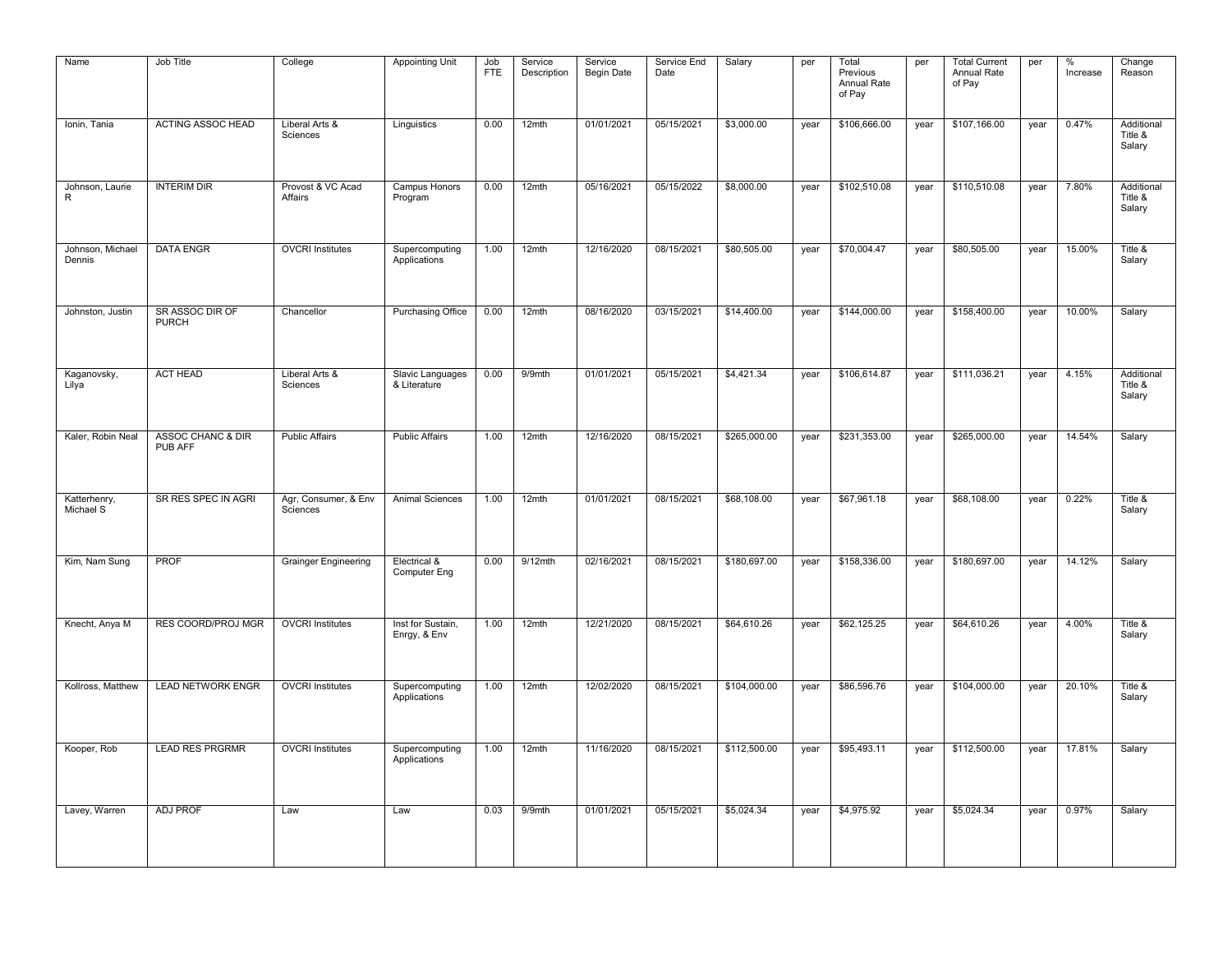| Name                        | Job Title                                | College                            | <b>Appointing Unit</b>              | Job<br><b>FTE</b> | Service<br>Description           | Service<br><b>Begin Date</b> | Service End<br>Date | Salary       | per  | Total<br>Previous<br>Annual Rate<br>of Pay | per  | <b>Total Current</b><br>Annual Rate<br>of Pay | per  | %<br>Increase | Change<br>Reason                |
|-----------------------------|------------------------------------------|------------------------------------|-------------------------------------|-------------------|----------------------------------|------------------------------|---------------------|--------------|------|--------------------------------------------|------|-----------------------------------------------|------|---------------|---------------------------------|
| Legut, Nicholas A           | <b>SCI SPEC, WETLANDS</b><br><b>GEOL</b> | <b>OVCRI</b> Institutes            | IL State<br>Geological<br>Survey    | 1.00              | 12mth                            | 01/23/2021                   | 08/15/2021          | \$48,000.00  | year | \$44,000.00                                | year | \$48,000.00                                   | year | 9.09%         | Title &<br>Salary               |
| Li, Jie                     | <b>INTERIM ASSOC DEAN</b><br>FOR RES     | Education                          | Education<br>Administration         | 0.00              | 12mth                            | 01/01/2021                   | 05/15/2021          | \$24,000.00  | year | \$105,434.00                               | year | \$129,434.00                                  | year | 22.76%        | Additional<br>Title &<br>Salary |
| Li, Jie                     | <b>PROF</b>                              | Education                          | Educ Policy,<br>Orgzn &<br>Leadrshp | 1.00              | $9/12$ mth                       | 01/16/2021                   | 08/15/2021          | \$110,000.00 | year | \$129,434.00                               | year | \$141,500.00                                  | year | 9.32%         | Salary                          |
| Mabry, Laura L              | DIR OF MKTG & COMNC                      | Agr, Consumer, & Env<br>Sciences   | Agr, Consumer, &<br>Env Sci Admn    | 1.00              | 12mth                            | 12/16/2020                   | 08/15/2021          | \$94,300.00  | year | \$107,000.00                               | year | \$108,445.00                                  | year | 1.35%         | Title &<br>Salary               |
| MacDonald,<br>Jonathan Eric | <b>ACT DIR GRAD STDY</b>                 | Liberal Arts &<br>Sciences         | Linguistics                         | 0.00              | 9/9mth                           | 01/01/2021                   | 05/15/2021          | \$2,512.17   | year | \$81,912.00                                | year | \$84,424.17                                   | year | 3.07%         | Additional<br>Title &<br>Salary |
| Marini, Luigi               | <b>LEAD RES PRGRMR</b>                   | <b>OVCRI</b> Institutes            | Supercomputing<br>Applications      | 1.00              | 12mth                            | 11/16/2020                   | 08/15/2021          | \$112,500.00 | year | \$98,537.32                                | year | \$112,500.00                                  | year | 14.17%        | Salary                          |
| Mason, Nadya                | ROSALYN YALOW PROF                       | <b>Grainger Engineering</b>        | Physics                             | 0.00              | $9/12$ mth                       | 02/16/2021                   | 08/15/2021          | \$7,500.00   | year | \$144,278.00                               | year | \$151,778.00                                  | year | 5.20%         | Additional<br>Title &<br>Salary |
| McDermott, Eric<br>Mark     | TCH ASST PROF                            | Liberal Arts &<br>Sciences         | Economics                           | 0.33              | Service<br>Dates as<br>Indicated | 12/16/2020                   | 01/15/2021          | \$9,388.89   | year | \$41,405.00                                | year | \$50,793.88                                   | year | 22.68%        | FTE&<br>Salary                  |
| McNulty, Dawn               | <b>ACAD ADVR</b>                         | Liberal Arts &<br>Sciences         | Sociology                           | 1.00              | 12mth                            | 12/16/2020                   | 08/15/2021          | \$47,424.00  | year | \$35,568.00                                | year | \$47,424.00                                   | year | 33.33%        | FTE&<br>Salary                  |
| Meenen,<br>Kimberly K       | <b>ASST DEAN FOR</b><br><b>ADVCMT</b>    | Agr, Consumer, & Env<br>Sciences   | Agr, Consumer, &<br>Env Sci Admn    | 0.50              | 12mth                            | 01/16/2021                   | 08/15/2021          | \$89,515.00  | year | \$155,678.52                               | year | \$179,030.00                                  | year | 15.00%        | Salary                          |
| Meenen,<br>Kimberly K       | <b>ASST DEAN FOR</b><br><b>ADVCMT</b>    | Ofc VC Inst<br>Advancement         | Ofc VC Inst<br>Advancement          | 0.50              | 12mth                            | 01/16/2021                   | 08/15/2021          | \$89,515.00  | year | \$155,678.52                               | year | \$179,030.00                                  | year | 15.00%        | Salary                          |
| Mehta, Ravi<br>Prakash      | <b>ASSOC PROF</b>                        | Gies College of<br><b>Business</b> | <b>Business</b><br>Administration   | 0.00              | $9/12$ mth                       | 01/16/2021                   | 08/15/2021          | \$210,000.00 | year | \$212,500.00                               | year | \$225,000.00                                  | year | 5.88%         | Salary                          |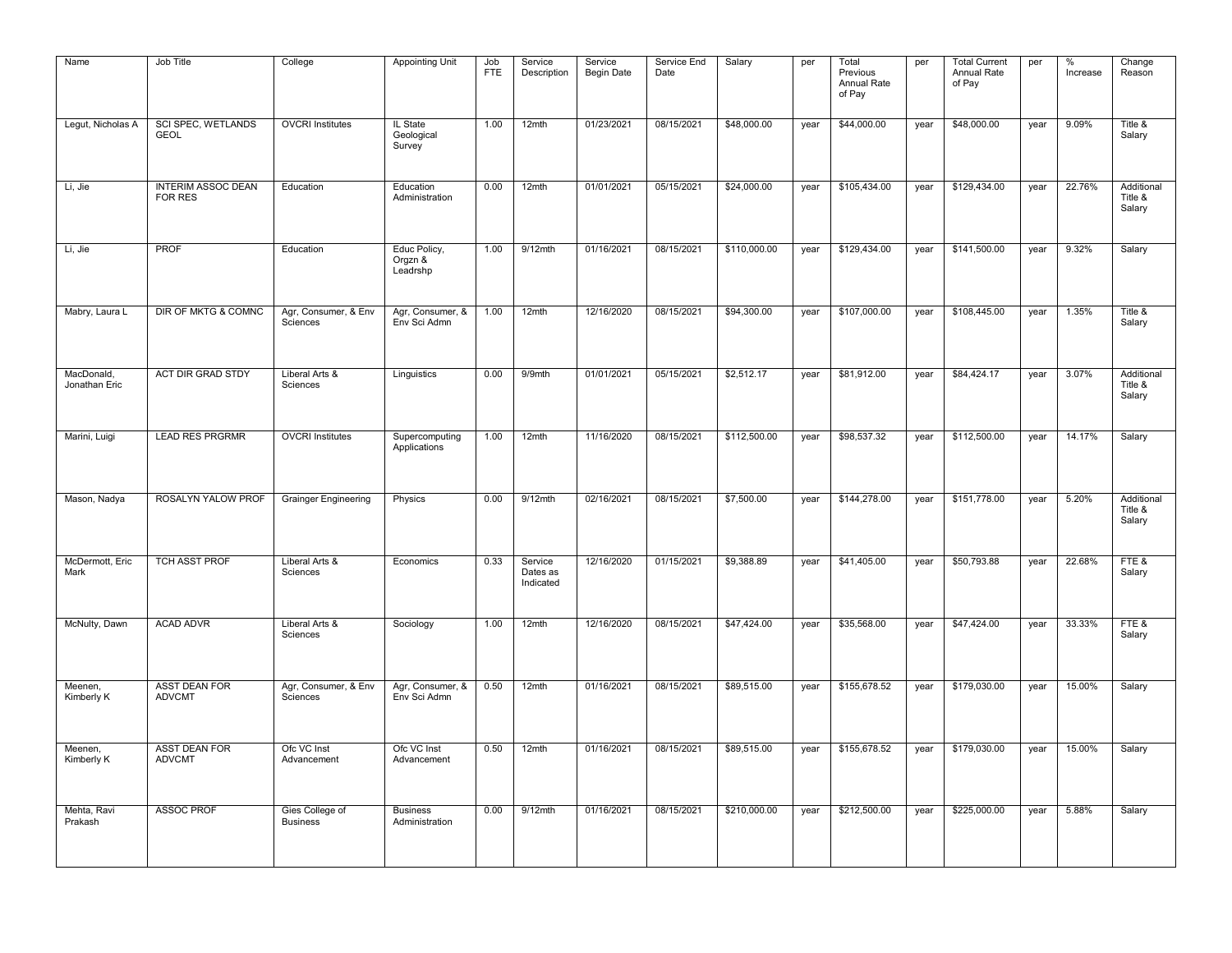| Name                      | Job Title                                   | College                            | <b>Appointing Unit</b>             | Job<br><b>FTE</b> | Service<br>Description | Service<br><b>Begin Date</b> | Service End<br>Date | Salary       | per  | Total<br>Previous<br>Annual Rate<br>of Pay | per  | <b>Total Current</b><br>Annual Rate<br>of Pay | per  | %<br>Increase | Change<br>Reason                |
|---------------------------|---------------------------------------------|------------------------------------|------------------------------------|-------------------|------------------------|------------------------------|---------------------|--------------|------|--------------------------------------------|------|-----------------------------------------------|------|---------------|---------------------------------|
| Mehta, Ravi<br>Prakash    | SHEBIK FACULTY<br><b>FELLOW</b>             | Gies College of<br><b>Business</b> | Gies College of<br><b>Business</b> | 0.00              | $9/12$ mth             | 01/16/2021                   | 08/15/2021          | \$15,000.00  | year | \$212,500.00                               | year | \$225,000.00                                  | year | 5.88%         | Salary                          |
| Merrell, Teri Lynn        | ASST DIR OF PURCH                           | Chancellor                         | <b>Purchasing Office</b>           | 0.00              | 12mth                  | 08/16/2020                   | 03/15/2021          | \$8,525.64   | year | \$85,256.19                                | year | \$93,781.83                                   | year | 10.00%        | Salary                          |
| Navarro,<br>Christopher M | <b>LEAD RES PRGRMR</b>                      | <b>OVCRI</b> Institutes            | Supercomputing<br>Applications     | 1.00              | 12mth                  | 11/16/2020                   | 08/15/2021          | \$112,500.00 | year | \$95,880.00                                | year | \$112,500.00                                  | year | 17.33%        | Salary                          |
| Novakofski, Jan<br>E      | <b>EXEC ASSOC VCRI FOR</b><br><b>COMPL</b>  | VC for Research and<br>Innovation  | <b>OVCRI Admin</b>                 | 0.00              | 12mth                  | 01/01/2021                   | 08/15/2021          | \$32,000.00  | year | \$133,972.13                               | year | \$140,972.13                                  | year | 5.22%         | Additional<br>Title &<br>Salary |
| Ondish, Peter R           | <b>RES SCI</b>                              | <b>OVCRI</b> Institutes            | Interdis Health<br>Sci Institute   | 1.00              | 12mth                  | 12/16/2020                   | 08/15/2021          | \$76,000.00  | year | \$60,000.00                                | year | \$76,000.00                                   | year | 26.67%        | Title &<br>Salary               |
| Paulins, Martin           | <b>DIR OF PARKING</b>                       | <b>Auxiliary Units</b>             | Parking<br>Department              | 1.00              | 12mth                  | 12/16/2020                   | 08/15/2021          | \$105,000.00 | year | \$87,762.50                                | year | \$105,000.00                                  | year | 19.64%        | Title &<br>Salary               |
| Peck, Nicole<br>Marie     | ASSOC DIR HR                                | School of Social Work              | School of Social<br>Work           | 1.00              | 12mth                  | 12/16/2020                   | 08/15/2021          | \$91,124.25  | year | \$86,785.00                                | year | \$91,124.25                                   | year | 5.00%         | Title &<br>Salary               |
| Pietrowicz,<br>Stephen R  | <b>LEAD RES PRGRMR</b>                      | <b>OVCRI</b> Institutes            | Supercomputing<br>Applications     | 1.00              | 12mth                  | 11/16/2020                   | 08/15/2021          | \$115,500.00 | year | \$112,077.28                               | year | \$115,500.00                                  | year | 3.05%         | Salary                          |
| Quigg, Melissa<br>Kay     | <b>MGR, STDIZED PATIENT</b><br><b>PRGMS</b> | Carle Illinois Medicine            | Carle IL COM<br>Administration     | 1.00              | 12mth                  | 01/16/2021                   | 08/15/2021          | \$87,768.00  | year | \$82,800.00                                | year | \$87,768.00                                   | year | 6.00%         | Title &<br>Salary               |
| Reed, Zacharia<br>John    | <b>INTERIM ACAD ADVR</b>                    | Liberal Arts &<br>Sciences         | Spanish and<br>Portuguese          | 0.00              | 12mth                  | 11/16/2020                   | 01/31/2021          | \$18,000.00  | year | \$50,013.90                                | year | \$68,013.90                                   | year | 35.99%        | Additional<br>Title &<br>Salary |
| Reiter, Philip<br>John    | ASSOC DIR OF<br>PRIVACY                     | <b>Technology Services</b>         | Technology<br>Services             | 1.00              | 12mth                  | 11/30/2020                   | 08/15/2021          | \$122,000.00 | year | \$107,988.42                               | year | \$122,000.00                                  | year | 12.98%        | Title &<br>Salary               |
| Renshaw,<br>Gregary James | <b>PRIN RES ENGR</b>                        | <b>Grainger Engineering</b>        | Civil &<br>Environmental<br>Eng    | 1.00              | 12mth                  | 08/16/2020                   | 08/15/2021          | \$90,997.00  | year | \$86,664.00                                | year | \$90,997.00                                   | year | 5.00%         | Title &<br>Salary               |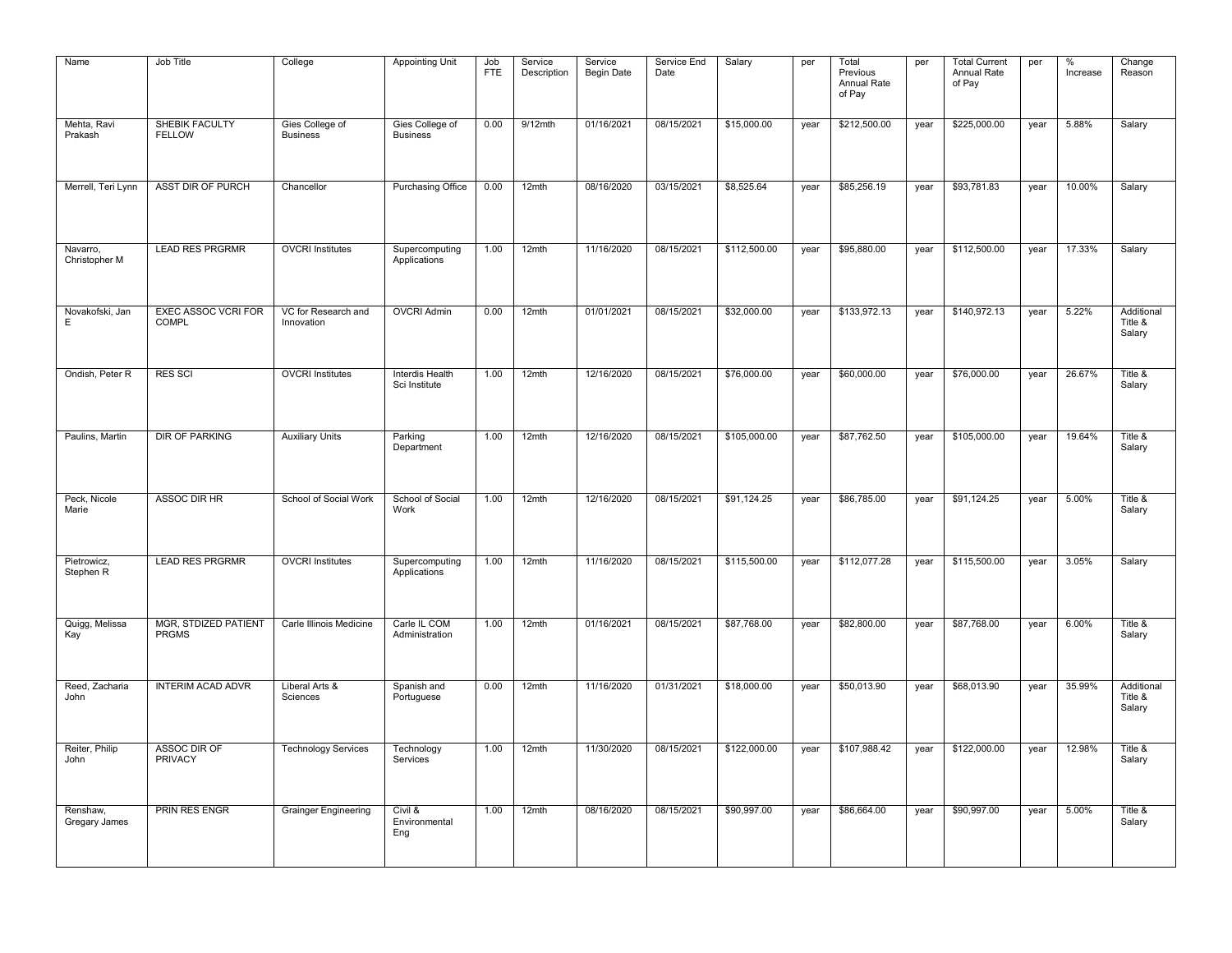| Name                                 | Job Title                                   | College                            | <b>Appointing Unit</b>           | Job<br><b>FTE</b> | Service<br>Description | Service<br><b>Begin Date</b> | Service End<br>Date | Salary       | per  | Total<br>Previous<br>Annual Rate<br>of Pay | per  | <b>Total Current</b><br>Annual Rate<br>of Pay | per  | %<br>Increase | Change<br>Reason                |
|--------------------------------------|---------------------------------------------|------------------------------------|----------------------------------|-------------------|------------------------|------------------------------|---------------------|--------------|------|--------------------------------------------|------|-----------------------------------------------|------|---------------|---------------------------------|
| Sakhartov,<br>Arkadiy<br>Valeryevich | ACAD CO-DIR T&M                             | Gies College of<br><b>Business</b> | Disruption and<br>Innovation     | 0.00              | 9/9mth                 | 01/01/2021                   | 05/15/2021          | \$20,097.09  | year | \$191,360.00                               | year | \$191,457.09                                  | year | 0.05%         | Title &<br>Salary               |
| Sennet, Rochelle                     | ASSOC DEAN<br>DVSTY/EQUTY/INCLUSN           | Fine & Applied Arts                | Fine & Applied<br>Arts Admin     | 0.00              | 9/12mth                | 01/01/2021                   | 05/15/2021          | \$10,000.00  | year | \$80,328.00                                | year | \$90,328.00                                   | year | 12.45%        | Additional<br>Title &<br>Salary |
| Shang, Tao                           | <b>SR RES ENGR</b>                          | <b>Grainger Engineering</b>        | Materials<br>Research Lab        | 1.00              | 12mth                  | 02/16/2021                   | 08/15/2021          | \$83,720.00  | year | \$78,243.00                                | year | \$83,720.00                                   | year | 7.00%         | Title &<br>Salary               |
| Sheffield,<br>Nicolette Ann          | <b>SCI SPEC, WETLANDS</b><br><b>GEOL</b>    | <b>OVCRI</b> Institutes            | IL State<br>Geological<br>Survey | 1.00              | 12mth                  | 01/21/2021                   | 08/15/2021          | \$48,000.00  | year | \$44,000.00                                | year | \$48,000.00                                   | year | 9.09%         | Title &<br>Salary               |
| Soto Crespo,<br>Ramon E              | <b>PROF</b>                                 | Liberal Arts &<br>Sciences         | English                          | 1.00              | $9/12$ mth             | 01/16/2021                   | 08/15/2021          | \$117,806.51 | year | \$112,806.51                               | year | \$117,806.51                                  | year | 4.43%         | Salary                          |
| Southworth,<br>Kevin Phillip         | <b>INSTRN MEDIA</b><br><b>PRODUCER</b>      | Center Innov in Teach<br>Learn     | Center Innov in<br>Teach Learn   | 0.00              | 12mth                  | 01/16/2021                   | 06/15/2021          | \$13,320.00  | year | \$58,195.00                                | year | \$71,515.00                                   | year | 22.89%        | Salary                          |
| Trei, Kelli Jean                     | <b>INTERIM HEAD FUNK</b><br><b>ACES LIB</b> | <b>University Library</b>          | Library                          | 0.00              | 12mth                  | 04/01/2021                   | 08/15/2021          | \$7,000.00   | year | \$75,467.00                                | year | \$82,467.00                                   | year | 9.28%         | Additional<br>Title &<br>Salary |
| Tuttle, Tedra T                      | <b>ASST DIR FACILTS</b>                     | <b>OVCRI</b> Institutes            | Supercomputing<br>Applications   | 1.00              | 12mth                  | 02/16/2021                   | 08/15/2021          | \$96,000.00  | year | \$92,802.80                                | year | \$96,000.00                                   | year | 3.45%         | Salary                          |
| Wade, Patrick C                      | <b>SR DIR STRATG</b><br>COMNC               | Chancellor                         | Division of Public<br>Safety     | 1.00              | 12mth                  | 12/16/2020                   | 02/15/2021          | \$81,647.47  | year | \$73,556.28                                | year | \$81,647.47                                   | year | 11.00%        | Title &<br>Salary               |
| Wade, Patrick C                      | <b>SR DIR STRATG</b><br>COMNC               | Chancellor                         | Division of Public<br>Safety     | 1.00              | 12mth                  | 02/16/2021                   | 08/15/2021          | \$90,000.00  | year | \$81,647.47                                | year | \$144,000.00                                  | year | 76.37%        | Salary                          |
| Wagenecht,<br>Kraig A                | <b>EXEC DIR, SHIELD</b><br>OPER             | Campus General Use                 | General &<br>Unassigned          | 0.00              | 12mth                  | 01/16/2021                   | 08/15/2021          | \$35,000.00  | year | \$179,290.00                               | year | \$194,290.00                                  | year | 8.37%         | Salary                          |
| Walker, John R                       | <b>SR SECRTY ENGR</b>                       | <b>OVCRI</b> Institutes            | Supercomputing<br>Applications   | 1.00              | 12mth                  | 01/04/2021                   | 08/15/2021          | \$87,500.00  | year | \$68,952.00                                | year | \$87,500.00                                   | year | 26.90%        | Title &<br>Salary               |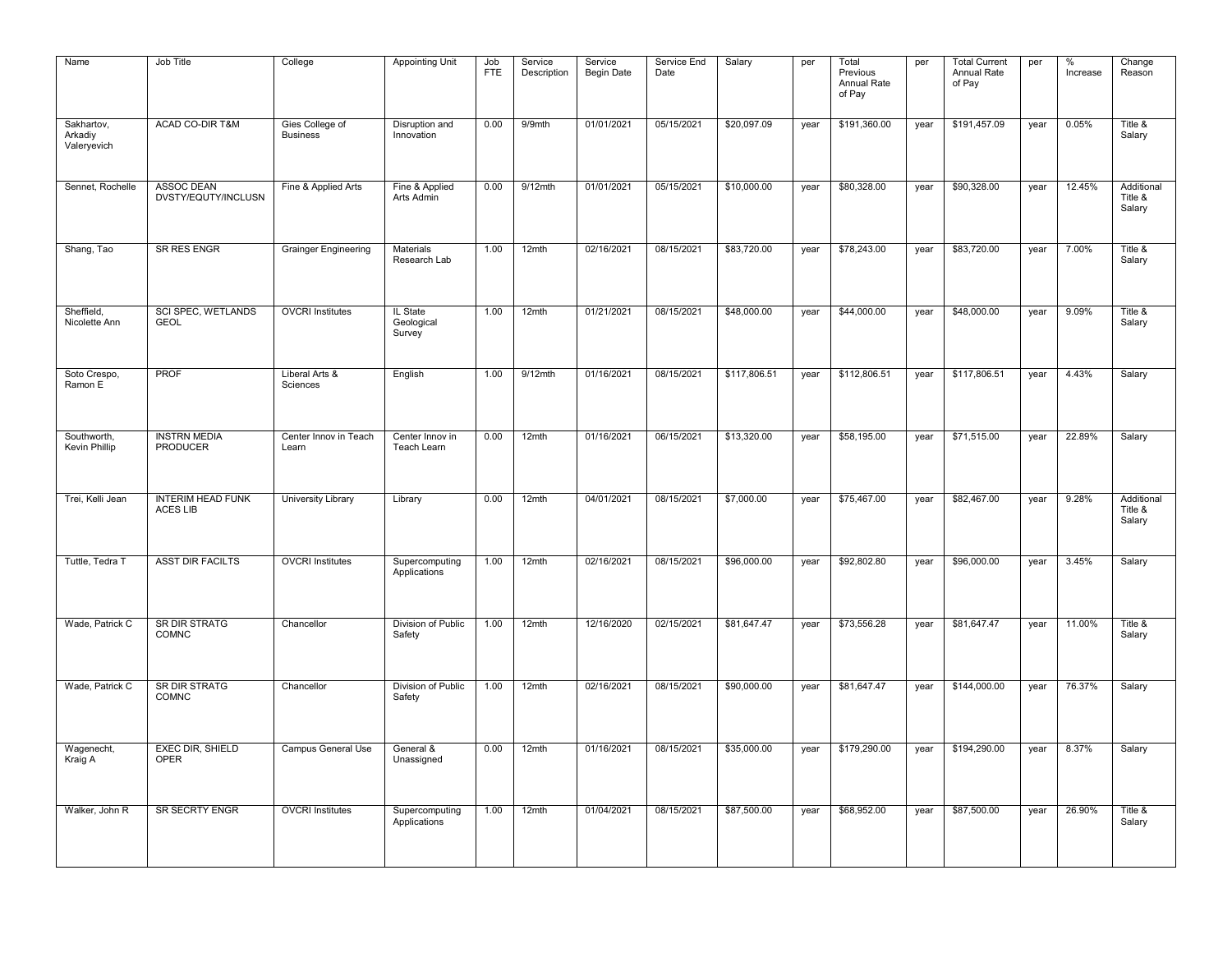| Name                      | Job Title                             | College                            | <b>Appointing Unit</b>                      | Job<br><b>FTE</b> | Service<br>Description | Service<br><b>Begin Date</b> | Service End<br>Date | Salary       | per  | Total<br>Previous<br>Annual Rate<br>of Pay | per  | <b>Total Current</b><br>Annual Rate<br>of Pay | per  | %<br>Increase | Change<br>Reason                |
|---------------------------|---------------------------------------|------------------------------------|---------------------------------------------|-------------------|------------------------|------------------------------|---------------------|--------------|------|--------------------------------------------|------|-----------------------------------------------|------|---------------|---------------------------------|
| Ward, Wanda E             | <b>EXEC ASSOC CHANC</b>               | Chancellor                         | Office of the<br>Chancellor                 | 0.00              | 12mth                  | 12/16/2020                   | 06/30/2021          | \$15,000.00  | year | \$267,240.00                               | year | \$282,240.00                                  | year | 5.61%         | Salary                          |
| Wheeler, Gail<br>Conger   | ASSOC DIR, BUS DEVLP                  | Gies College of<br><b>Business</b> | <b>Action Learning</b>                      | 0.75              | 12mth                  | 01/04/2021                   | 08/15/2021          | \$82,500.00  | year | \$55,000.00                                | year | \$82,500.00                                   | year | 50.00%        | FTE&<br>Salary                  |
| Wheeler, Ingrid I         | ASST DIR HLTH PRGM                    | Applied Health<br>Sciences         | <b>Ctr Wounded</b><br>Veterans Higher<br>Ed | 1.00              | 12mth                  | 12/16/2020                   | 08/15/2021          | \$70,000.00  | year | \$63,860.00                                | year | \$70,000.00                                   | year | 9.61%         | Salary                          |
| White, Tiffany<br>Barnett | <b>ASSOC PROF</b>                     | Gies College of<br><b>Business</b> | <b>Business</b><br>Administration           | 1.00              | $9/12$ mth             | 01/16/2021                   | 08/15/2021          | \$207,000.00 | year | \$211,767.00                               | year | \$237,000.00                                  | year | 11.92%        | Salary                          |
| White, Tiffany<br>Barnett | STROHM FACULTY<br><b>FELLOW</b>       | Gies College of<br><b>Business</b> | Gies College of<br><b>Business</b>          | 0.00              | $9/12$ mth             | 01/16/2021                   | 08/15/2021          | \$15,000.00  | year | \$211,767.00                               | year | \$237,000.00                                  | year | 11.92%        | Salary                          |
| Wicks, Raymona<br>Elise   | <b>ACAD ADVR</b>                      | Liberal Arts &<br>Sciences         | LAS<br>Administration                       | 1.00              | 12mth                  | 01/04/2021                   | 08/15/2021          | \$48,550.00  | year | \$45,434.00                                | year | \$48,550.00                                   | year | 6.86%         | Title &<br>Salary               |
| Williams, Jessica<br>L    | ASSOC DIR OF ADM                      | Carle Illinois Medicine            | Carle IL COM<br>Administration              | 1.00              | 12mth                  | 02/22/2021                   | 08/15/2021          | \$72,000.00  | year | \$56,761.16                                | year | \$72,000.00                                   | year | 26.85%        | Title &<br>Salary               |
| Winship, Verity           | ASSOC DEAN FOR<br><b>ACAD AFF</b>     | Law                                | Law                                         | 0.00              | 12mth                  | 01/01/2021                   | 08/15/2021          | \$35,000.00  | year | \$173,229.00                               | year | \$208,229.00                                  | year | 20.20%        | Additional<br>Title &<br>Salary |
| Wooten, Sherry<br>Ann     | <b>ASST DIR, EMRGY</b><br><b>MGMT</b> | Chancellor                         | Division of Public<br>Safety                | 1.00              | 12mth                  | 01/16/2021                   | 06/15/2021          | \$76,074.24  | year | \$66,151.51                                | year | \$76,074.24                                   | year | 15.00%        | Salary                          |
| Wooten, Sherry<br>Ann     | <b>ASST DIR, EMRGY</b><br><b>MGMT</b> | Chancellor                         | Division of Public<br>Safety                | 1.00              | 12mth                  | 06/16/2021                   | 08/15/2021          | \$79,381.81  | year | \$76,074.24                                | year | \$79,381.81                                   | year | 4.35%         | Salary                          |
| Wright, David             | PROF                                  | Liberal Arts &<br>Sciences         | English                                     | 1.00              | $9/12$ mth             | 01/01/2021                   | 05/15/2021          | \$115,848.00 | year | \$101,695.95                               | year | \$115,848.00                                  | year | 13.92%        | Salary                          |
| Xu, Fangxiu               | Single-Cell Team Lead                 | VC for Research and<br>Innovation  | Biotechnology<br>Center                     | 1.00              | 12mth                  | 12/01/2020                   | 08/15/2021          | \$68,200.00  | year | \$63,139.12                                | year | \$68,200.00                                   | year | 8.02%         | Title &<br>Salary               |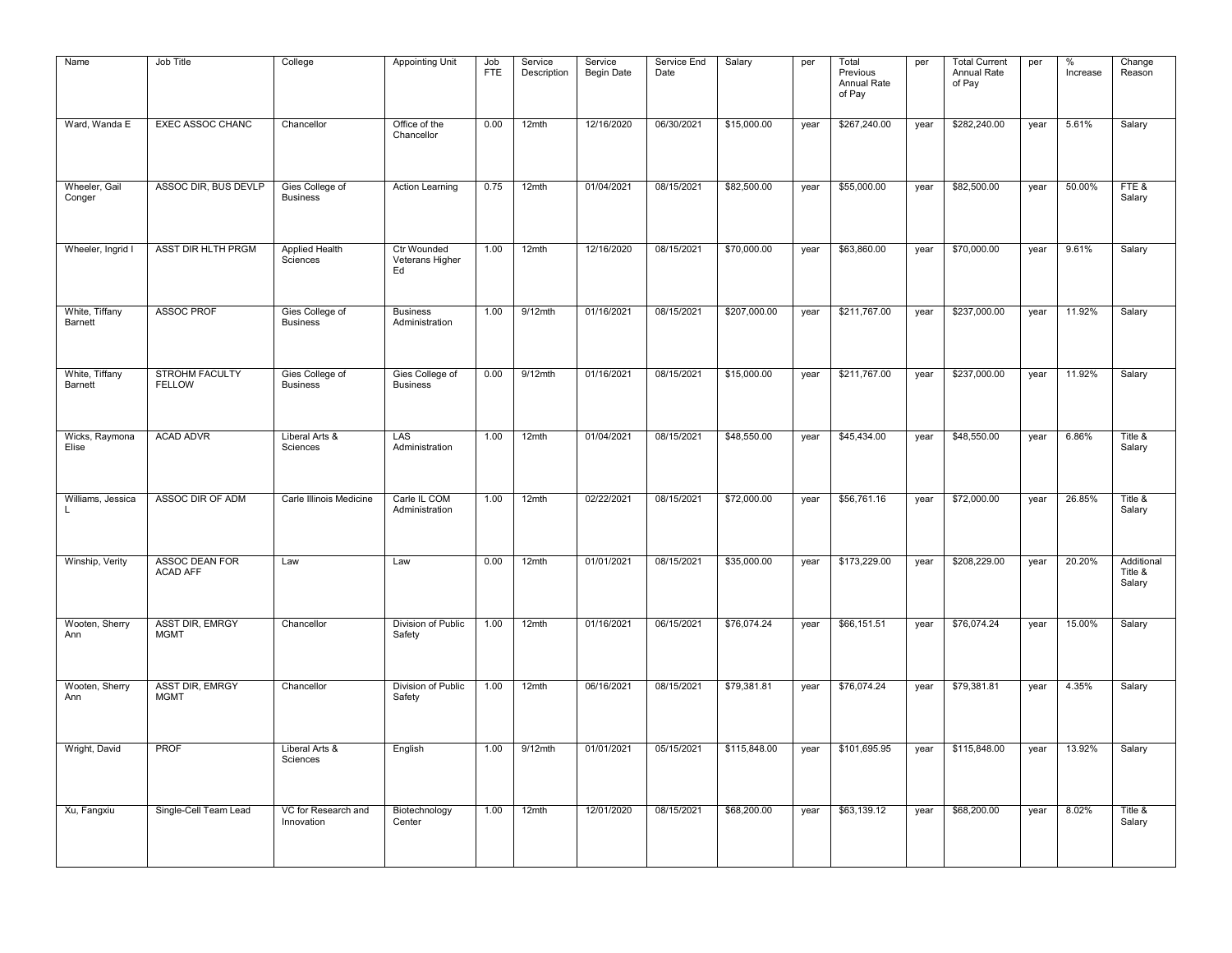## **Changes to Academic Appointments for Contract Year 2020 to 2021 – Chicago**

| Name                      | Job Title                                       | College                                  | <b>Appointing Unit</b>                  | Job<br><b>FTE</b> | Service<br>Description | Service<br><b>Begin Date</b> | Service End<br>Date | Salary       | per  | <b>Total Previous</b><br>Annual Rate<br>of Pay | per  | <b>Total Current</b><br>Annual Rate<br>of Pay | per  | $\%$<br>Increase | Change<br>Reason                |
|---------------------------|-------------------------------------------------|------------------------------------------|-----------------------------------------|-------------------|------------------------|------------------------------|---------------------|--------------|------|------------------------------------------------|------|-----------------------------------------------|------|------------------|---------------------------------|
| Adler, Naiche             | <b>RES ASST PROF</b>                            | Coll Medicine at<br>Chicago - BS         | Physiology and<br><b>Biophysics</b>     | 1.00              | 12mth                  | 12/16/2020                   | 08/15/2021          | \$94,000.00  | year | \$87,435.13                                    | year | \$94,000.00                                   | year | 7.51%            | Title &<br>Salary               |
| Ajilore, Olusola<br>Alade | <b>ASSOC HEAD FOR</b><br><b>FAC DEVLP</b>       | Coll Medicine at<br>Chicago - CS         | Psychiatry                              | 0.00              | 12mth                  | 11/25/2020                   | 08/15/2021          | \$20,000.00  | year | \$205,798.21                                   | year | \$225,798.21                                  | year | 9.72%            | Additional<br>Title &<br>Salary |
| Allen, Cara<br>Renee      | SR RES SPEC                                     | College of Medicine<br>Rockford          | Family and<br>Community<br>Medicine     | 1.00              | 12mth                  | 11/16/2020                   | 08/15/2021          | \$67,000.00  | year | \$53,500.00                                    | year | \$67,000.00                                   | year | 25.23%           | Title &<br>Salary               |
| An, Seungwon              | <b>VST RES ASST PROF</b>                        | Coll Medicine at<br>Chicago - CS         | Ophthalmology &<br>Visual Sci           | 1.00              | 12mth                  | 12/16/2020                   | 08/15/2021          | \$70,000.00  | year | \$61,000.00                                    | year | \$70,000.00                                   | year | 14.75%           | Title &<br>Salary               |
| Arenas, Ivan              | <b>ASSOC DIR. CMTY</b><br><b>PARTNERSHIPS</b>   | Urban Planning & Public<br>Affairs       | Inst for Res on<br>Race & Pub Pol       | 1.00              | 12mth                  | 08/16/2020                   | 08/15/2021          | \$91,924.30  | year | \$90,924.30                                    | year | \$91,924.30                                   | year | 1.10%            | Salary                          |
| Burt, Leah<br>Susanne     | <b>CLIN ASST PROF</b>                           | Nursing                                  | Biobehavioral<br><b>Nursing Science</b> | 1.00              | $9/12$ mth             | 01/01/2021                   | 05/15/2021          | \$84,000.00  | year | \$54,387.44                                    | year | \$84,000.00                                   | year | 54.45%           | Title, FTE<br>& Salary          |
| Chaplin, Lan<br>Nguyen    | FAC ADVR TO THE V<br><b>PROVOST</b>             | Provost & VC Acad<br>Affairs             | <b>VP Undergrad</b><br>Afrs & Ac Pgms   | 0.00              | $9/12$ mth             | 08/16/2020                   | 08/15/2021          | \$10,000.00  | year | \$216,837.68                                   | year | \$226,837.68                                  | year | 4.61%            | Additional<br>Title &<br>Salary |
| Chastain, Paul<br>David   | ASSOC DIR, SIM<br><b>EVENTS &amp; DEV</b>       | College of Medicine<br>Rockford          | <b>Health Sciences</b><br>Ed - Rockford | 0.00              | $12$ mth               | 01/16/2021                   | 08/15/2021          | \$15,000.00  | year | \$111,138.16                                   | year | \$126,138.16                                  | year | 13.50%           | Additional<br>Title &<br>Salary |
| Cisner, Kevin R           | <b>ASST DIR CHEM &amp;</b><br><b>RES SAFETY</b> | Vice Chanc<br><b>Administrative Svcs</b> | Envir Health &<br>Safety                | 1.00              | $12$ mth               | 10/16/2020                   | 08/15/2021          | \$102.024.00 | year | \$93,600.00                                    | year | \$102.024.00                                  | year | 9.00%            | Salary                          |
| Dee, Michael J            | <b>HEAD COACH, MEN'S</b><br><b>BASEBALL</b>     | Intercollegiate Athletics                | Intercollegiate<br>Athletics            | 1.00              | 12mth                  | 08/16/2020                   | 08/15/2021          | \$128,735.36 | year | \$121,784.00                                   | year | \$128,735.36                                  | year | 5.71%            | Salary                          |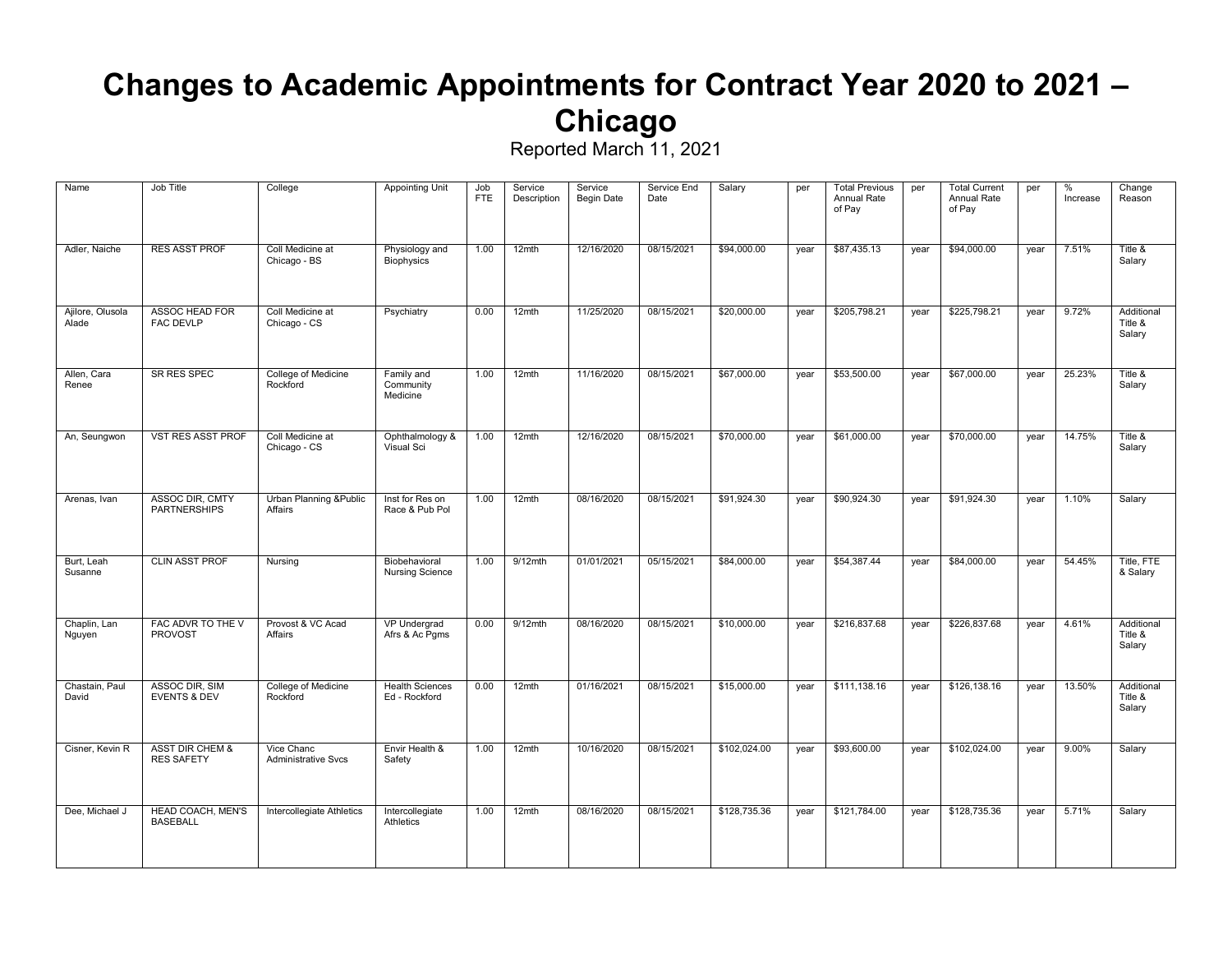| Name                          | Job Title                                 | College                                  | <b>Appointing Unit</b>                        | Job<br><b>FTE</b> | Service<br>Description           | Service<br><b>Begin Date</b> | Service End<br>Date | Salary       | per  | <b>Total Previous</b><br>Annual Rate<br>of Pay | per  | <b>Total Current</b><br>Annual Rate<br>of Pay | per  | $\%$<br>Increase | Change<br>Reason                |
|-------------------------------|-------------------------------------------|------------------------------------------|-----------------------------------------------|-------------------|----------------------------------|------------------------------|---------------------|--------------|------|------------------------------------------------|------|-----------------------------------------------|------|------------------|---------------------------------|
| Di Eugenio,<br>Barbara        | <b>CO-CHAIR, CAMPUS</b><br>P&T CMTE       | Provost & VC Acad<br>Affairs             | <b>Vice Provost</b><br><b>Faculty Affairs</b> | 0.00              | Service<br>Dates as<br>Indicated | 01/01/2021                   | 05/15/2021          | \$837.40     | year | \$192,935.40                                   | year | \$193,772.80                                  | year | 0.43%            | Additional<br>Title &<br>Salary |
| Dubick, Scott<br><b>Bruce</b> | <b>ASST DIR, INDUST</b><br><b>HYG</b>     | Vice Chanc<br><b>Administrative Svcs</b> | Envir Health &<br>Safety                      | 1.00              | 12mth                            | 10/16/2020                   | 08/15/2021          | \$101,152.00 | year | \$91,800.00                                    | year | \$101,152.00                                  | year | 10.19%           | Salary                          |
| Dubin, Nina                   | <b>ACTING DIR OF</b><br><b>UGRAD STDY</b> | Architecture, Design, &<br>the Arts      | Art History                                   | 0.00              | 9/9mth                           | 01/01/2021                   | 05/15/2021          | \$3,000.06   | year | \$97,362.07                                    | year | \$100,362.13                                  | year | 3.08%            | Additional<br>Title &<br>Salary |
| Dufelmeier,<br>Daylan D.      | ASSOC DIR, CMTY<br><b>NUTR PRGM</b>       | <b>Community Health</b>                  | <b>Healthy Cities</b><br>Collaborative        | 1.00              | 12mth                            | 10/16/2020                   | 08/15/2021          | \$102,000.00 | year | \$84,968.96                                    | year | \$102,000.00                                  | year | 20.04%           | Title &<br>Salary               |
| Flynn,<br>Stephanie P         | DIR NURS OPER,<br>PATIENT LOG             | Healthcare Systems,<br>UIC - MC          | Support and<br><b>General Services</b>        | 1.00              | 12mth                            | 12/01/2020                   | 08/15/2021          | \$157,000.00 | year | \$154,468.19                                   | year | \$157,000.00                                  | year | 1.64%            | Title &<br>Salary               |
| Glenn, Marian                 | <b>CERT NURS PRACT</b>                    | Nursing                                  | Practice, Policy<br>&Partnerships             | 1.00              | 12mth                            | 01/16/2021                   | 08/15/2021          | \$92,000.00  | year | \$69,000.00                                    | year | \$92,000.00                                   | year | 33.33%           | FTE&<br>Salary                  |
| Golden, Katie<br>Sharon       | <b>ASST DIR DEGREE</b><br><b>CERT</b>     | Liberal Arts & Sciences                  | <b>LAS Student</b><br>Affairs                 | 1.00              | 12mth                            | 11/23/2020                   | 08/15/2021          | \$53,000.00  | year | \$48,960.00                                    | year | \$53,000.00                                   | year | 8.25%            | Title &<br>Salary               |
| Gomez, Beatriz                | <b>RES SPEC</b>                           | Coll Medicine at<br>Chicago - BS         | Pharmacol &<br>Regenerative<br>Med            | 1.00              | 12mth                            | 12/16/2020                   | 08/15/2021          | \$46,111.12  | year | \$36,887.83                                    | year | \$46,111.12                                   | year | 25.00%           | Title &<br>Salary               |
| Gutierrez, Maria<br>Guadalupe | <b>ACAD ADVR</b>                          | Architecture, Design, &<br>the Arts      | Arch, Design, &<br>the Arts Admin             | 1.00              | 12mth                            | 01/04/2021                   | 08/15/2021          | \$43,500.00  | year | \$38,049.61                                    | year | \$43,500.00                                   | year | 14.32%           | Title &<br>Salary               |
| Guzman, Alyssa<br>Monique     | <b>RES SPEC NAT SCI</b>                   | Coll Medicine at<br>Chicago - CS         | Pediatrics                                    | 1.00              | 12mth                            | 11/16/2020                   | 08/15/2021          | \$37,524.00  | year | \$35,400.00                                    | year | \$37,524.00                                   | year | 6.00%            | FTE&<br>Salary                  |
| Hall, Sara<br>Frances         | <b>ACT ASSOC DEAN</b>                     | Liberal Arts & Sciences                  | <b>LAS Student</b><br>Affairs                 | 0.00              | $9/12$ mth                       | 01/01/2021                   | 08/15/2021          | \$15,000.00  | year | \$104,176.00                                   | year | \$119,176.00                                  | year | 14.40%           | Additional<br>Title &<br>Salary |
| Hallenbeck,<br>Mark           | DIR 10G LAB                               | Provost & VC Acad<br>Affairs             | <b>UIC</b> Innovation<br>Center               | 0.00              | $9/12$ mth                       | 01/01/2021                   | 05/15/2021          | \$16,000.00  | year | \$116,378.04                                   | year | \$132,378.04                                  | year | 13.75%           | Additional<br>Title &<br>Salary |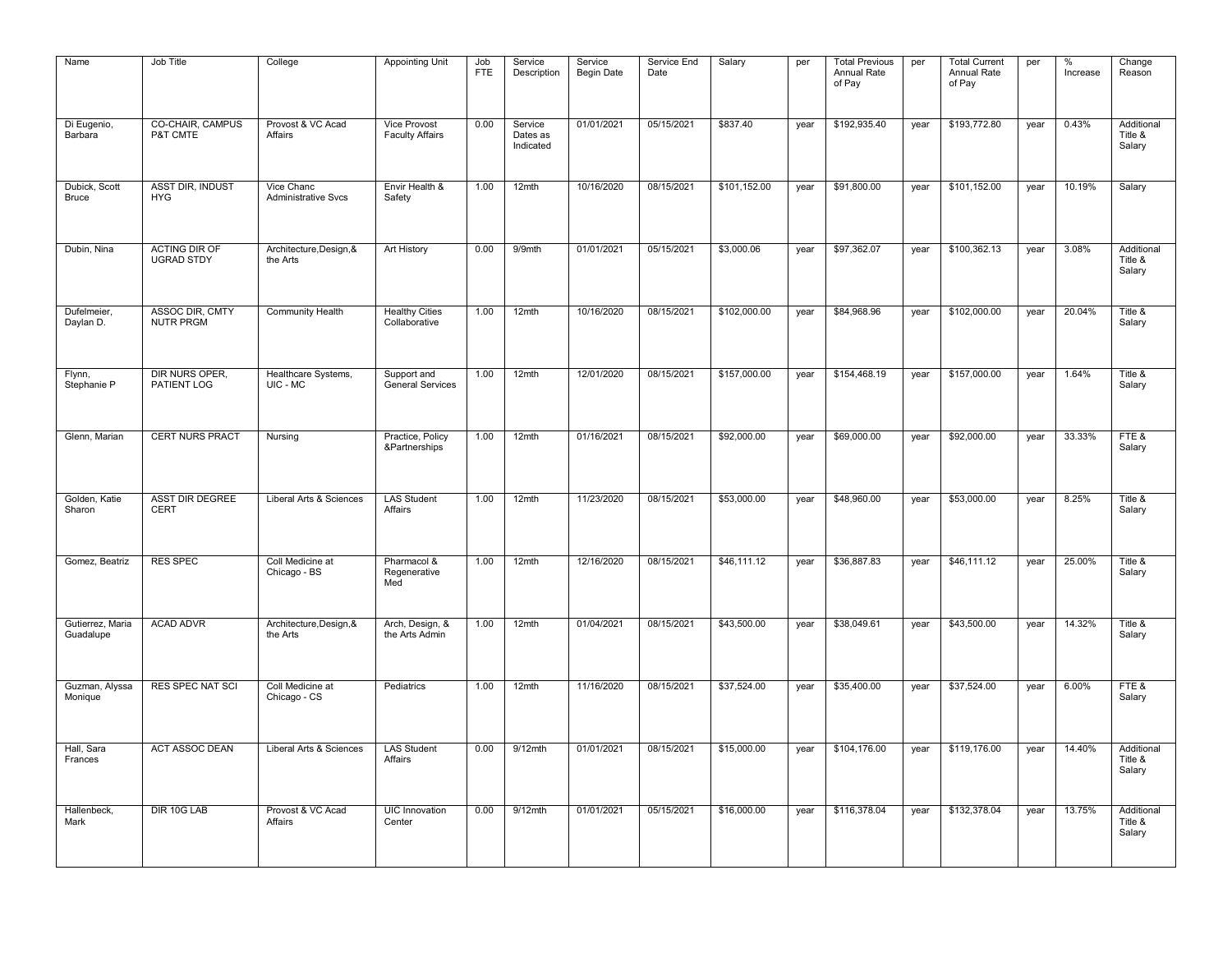| Name                           | Job Title                                         | College                          | <b>Appointing Unit</b>              | Job<br><b>FTE</b> | Service<br>Description | Service<br><b>Begin Date</b> | Service End<br>Date | Salary       | per  | <b>Total Previous</b><br>Annual Rate<br>of Pay | per  | <b>Total Current</b><br>Annual Rate<br>of Pay | per  | $\%$<br>Increase | Change<br>Reason                |
|--------------------------------|---------------------------------------------------|----------------------------------|-------------------------------------|-------------------|------------------------|------------------------------|---------------------|--------------|------|------------------------------------------------|------|-----------------------------------------------|------|------------------|---------------------------------|
| Harmon,<br>Kathleen            | <b>ASST DIR ADVC</b><br>PRACT MIDWIFERY           | Healthcare Systems,<br>UIC - MC  | Nursing                             | 1.00              | 12mth                  | 11/16/2020                   | 08/15/2021          | \$155,000.00 | year | \$122,407.43                                   | year | \$155,000.00                                  | year | 26.63%           | Salary                          |
| Ipema, Heather<br>Joy          | <b>CLIN PHARM</b>                                 | Pharmacy                         | Pharmacy<br>Practice                | 0.20              | 12mth                  | 02/01/2021                   | 08/15/2021          | \$25,313.16  | year | \$75,939.42                                    | year | \$101,252.57                                  | year | 33.33%           | FTE&<br>Salary                  |
| Ipema, Heather<br>Joy          | <b>CLIN ASST PROF</b>                             | Pharmacy                         | Pharmacy<br>Practice                | 0.60              | 12mth                  | 02/01/2021                   | 08/15/2021          | \$75,939.41  | year | \$75,939.42                                    | year | \$101,252.57                                  | year | 33.33%           | FTE&<br>Salary                  |
| Jhattu, Michael                | SR DIR IS APPS                                    | Healthcare Systems,<br>UIC - MC  | Administration<br>Services          | 1.00              | 12mth                  | 12/16/2020                   | 08/15/2021          | \$220,000.00 | year | \$176,868.00                                   | year | \$220,000.00                                  | year | 24.39%           | Title &<br>Salary               |
| Kasper, Douglas<br>$\cdot$     | SEC CHIEF,<br><b>INFECTIOUS</b><br><b>DISEASE</b> | College of Medicine at<br>Peoria | <b>Internal Medicine</b>            | 0.00              | 12mth                  | 11/16/2020                   | 08/15/2021          | \$10,000.00  | year | \$150,000.00                                   | year | \$160,000.00                                  | year | 6.67%            | Additional<br>Title &<br>Salary |
| Khare,<br>Manorama<br>Mocherla | DIR HLTH POLICY &<br>SOC SC RES                   | College of Medicine<br>Rockford  | Family and<br>Community<br>Medicine | 0.00              | 12mth                  | 10/16/2020                   | 08/15/2021          | \$15,000.00  | year | \$111,775.91                                   | year | \$126,775.91                                  | year | 13.42%           | Additional<br>Title &<br>Salary |
| Kilroy, Susan                  | <b>VST CLIN ASST PROF</b>                         | Nursing                          | Human<br>Development<br>Nursing Sci | 1.00              | 12mth                  | 01/16/2021                   | 08/15/2021          | \$102,436.00 | year | \$91,591.55                                    | year | \$102,436.00                                  | year | 11.84%           | Title &<br>Salary               |
| Kiser, Robert<br>Wince         | ASSOC DIR OF CPC                                  | Coll Medicine at<br>Chicago - BS | Medical<br>Education                | 1.00              | 12mth                  | 08/16/2020                   | 08/15/2021          | \$101,877.18 | year | \$100,877.18                                   | year | \$101,877.18                                  | year | 0.99%            | Salary                          |
| Krueger,<br>Courtney D.        | <b>CLIN PHARM</b>                                 | Pharmacy                         | Pharmacy<br>Practice                | 0.20              | 12mth                  | 02/01/2021                   | 08/15/2021          | \$26,487.30  | year | \$79,461.92                                    | year | \$105,949.22                                  | year | 33.33%           | FTE&<br>Salary                  |
| Krueger,<br>Courtney D.        | <b>CLIN ASST PROF</b>                             | Pharmacy                         | Pharmacy<br>Practice                | 0.60              | 12mth                  | 02/01/2021                   | 08/15/2021          | \$79,461.92  | year | \$79,461.92                                    | year | \$105,949.22                                  | year | 33.33%           | FTE&<br>Salary                  |
| Ku, Ja Eun                     | <b>ASST DIR, DGTL</b><br><b>ACCSSBLTY</b>         | Chancellor                       | Office for Access<br>and Equity     | 1.00              | 12mth                  | 11/30/2020                   | 08/15/2021          | \$100,000.00 | year | \$86,139.00                                    | year | \$100,000.00                                  | year | 16.09%           | Title &<br>Salary               |
| Lopez-Reyna,<br>Norma A        | <b>INTERIM ASSOC</b><br><b>DEAN ACAD AFF</b>      | Education                        | <b>Education Admin</b>              | 0.00              | $9/12$ mth             | 11/16/2020                   | 05/15/2021          | \$20,000.00  | year | \$124,548.81                                   | year | \$144,548.81                                  | year | 16.06%           | Additional<br>Title &<br>Salary |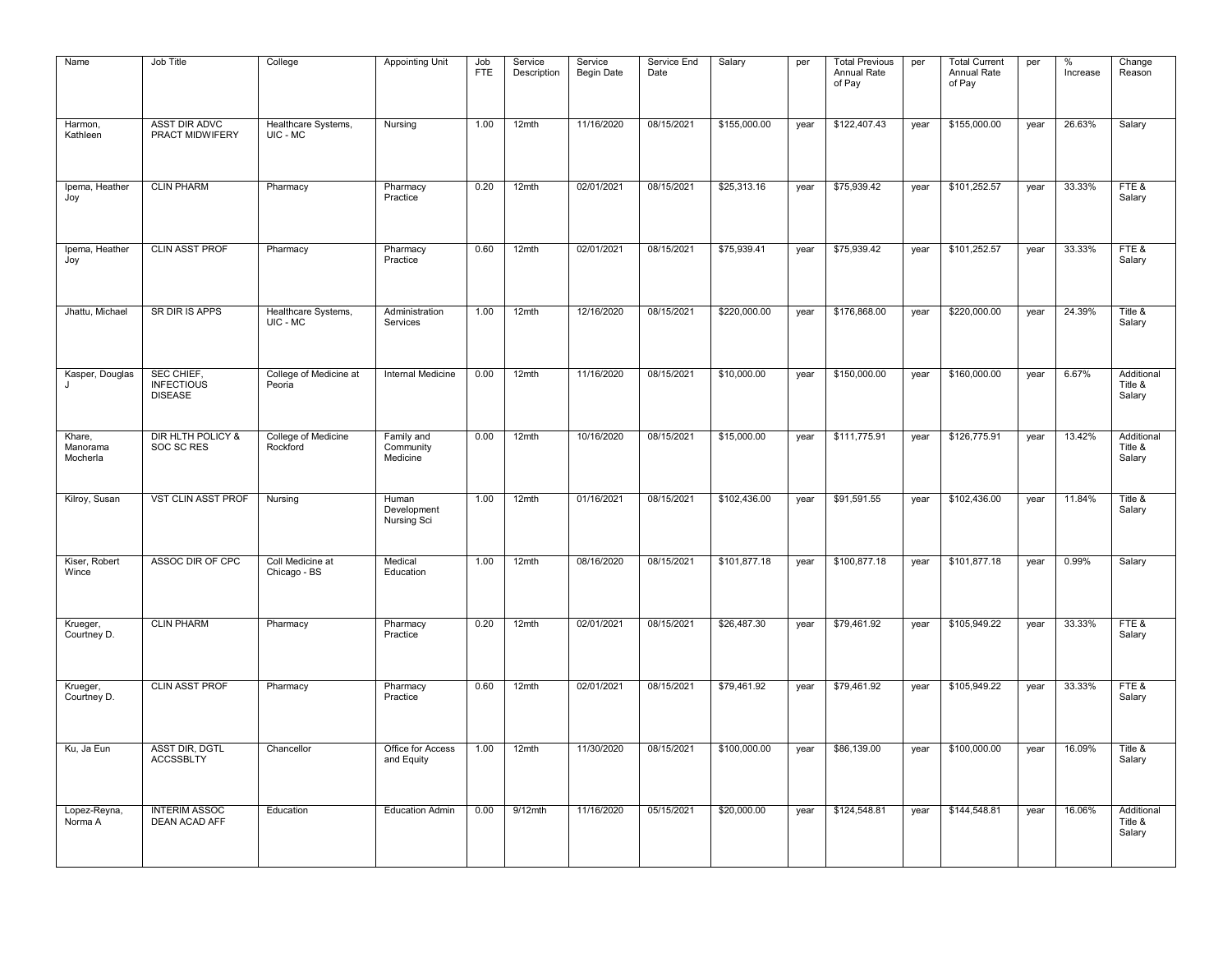| Name                                  | Job Title                             | College                                | <b>Appointing Unit</b>                          | Job<br><b>FTE</b> | Service<br>Description | Service<br><b>Begin Date</b> | Service End<br>Date | Salary       | per  | <b>Total Previous</b><br>Annual Rate<br>of Pay | per  | <b>Total Current</b><br>Annual Rate<br>of Pay | per  | $\%$<br>Increase | Change<br>Reason                |
|---------------------------------------|---------------------------------------|----------------------------------------|-------------------------------------------------|-------------------|------------------------|------------------------------|---------------------|--------------|------|------------------------------------------------|------|-----------------------------------------------|------|------------------|---------------------------------|
| McAnany,<br>James Jason               | DIR, INHERITED RET<br><b>DIS RES</b>  | Coll Medicine at<br>Chicago - CS       | Ophthalmology &<br>Visual Sci                   | 0.00              | 12mth                  | 12/17/2020                   | 08/15/2021          | \$15,000.00  | year | \$143,246.03                                   | year | \$158,246.03                                  | year | 10.47%           | Additional<br>Title &<br>Salary |
| Mena Robles,<br>Jorge                 | <b>RES ASSOC II</b>                   | Provost & VC Acad<br>Affairs           | Latino Cultural<br>Center                       | 1.00              | 12mth                  | 01/16/2021                   | 07/09/2021          | \$66,000.00  | year | \$59,157.85                                    | year | \$78,960.00                                   | year | 33.47%           | Title &<br>Salary               |
| Morales-Mirque,<br>Sandra<br>Jeanneth | <b>SR RES SPEC</b>                    | Coll of Med Office of the<br>Dean      | <b>Ctr Clinical</b><br><b>Translational Sci</b> | 1.00              | 12mth                  | 02/01/2021                   | 08/15/2021          | \$63,000.00  | year | \$56,100.00                                    | year | \$63,000.00                                   | year | 12.30%           | Title &<br>Salary               |
| Munoz,<br>Elizabeth Ellen<br>Glavan   | <b>ADJ CLIN INSTR</b>                 | Nursing                                | <b>Reg Nursing</b><br>Program: Urbana           | 0.05              | 9/9mth                 | 01/01/2021                   | 05/15/2021          | \$3,999.96   | year | \$0.00                                         | year | \$3,999.96                                    | year | $\sim$           | Title, FTE<br>& Salary          |
| Nedeljkovic,<br>Milica                | <b>CLIN DIR</b>                       | Healthcare Systems,<br>UIC - MC        | Ambulatory<br><b>Clinical Services</b>          | 0.50              | $12$ mth               | 12/16/2020                   | 08/15/2021          | \$78,577.00  | year | \$109,325.65                                   | year | \$157,154.00                                  | year | 43.75%           | Salary                          |
| Nedeljkovic,<br>Milica                | DIR OF ADMN OPER                      | Coll Medicine at<br>Chicago - CS       | Otolaryngology                                  | 0.50              | 12mth                  | 12/16/2020                   | 08/15/2021          | \$78,577.00  | year | \$109,325.65                                   | year | \$157,154.00                                  | year | 43.75%           | Title &<br>Salary               |
| Nenciu, Irina                         | ASSOC HEAD INSTRN                     | Liberal Arts & Sciences                | Math, Statistics,<br>& Comp Scnc                | 0.00              | $9/12$ mth             | 01/01/2021                   | 05/15/2021          | \$3,000.00   | year | \$134,824.00                                   | year | \$137,824.00                                  | year | 2.23%            | Additional<br>Title &<br>Salary |
| Nitiss, Karin C                       | <b>RES ASST PROF</b>                  | College of Medicine<br>Rockford        | Biomedical<br>Science                           | 0.75              | 12mth                  | 01/16/2021                   | 08/15/2021          | \$60,448.73  | year | \$40,299.15                                    | year | \$60,448.73                                   | year | 50.00%           | FTE&<br>Salary                  |
| Rana, Basabi                          | PROF (RT)                             | Coll Medicine at<br>Chicago - CS       | Surgery                                         | 1.00              | 12mth                  | 02/16/2021                   | 08/15/2021          | \$93,758.99  | year | \$82,507.91                                    | year | \$93,758.99                                   | year | 13.64%           | Salary                          |
| Reddy, Gayatri                        | <b>ACT DIR</b>                        | Liberal Arts & Sciences                | Gender and<br><b>Women's Studies</b>            | 0.00              | $9/12$ mth             | 01/01/2021                   | 05/15/2021          | \$12,000.00  | year | \$106,442.00                                   | year | \$118,442.00                                  | year | 11.27%           | Additional<br>Title &<br>Salary |
| Rodos, Adam<br>Justin                 | DIR OF ACAD PRGMS<br>OF EM            | Coll Medicine at<br>Chicago - CS       | Emergency<br>Medicine                           | 0.00              | 12mth                  | 10/01/2020                   | 08/15/2021          | \$20,000.00  | year | \$196,894.41                                   | year | \$216,894.41                                  | year | 10.16%           | Additional<br>Title &<br>Salary |
| Rosenthal,<br>Aaron Jerrold           | SR ASSOC DIR.<br><b>CONTRACT MGMT</b> | <b>Budget &amp; Financial</b><br>Admin | <b>UIC Purchasing</b>                           | 1.00              | 12mth                  | 08/16/2020                   | 08/15/2021          | \$161,000.00 | year | \$160,000.00                                   | year | \$161,000.00                                  | year | 0.63%            | Salary                          |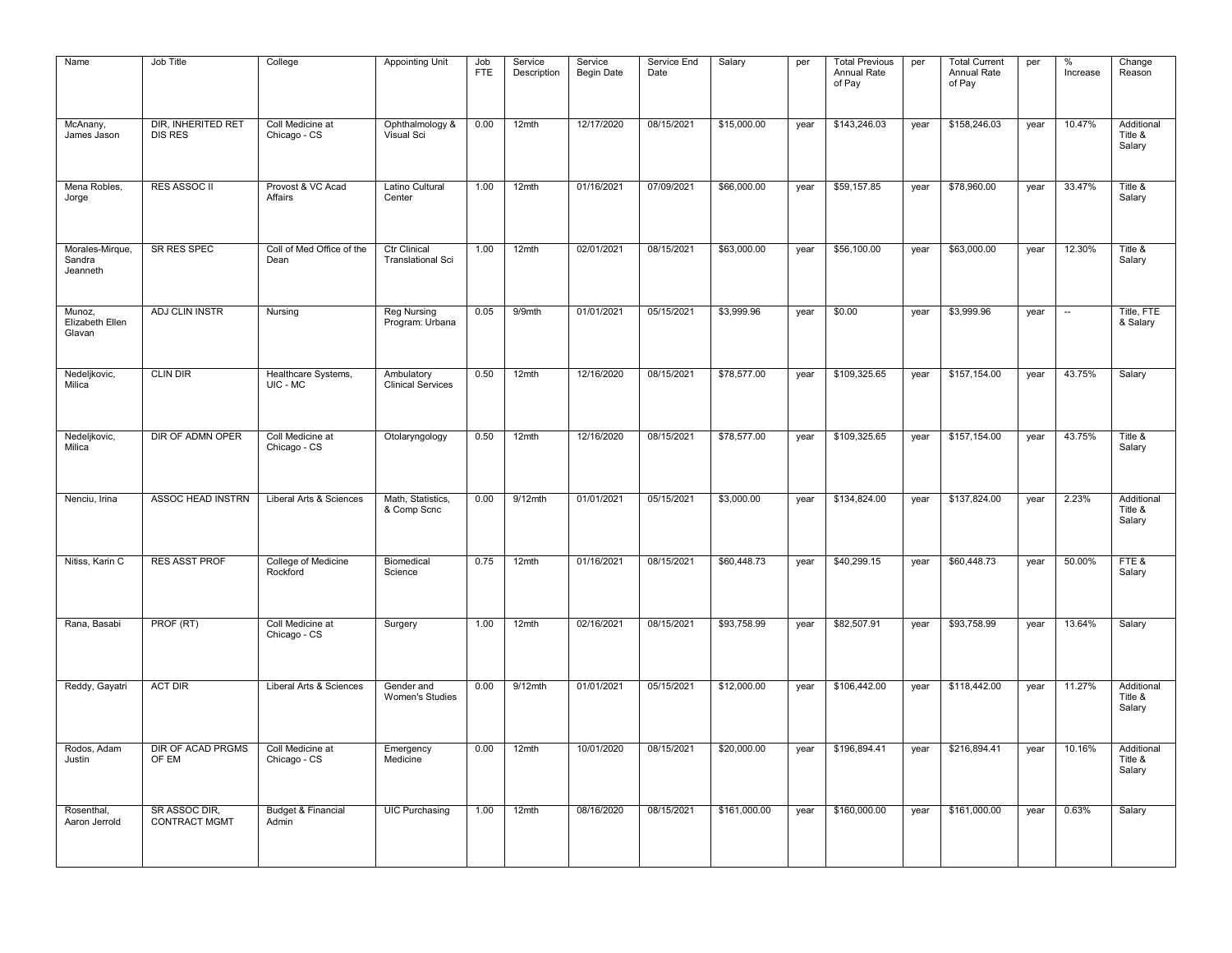| Name                                    | Job Title                              | College                          | <b>Appointing Unit</b>              | Job<br><b>FTE</b> | Service<br>Description | Service<br><b>Begin Date</b> | Service End<br>Date | Salary       | per  | <b>Total Previous</b><br>Annual Rate<br>of Pay | per  | <b>Total Current</b><br>Annual Rate<br>of Pay | per  | $\%$<br>Increase | Change<br>Reason                |
|-----------------------------------------|----------------------------------------|----------------------------------|-------------------------------------|-------------------|------------------------|------------------------------|---------------------|--------------|------|------------------------------------------------|------|-----------------------------------------------|------|------------------|---------------------------------|
| Ross, Shana<br>Elisha                   | <b>DIR OF ACAD PRGMS</b><br>OF EM      | Coll Medicine at<br>Chicago - CS | Emergency<br>Medicine               | 0.00              | 12mth                  | 10/01/2020                   | 08/15/2021          | \$20,000.00  | year | \$196,894.66                                   | year | \$216,894.66                                  | year | 10.16%           | Additional<br>Title &<br>Salary |
| Saraf, Santosh<br>Lumdas                | DIR, TRAN RES<br>SICKLE CELL CTR       | Coll Medicine at<br>Chicago - CS | Medicine                            | 0.00              | 12mth                  | 11/20/2020                   | 08/15/2021          | \$10,000.00  | year | \$260,909.00                                   | year | \$270,909.00                                  | year | 3.83%            | Additional<br>Title &<br>Salary |
| Semeyn, Marta<br>Ζ                      | APRN-CNP-SURGERY                       | Coll Medicine at<br>Chicago - CS | Surgery                             | 1.00              | 12mth                  | 11/16/2020                   | 08/15/2021          | \$100,000.00 | year | \$20,000.00                                    | year | \$100,000.00                                  | year | 400.00%          | FTE&<br>Salary                  |
| Sooranahalli,<br>Manjunatha<br>Nanjappa | <b>DIR PATIENT CARE</b><br><b>SERV</b> | Healthcare Systems,<br>UIC - MC  | Nursing                             | 1.00              | 12mth                  | 11/16/2020                   | 08/15/2021          | \$160,000.00 | year | \$155,790.54                                   | year | \$160,000.00                                  | year | 2.70%            | Salary                          |
| Swaminathan,<br>Bhairavi                | <b>RES ASST PROF</b>                   | Coll Medicine at<br>Chicago - BS | Physiology and<br>Biophysics        | 1.00              | 12mth                  | 12/16/2020                   | 08/15/2021          | \$68,000.00  | year | \$57,090.19                                    | year | \$68,000.00                                   | year | 19.11%           | Title &<br>Salary               |
| Tai, Leon                               | ASST PROF (RT)                         | Coll Medicine at<br>Chicago - BS | Anatomy and Cell<br>Biology         | 1.00              | 12mth                  | 12/16/2020                   | 08/15/2021          | \$142,372.00 | year | \$115,371.00                                   | year | \$142,372.00                                  | year | 23.40%           | Salary                          |
| Tartt, Nancy                            | <b>ASSOC DIR</b>                       | Healthcare System,<br>UIC-MSHC   | Mile Square<br><b>Health Center</b> | 1.00              | $12$ mth               | 11/16/2020                   | 08/15/2021          | \$115,000.00 | year | \$108,571.44                                   | year | \$140,872.00                                  | year | 29.75%           | Title &<br>Salary               |
| Troy, Patrick A                         | <b>ESP LEADER</b>                      | Engineering                      | Computer<br>Science                 | 0.00              | $9/12$ mth             | 01/01/2021                   | 05/15/2021          | \$15,000.00  | year | \$136,474.26                                   | year | \$141,474.26                                  | year | 3.66%            | Additional<br>Title &<br>Salary |
| Van Dril.<br>Elizabeth                  | <b>ASST RESIDENCY</b><br>PRGM DIR      | Pharmacy                         | Pharmacy<br>Practice                | 0.00              | 12mth                  | 01/16/2021                   | 08/15/2021          | \$1,000.00   | year | \$114,240.00                                   | year | \$115,240.00                                  | year | 0.88%            | Additional<br>Title &<br>Salary |
| Votta-Velis,<br>Effrossyni              | PROF OF CLIN<br><b>ANESTH</b>          | Coll Medicine at<br>Chicago - CS | Anesthesiology                      | 0.42              | 12mth                  | 01/16/2021                   | 08/15/2021          | \$130,281.20 | year | \$162,798.00                                   | year | \$223,267.87                                  | year | 37.14%           | FTE&<br>Salary                  |
| Votta-Velis,<br>Effrossyni              | PHYSN SURG                             | Coll Medicine at<br>Chicago - CS | Anesthesiology                      | 0.28              | 12mth                  | 01/16/2021                   | 08/15/2021          | \$92,986.67  | year | \$162,798.00                                   | year | \$223,267.87                                  | year | 37.14%           | FTE&<br>Salary                  |
| Wang, Zhinan                            | <b>ESP MENTOR</b>                      | Engineering                      | Bioengineering-<br>Engineering      | 0.00              | $9/12$ mth             | 01/01/2021                   | 05/15/2021          | \$10,000.00  | year | \$81,585.00                                    | year | \$91,585.00                                   | year | 12.26%           | Additional<br>Title &<br>Salary |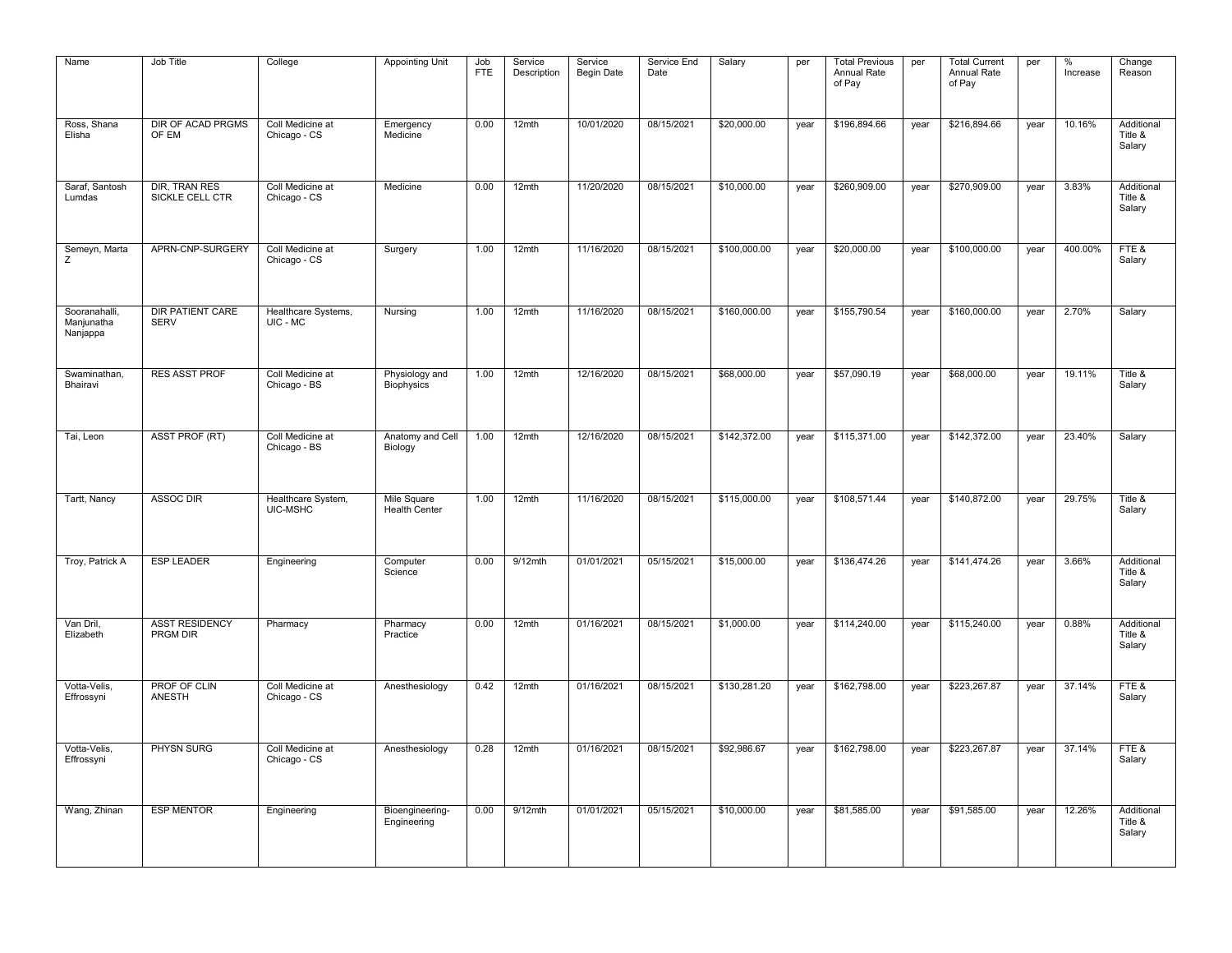| Name                                  | Job Title                              | College                          | <b>Appointing Unit</b> | Job<br><b>FTE</b> | Service<br>Description | Service<br><b>Begin Date</b> | Service End<br>Date | Salary       | per  | <b>Total Previous</b><br>Annual Rate<br>of Pay | per  | <b>Total Current</b><br><b>Annual Rate</b><br>of Pay | per  | %<br>Increase | Change<br>Reason                |
|---------------------------------------|----------------------------------------|----------------------------------|------------------------|-------------------|------------------------|------------------------------|---------------------|--------------|------|------------------------------------------------|------|------------------------------------------------------|------|---------------|---------------------------------|
| Watson-<br>Manheim, Mary<br>Elizabeth | <b>INTERIM HEAD</b>                    | <b>Business Administration</b>   | Managerial<br>Studies  | 0.00              | $9/12$ mth             | 08/16/2020                   | 05/15/2021          | \$20,061.00  | year | \$194,049.66                                   | year | \$214,110.66                                         | vear | 10.34%        | Additional<br>Title &<br>Salary |
| Zelaya, Blas M                        | PHYSN SURG                             | College of Medicine at<br>Peoria | Pediatrics             | 0.50              | 12mth                  | 01/01/2021                   | 08/15/2021          | \$11,440.44  | year | \$105,000.00                                   | year | \$105,500.34                                         | year | 0.48%         | Salary                          |
| Zieba, Grace                          | <b>DIR PATIENT CARE</b><br><b>SERV</b> | Healthcare Systems,<br>UIC - MC  | Nursing                | 1.00              | 12mth                  | 11/16/2020                   | 08/15/2021          | \$144,585.01 | year | \$137,700.00                                   | year | \$144,585.01                                         | year | 5.00%         | Salary                          |

### **Changes to Academic Appointments for Contract Year 2020 to 2021 – Springfield**

Reported March 11, 2021

| Name                         | Job Title                            | College                                    | Appointing<br>Unit                   | Job FTE | Service<br>Description | Service<br>Begin Date | Service End<br>Date | Salary      | per  | Total<br>Previous<br>Annual Rate<br>of Pay | per  | Total<br>Current<br>Annual Rate<br>of Pay | per  | % Increase | Change<br>Reason  |
|------------------------------|--------------------------------------|--------------------------------------------|--------------------------------------|---------|------------------------|-----------------------|---------------------|-------------|------|--------------------------------------------|------|-------------------------------------------|------|------------|-------------------|
| Burrell,<br>Jessie Rae       | DIR OF MKTG                          | Chancellor                                 | Campus<br>Relations                  | 1.00    | 12mth                  | 12/16/2020            | 08/15/2021          | \$90,200.00 | vear | \$82,000.00                                | year | \$90,200.00                               | vear | 10.00%     | Salary            |
| Goulet, Betsy                | <b>CLIN ASST</b><br>PROF             | Center for<br><b>State Policy</b>          | Inst Legal,<br>Legis & Policy<br>Sty | 0.50    | 12mth                  | 01/01/2021            | 08/15/2021          | \$65,000.00 | vear | \$59,262.00                                | vear | \$100,000.00                              | vear | 68.74%     | Salary            |
| Goulet, Betsy<br>D           | <b>CLIN ASST</b><br>PROF             | <b>Public Affairs</b><br>&<br>Administratn | Public<br>Administration             | 0.50    | 12mth                  | 01/01/2021            | 08/15/2021          | \$35,000.00 | vear | \$59,262.00                                | year | \$100,000.00                              | vear | 68.74%     | Salary            |
| Leffel, Carly<br>Marie       | <b>ADM COUNS</b>                     | Enrollment<br>Management                   | Admissions                           | 1.00    | 12mth                  | 01/16/2021            | 08/15/2021          | \$39,438.00 | vear | \$39,438.00                                | year | \$39,438.00                               | vear | 0.00%      | Title             |
| Leonard,<br>Daniel<br>Robert | <b>RES SPEC</b>                      | Center for<br><b>State Policy</b>          | Inst Legal,<br>Legis & Policy<br>Sty | 1.00    | 12mth                  | 12/01/2020            | 08/15/2021          | \$78,030.00 | year | \$78,030.00                                | year | \$78,030.00                               | vear | 0.00%      | Title             |
| Rincon,<br>Roberto           | <b>INSTR</b>                         | <b>Public Affairs</b><br>&<br>Administratn | Public<br>Administration             | 1.00    | 9 <sub>mth</sub>       | 01/16/2021            | 05/15/2021          | \$58,000.00 | vear | \$58,000.00                                | year | \$58,000.00                               | vear | 0.00%      | Title             |
| Walraven,<br>Kelly L         | <b>EXEC ASST</b><br>TO<br>CHANCELLOR | Chancellor                                 | Office of the<br>Chancellor          | 1.00    | 12mth                  | 01/25/2021            | 08/15/2021          | \$61,000.00 | year | \$56,896.00                                | year | \$61,000.00                               | year | 7.21%      | Title &<br>Salary |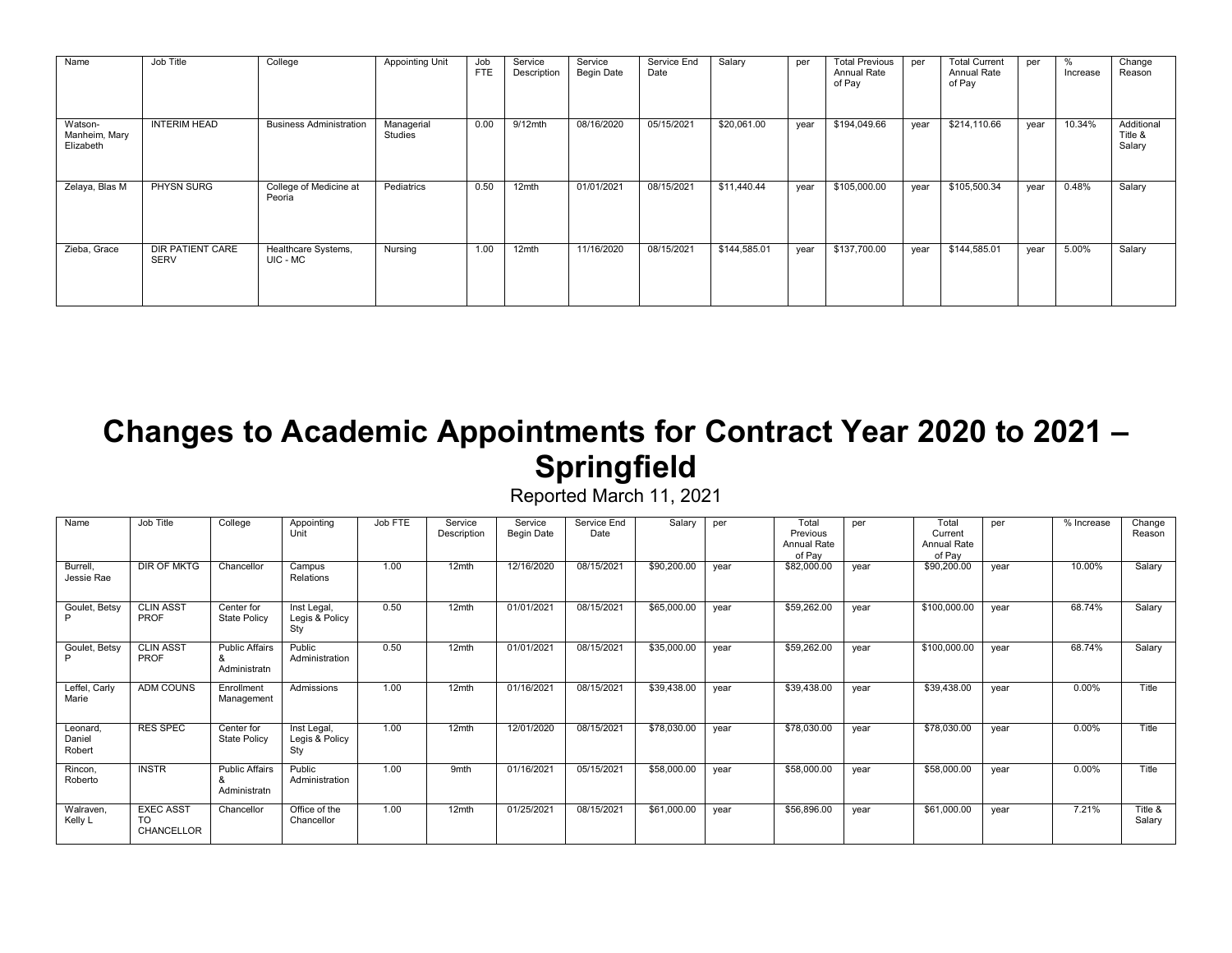#### **Changes to Academic Appointments for Contract Year 2020 to 2021 – System Offices**

March 11, 2021

| Name                 | Job Title  | College                                       | Appointing<br>Unit                      | Job FTE | Service<br>Description | Service<br>Begin Date | Service End<br>Date | Salary       | per  | Total<br>Previous<br>Annual Rate<br>of Pay | per  | Total<br>Current<br>Annual Rate<br>of Pav | per  | % Increase | Change<br>Reason  |
|----------------------|------------|-----------------------------------------------|-----------------------------------------|---------|------------------------|-----------------------|---------------------|--------------|------|--------------------------------------------|------|-------------------------------------------|------|------------|-------------------|
| Pookote,<br>Suseelan | SR DIR OTM | <b>Vice Pres</b><br>Econ Dev<br>and Innov     | <b>OTM</b><br>Chicago                   | 1.00    | 12mth                  | 01/16/2021            | 08/15/2021          | \$233,106.72 | year | \$219,912.00                               | year | \$233,106.72                              | year | 6.00%      | Title &<br>Salary |
| Silha, Cheri<br>Lynn | HR COORD   | Exec VP &<br><b>VP</b><br>Academic<br>Affairs | Svstem<br>Human<br>Resource<br>Services | 0.00    | 12mth                  | 01/16/2021            | 02/15/2021          | \$1,000.00   | vear | \$64,072.83                                | vear | \$65,072.83                               | vear | .56%       | Salarv            |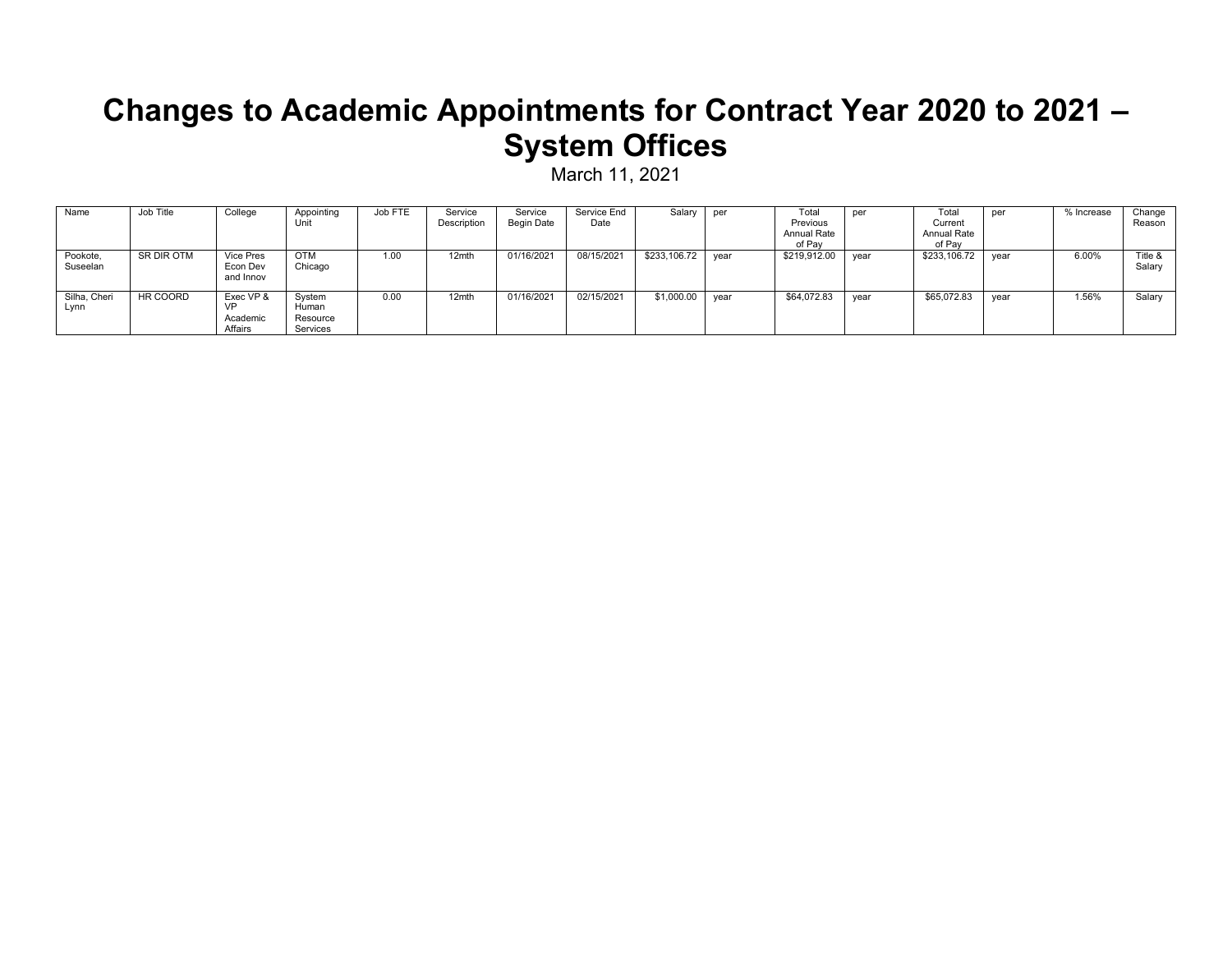# **New Hires Urbana**

| Name                      | Job Title                 | College                        | <b>Appointing Unit</b>             | Job<br><b>FTE</b> | Service Description           | Service Begin<br>Date | Service End Date | Salary       | Per  |
|---------------------------|---------------------------|--------------------------------|------------------------------------|-------------------|-------------------------------|-----------------------|------------------|--------------|------|
| Abueidda, Diab W D        | <b>RES SCI</b>            | <b>OVCRI</b> Institutes        | <b>Supercomputing Applications</b> | 1.00              | 12mth                         | 01/25/2021            | 06/12/2021       | \$90,000.00  | year |
| Ahasic, Elena Marie       | ANAT PREPARATOR           | Veterinary Medicine            | <b>Comparative Biosciences</b>     | 1.00              | 12mth                         | 01/04/2021            | 08/15/2021       | \$41,000.00  | year |
| Alterman, Naomi Lee       | <b>ADJ LECTURER</b>       | School of Information Sciences | <b>Information Sciences</b>        | 0.25              | 9/9mth                        | 01/11/2021            | 05/15/2021       | \$13,063.14  | year |
| Austin, Jeanie Lynn       | <b>ADJ LECTURER</b>       | School of Information Sciences | <b>Information Sciences</b>        | 0.25              | 9/9mth                        | 01/01/2021            | 05/15/2021       | \$13,063.14  | year |
| Benjamin, Anna Maria      | <b>ADJ PROF</b>           | Law                            | Law                                | 0.04              | 9/9mth                        | 01/01/2021            | 05/15/2021       | \$7,033.95   | year |
| Bensinger, Peter          | <b>ADJ PROF</b>           | Law                            | Law                                | 0.06              | 9/9mth                        | 01/01/2021            | 05/15/2021       | \$12,058.29  | year |
| Berent, Zachary T         | <b>ENGR ACAD COORD</b>    | Carle Illinois Medicine        | Carle IL COM Administration        | 1.00              | 12mth                         | 01/04/2021            | 08/15/2021       | \$88,000.00  | year |
| Bernardo, Heather Joan    | VST REDCAP APP SPEC       | <b>OVCRI</b> Institutes        | Interdis Health Sci Institute      | 1.00              | $12$ mth                      | 12/16/2020            | 08/15/2021       | \$50,000.00  | year |
| Bernier, Barbara Louise   | <b>ADJ PROF</b>           | Law                            | Law                                | 0.06              | 9/9mth                        | 01/01/2021            | 05/15/2021       | \$11,053.44  | year |
| Besser, Stephanie Annette | <b>ADJ LECTURER</b>       | School of Information Sciences | <b>Information Sciences</b>        | 0.25              | 9/9mth                        | 01/01/2021            | 05/15/2021       | \$13,063.14  | year |
| Bianchi Geisse, Cristobal | ADJ LECTURER              | Fine & Applied Arts            | Art & Design                       | 0.45              | 9/9mth                        | 01/01/2021            | 05/15/2021       | \$24,116.49  | year |
| Birri, Nicole             | <b>VST TRNG SPEC</b>      | Education                      | Special Education                  | 1.00              | 12mth                         | 01/16/2021            | 01/15/2022       | \$65,000.00  | year |
| Bisbee, Kristina Vela     | <b>ADJ LECTURER</b>       | School of Information Sciences | <b>Information Sciences</b>        | 0.25              | Service Dates as<br>Indicated | 01/16/2021            | 05/15/2021       | \$6,500.00   | year |
| Brown, Kevin              | ADJ PROF                  | Law                            | Law                                | 0.20              | 9/9mth                        | 01/01/2021            | 05/15/2021       | \$40,194.18  | year |
| Browne, Michael Gordon    | <b>ENGR ACAD COORD</b>    | Carle Illinois Medicine        | Carle IL COM Administration        | 1.00              | $12$ mth                      | 11/30/2020            | 08/15/2021       | \$93,000.00  | year |
| Bryant, Allison Grace     | VST SCI SPEC, FIELD SCI   | <b>OVCRI</b> Institutes        | IL Natural History Survey          | 1.00              | 12mth                         | 01/19/2021            | 08/15/2021       | \$38,000.00  | year |
| Buh, Andrew Toko          | ASST VARSITY COACH, FTBAL | Div Intercollegiate Athletics  | Intercollegiate Athletics          | 1.00              | 12mth                         | 01/17/2021            | 01/31/2022       | \$450,000.00 | year |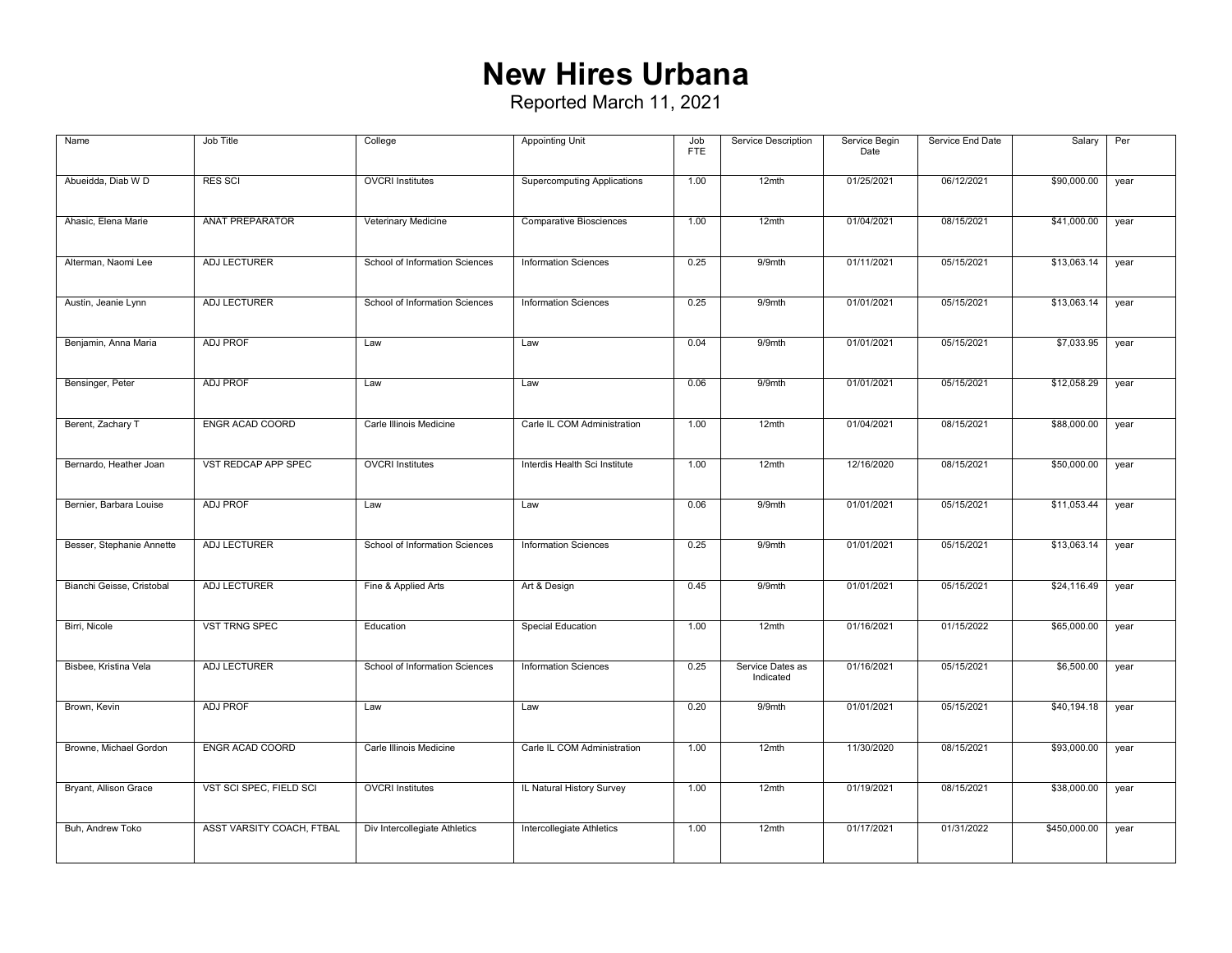| Name                                          | Job Title                                | College                        | Appointing Unit                    | Job<br><b>FTE</b> | Service Description           | Service Begin<br>Date | Service End Date | Salary      | Per  |
|-----------------------------------------------|------------------------------------------|--------------------------------|------------------------------------|-------------------|-------------------------------|-----------------------|------------------|-------------|------|
| Byrne, John                                   | VST RES SPEC                             | Veterinary Medicine            | Veterinary Diagnostic Lab          | 1.00              | 12mth                         | 01/05/2021            | 12/15/2021       | \$45,000.00 | year |
| Cambron, Megan G                              | <b>CRISIS OUTR COORD</b>                 | Chancellor                     | Division of Public Safety          | 1.00              | $12$ mth                      | 01/25/2021            | 08/15/2021       | \$90,000.00 | year |
| Carrington, Melissa Ammann                    | <b>ADJ PROF</b>                          | Law                            | Law                                | 0.06              | 9/9mth                        | 01/01/2021            | 05/15/2021       | \$11,053.44 | year |
| Carter, Savannah Jean                         | <b>ACAD ADVR</b>                         | Liberal Arts & Sciences        | <b>LAS Administration</b>          | 1.00              | 12mth                         | 01/04/2021            | 08/15/2021       | \$48,000.00 | year |
| Clay, Shondra Loggins                         | ADJ LECTURER                             | Applied Health Sciences        | Applied Health Sciences Admin      | 0.06              | Service Dates as<br>Indicated | 01/16/2021            | 05/15/2021       | \$2,000.00  | year |
| Clay, Shondra Loggins                         | <b>ADJ LECTURER</b>                      | Applied Health Sciences        | Applied Health Sciences Admin      | 0.19              | Service Dates as<br>Indicated | 01/16/2021            | 05/15/2021       | \$6,000.00  | year |
| Diekman, Linda Mary                           | <b>LECTURER</b>                          | School of Information Sciences | <b>Information Sciences</b>        | 0.50              | 9/9mth                        | 01/01/2021            | 05/15/2021       | \$26,126.19 | year |
| Dong, Jia                                     | <b>RES ASSOC</b>                         | <b>OVCRI</b> Institutes        | Inst for Sustain, Enrgy, & Env     | 1.00              | 12mth                         | 01/01/2021            | 12/31/2021       | \$55,000.00 | year |
| Egan, Karen J                                 | <b>ADJ LECTURER</b>                      | School of Information Sciences | <b>Information Sciences</b>        | 0.25              | Service Dates as<br>Indicated | 01/16/2021            | 04/15/2021       | \$6,500.01  | year |
| Eilts, Kristen Kathleen                       | <b>LAB RES SPEC</b>                      | <b>OVCRI</b> Institutes        | Inst for Sustain, Enrgy, & Env     | $\mathbf{1}$      | 12mth                         | 11/30/2020            | 11/29/2021       | \$52,000.00 | year |
| Erbe, Kimberly Ann                            | <b>RES PRGM SPEC</b>                     | School of Social Work          | School of Social Work              | 1.00              | $12$ mth                      | 01/04/2021            | 08/15/2021       | \$60,000.00 | year |
| Espinosa de los Monteros,<br>Pamela Alejandra | <b>ADJ LECTURER</b>                      | School of Information Sciences | <b>Information Sciences</b>        | 0.13              | 9/9mth                        | 01/01/2021            | 05/15/2021       | \$6,531.57  | year |
| Faaborg, John Miles                           | <b>VST RES SPEC</b>                      | Veterinary Medicine            | Veterinary Diagnostic Lab          | 1.00              | $12$ mth                      | 11/23/2020            | 11/15/2021       | \$50,000.00 | year |
| Farshadmanesh, Pegah                          | <b>RES SCI</b>                           | <b>Grainger Engineering</b>    | Nuclear, Plasma, & Rad Engr        | 0.47              | 12mth                         | 11/23/2020            | 05/22/2021       | \$32,900.04 | year |
| Flash, Kenya Siana                            | <b>ADJ LECTURER</b>                      | School of Information Sciences | <b>Information Sciences</b>        | 0.13              | 9/9mth                        | 01/01/2021            | 05/15/2021       | \$6,531.57  | year |
| French, Gregory Edwin                         | <b>ASST DIR CAMPUS</b><br>RECRUIT/CAREER | <b>VC Student Affairs</b>      | The Career Center                  | 1.00              | 12mth                         | 01/11/2021            | 08/15/2021       | \$47,500.00 | year |
| Frillman, Nicholas J                          | EXT EDUC, AGRI NTRL RSRSC I              | Agr, Consumer, & Env Sciences  | Cooperative Extension              | 1.00              | 12mth                         | 01/11/2021            | 08/15/2021       | \$53,861.00 | year |
| Fuqua, Ryan Douglas                           | <b>LECTURER</b>                          | Fine & Applied Arts            | Architecture                       | 0.6               | 9/9mth                        | 01/01/2021            | 05/15/2021       | \$37,179.63 | year |
| Gallion, Jacob                                | <b>SECRTY ENGR</b>                       | <b>OVCRI</b> Institutes        | <b>Supercomputing Applications</b> | 1.00              | 12mth                         | 12/08/2020            | 08/15/2021       | \$70,000.00 | year |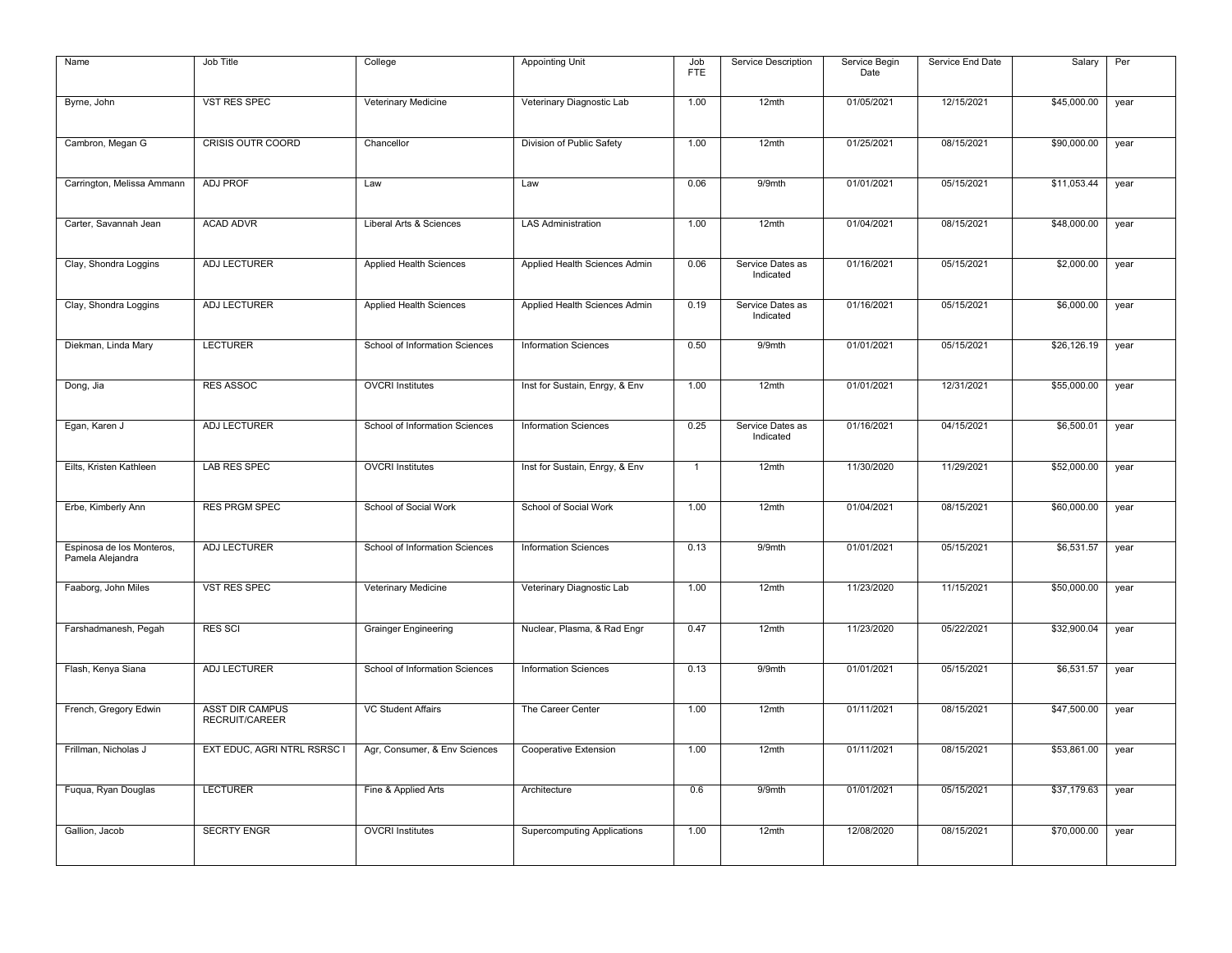| Name                                   | Job Title                             | College                        | <b>Appointing Unit</b>          | Job<br><b>FTE</b> | Service Description           | Service Begin<br>Date | Service End Date | Salary       | Per  |
|----------------------------------------|---------------------------------------|--------------------------------|---------------------------------|-------------------|-------------------------------|-----------------------|------------------|--------------|------|
|                                        |                                       |                                |                                 |                   |                               |                       |                  |              |      |
| Gan, Ryan Joseph                       | <b>ADJ LECTURER</b>                   | School of Information Sciences | <b>Information Sciences</b>     | 0.25              | 9/9mth                        | 01/01/2021            | 05/15/2021       | \$13,063.14  | year |
| Giers, Daniel R                        | <b>ADJ INSTR</b>                      | School of Social Work          | School of Social Work           | 0.15              | 9/9mth                        | 01/01/2021            | 05/15/2021       | \$8,038.80   | year |
| Green, Randall Hugh                    | <b>ADJ PROF</b>                       | Law                            | Law                             | 0.08              | 9/9mth                        | 01/01/2021            | 05/15/2021       | \$16,077.69  | year |
| Gurbych, Sergii                        | <b>INSTR</b>                          | Liberal Arts & Sciences        | Prg in Jewish Culture & Society | 0.67              | $9/12$ mth                    | 01/01/2021            | 05/15/2021       | \$30,150.00  | year |
| Hamilton, Elizabeth                    | VST SCI SPEC, WATERSHED<br>SCI        | <b>OVCRI</b> Institutes        | IL State Water Survey           | 1.00              | 12mth                         | 11/30/2020            | 08/15/2021       | \$40,000.00  | year |
| Han, Su Yeon                           | TCH ASST PROF                         | Liberal Arts & Sciences        | Geography & Geographic InfoSci  | 1.00              | $9/12$ mth                    | 01/16/2021            | 01/15/2024       | \$58,500.00  | year |
| Harper, Dionna C                       | <b>ACAD ADVR</b>                      | Gies College of Business       | Accountancy                     | 1.00              | 12mth                         | 01/09/2021            | 08/15/2021       | \$50,000.00  | year |
| Henry, Aaron Rashad                    | ASST VARSITY COACH, FTBAL             | Div Intercollegiate Athletics  | Intercollegiate Athletics       | 1.00              | 12mth                         | 01/13/2021            | 01/31/2022       | \$340,000.00 | year |
| Hernandez Patricio, Karen<br>Guadalupe | VST PROJ COORD                        | Agr, Consumer, & Env Sciences  | Human Dvlpmt & Family Studies   | 1.00              | 12mth                         | 01/19/2021            | 01/18/2022       | \$40,000.00  | year |
| Hughes-Wagner, Anne<br>Christine       | VST SCI SPEC, FIELD SCI               | <b>OVCRI</b> Institutes        | IL Natural History Survey       | 1.00              | $12$ mth                      | 01/19/2021            | 08/15/2021       | \$38,000.00  | year |
| Inouye, Michelle Mikie                 | <b>ADJ INSTR</b>                      | Fine & Applied Arts            | Landscape Architecture          | 0.25              | 9/9mth                        | 01/01/2021            | 05/15/2021       | \$17,082.72  | Year |
| Ireland, Kristen                       | <b>ADJ INSTR</b>                      | School of Labor & Empl. Rel.   | School of Labor & Empl. Rel.    | 0.10              | Service Dates as<br>Indicated | 02/16/2021            | 05/15/2021       | \$7,500.00   | year |
| Jamison, Terrance Taron                | ASST VARSITY COACH, FTBAL             | Div Intercollegiate Athletics  | Intercollegiate Athletics       | 1.00              | 12mth                         | 01/11/2021            | 01/31/2022       | \$350,000.00 | year |
| Jiang, Chongya                         | <b>RES SCI</b>                        | <b>OVCRI</b> Institutes        | Inst for Sustain, Enrgy, & Env  | 1.00              | 12mth                         | 01/04/2021            | 01/03/2022       | \$72,000.00  | year |
| Joulani, Dana Adnan                    | <b>VST RES SPEC</b>                   | <b>Grainger Engineering</b>    | Bioengineering                  | 1.00              | $12$ mth                      | 12/14/2020            | 08/15/2021       | \$43,500.00  | year |
| Kane, Kevin Michael                    | <b>ASST VAR COACH FTBAL</b><br>(AUTO) | Div Intercollegiate Athletics  | Intercollegiate Athletics       | 0.00              | 12mth                         | 01/24/2021            | 01/31/2022       | \$8,000.00   | year |
| Kane, Kevin Michael                    | ASST VARSITY COACH, FTBAL             | Div Intercollegiate Athletics  | Intercollegiate Athletics       | 1.00              | 12mth                         | 01/24/2021            | 01/31/2022       | \$550,000.00 | year |
| Karstrand, Kelly                       | ADJ LECTURER                          | Liberal Arts & Sciences        | Sch Lit, Cultures, Ling Adm     | 0.05              | 9/9mth                        | 01/01/2021            | 05/15/2021       | \$1,939.32   | year |
| Kasdan, Terry Paul                     | <b>ADJ LECTURER</b>                   | College of Media               | Advertising                     | 0.15              | Service Dates as<br>Indicated | 01/16/2021            | 05/15/2021       | \$7,500.00   | year |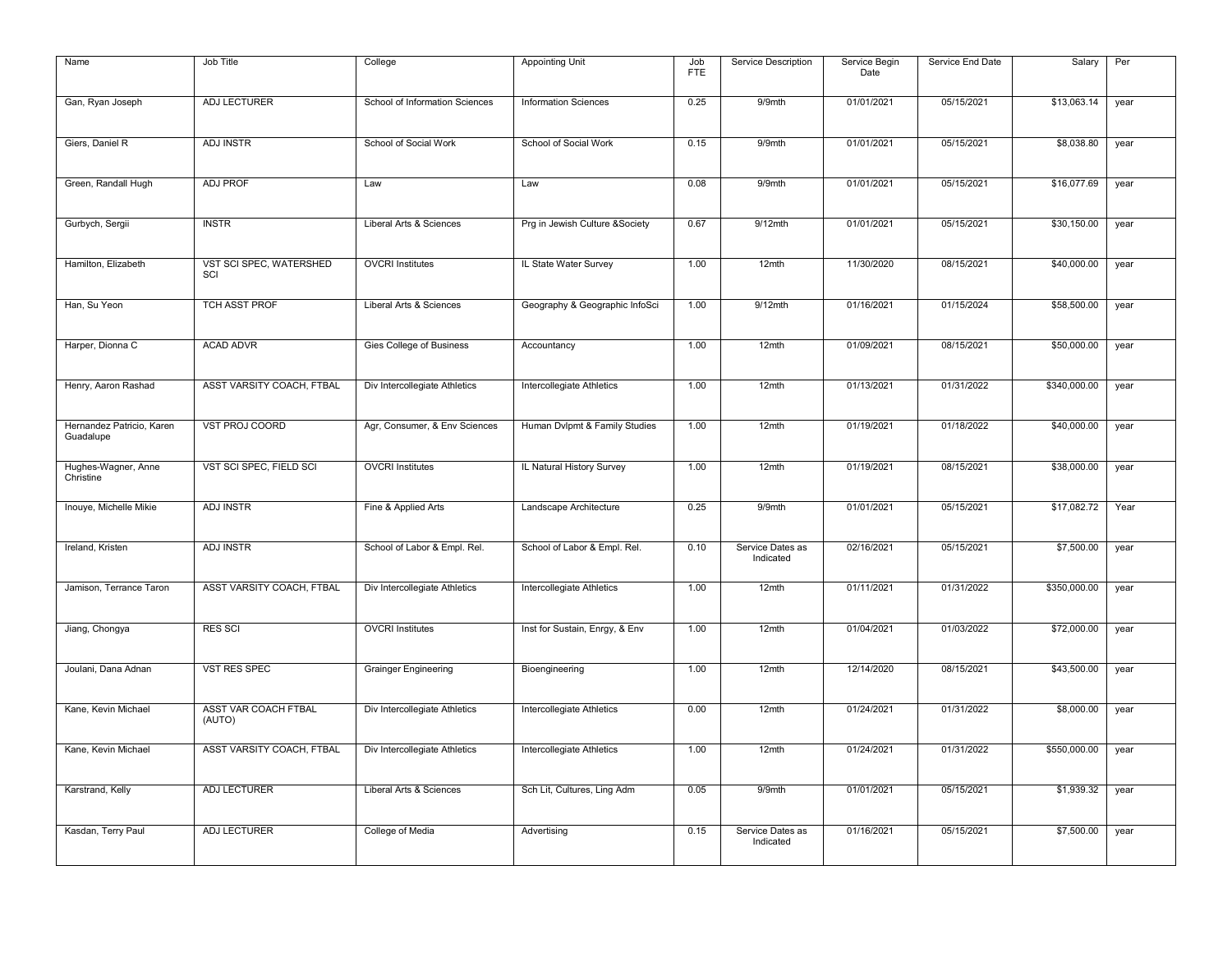| Name                             | Job Title                            | College                        | Appointing Unit                | Job<br><b>FTE</b> | Service Description           | Service Begin<br>Date | Service End Date | Salary       | Per  |
|----------------------------------|--------------------------------------|--------------------------------|--------------------------------|-------------------|-------------------------------|-----------------------|------------------|--------------|------|
| Kehoe, Spencer P                 | <b>INSTR</b>                         | Veterinary Medicine            | Vet Clinical Medicine          | 1.00              | 12mth                         | 01/04/2021            | 08/15/2021       | \$95,000.00  | year |
| Kolb, Sally K                    | <b>ADJ PROF</b>                      | Law                            | Law                            | 0.06              | 9/9mth                        | 01/01/2021            | 05/15/2021       | \$11,053.44  | year |
|                                  |                                      |                                |                                |                   |                               |                       |                  |              |      |
| Laing, Latoya Rochelle           | <b>ADJ PROF</b>                      | Law                            | Law                            | 0.04              | 9/9mth                        | 01/01/2021            | 05/15/2021       | \$7,033.95   | year |
| LaRue, Elizabeth M               | ADJ LECTURER                         | School of Information Sciences | <b>Information Sciences</b>    | 0.25              | 9/9mth                        | 01/01/2021            | 05/15/2021       | \$13,063.14  | year |
| Lipinski, Tomas Allan            | ADJ PROF                             | School of Information Sciences | <b>Information Sciences</b>    | 0.25              | 9/9mth                        | 01/01/2021            | 05/15/2021       | \$14,272.92  | year |
| Lopez, Mark Anthony              | ADJ LECTURER                         | School of Information Sciences | <b>Information Sciences</b>    | 0.25              | 9/9mth                        | 01/01/2021            | 05/15/2021       | \$13,063.14  | year |
| MacMaster, Catherine Clare       | <b>ADJ INSTR</b>                     | Fine & Applied Arts            | Dance                          | 0.25              | Service Dates as<br>Indicated | 12/16/2020            | 01/15/2021       | \$4,625.01   | year |
| MacMullen, Thomas<br>Christopher | <b>ADJ LECTURER</b>                  | School of Information Sciences | <b>Information Sciences</b>    | 0.25              | 9/9mth                        | 01/01/2021            | 05/15/2021       | \$13,063.14  | year |
| Manninger, Matthew James         | ASST STRENGTH COACH,<br><b>FTBAL</b> | Div Intercollegiate Athletics  | Intercollegiate Athletics      | 1.00              | $12$ mth                      | 01/13/2021            | 01/31/2022       | \$105,000.00 | year |
| Marcos, Carles                   | <b>ADJ LECTURER</b>                  | Fine & Applied Arts            | Architecture                   | 0.30              | 9/9mth                        | 01/01/2021            | 05/15/2021       | \$18,590.04  | year |
| Marlow, Logan Larry David        | <b>RES PRGRMR</b>                    | <b>Grainger Engineering</b>    | Information Trust Institute    | 1.00              | 12mth                         | 11/30/2020            | 11/29/2021       | \$60,000.00  | year |
| McDonald, George Lamont          | ASST VAR COACH FTBAL<br>(AUTO)       | Div Intercollegiate Athletics  | Intercollegiate Athletics      | 0.00              | 12mth                         | 01/24/2021            | 01/31/2022       | \$8,000.00   | year |
| McDonald, George Lamont          | ASST VARSITY COACH, FTBAL            | Div Intercollegiate Athletics  | Intercollegiate Athletics      | 1.00              | 12mth                         | 01/24/2021            | 01/31/2022       | \$550,000.00 | year |
| McIlrath, Mary J                 | ADJ LECTURER                         | College of Media               | Advertising                    | 0.15              | Service Dates as<br>Indicated | 02/16/2021            | 05/15/2021       | \$15,000.00  | year |
| Memic, Adnan                     | <b>TEACHING ASSOC PROF</b>           | Agr, Consumer, & Env Sciences  | Agricultural & Biological Engr | 0.20              | Service Dates as<br>Indicated | 01/01/2021            | 05/31/2021       | \$7,532.75   | year |
| Mies, Erin K                     | ADJ INSTRUCTOR                       | School of Labor & Empl. Rel.   | School of Labor & Empl. Rel.   | 0.10              | Service Dates as<br>Indicated | 02/16/2021            | 05/15/2021       | \$7,500.00   | year |
| Miller, Bart Evan                | ASST VARSITY COACH, FTBAL            | Div Intercollegiate Athletics  | Intercollegiate Athletics      | 1.00              | 12mth                         | 12/29/2020            | 01/31/2022       | \$475,000.00 | year |
| Miller, Benjamin Thomas          | ASST VARSITY COACH, FTBAL            | Div Intercollegiate Athletics  | Intercollegiate Athletics      | 1.00              | 12mth                         | 01/12/2021            | 01/31/2022       | \$315,000.00 | year |
| Miller, Christopher Maxwell      | VST SCI SPEC, FIELD SCI              | <b>OVCRI</b> Institutes        | IL Natural History Survey      | 1.00              | 12mth                         | 01/19/2021            | 08/15/2021       | \$38,000.00  | year |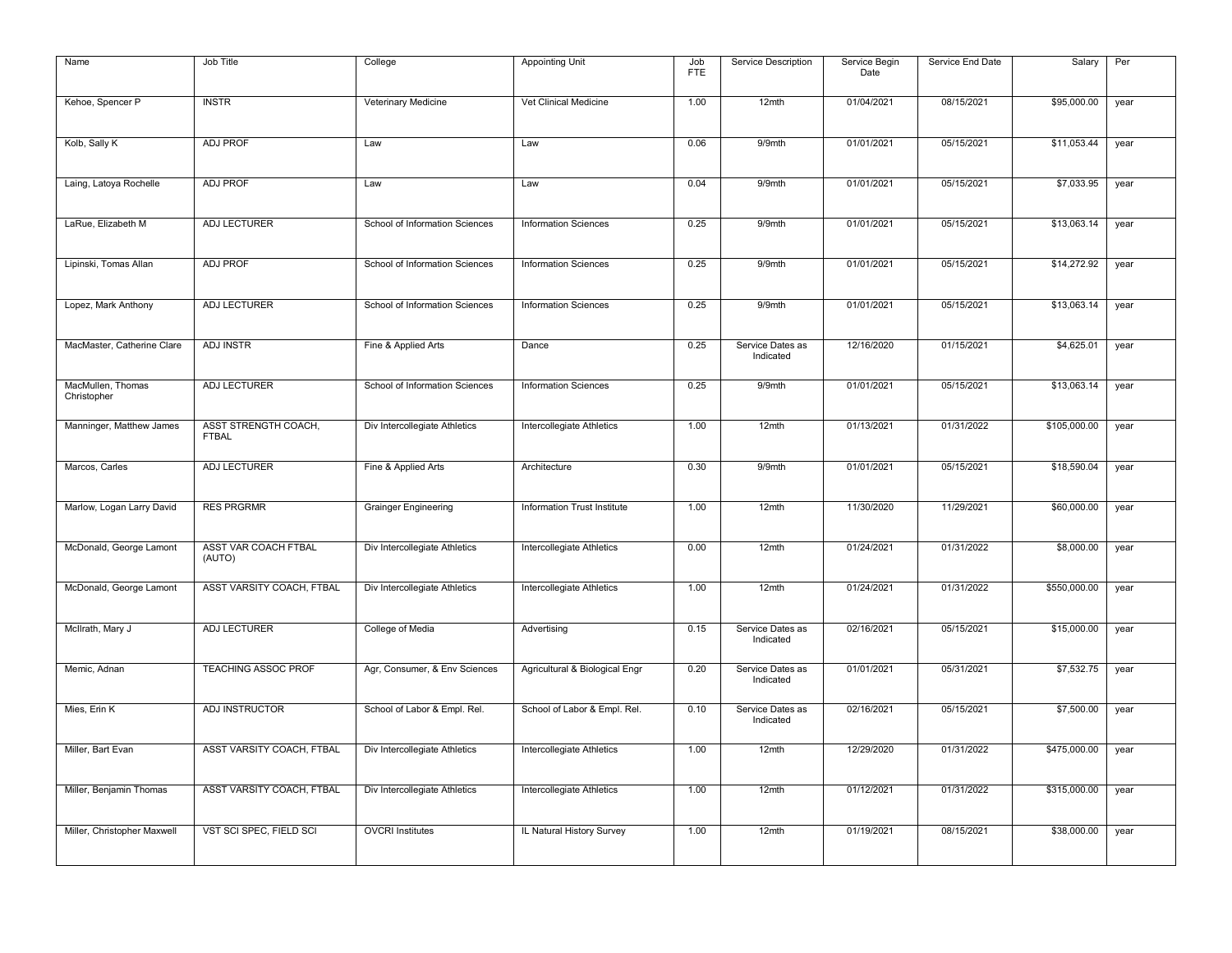| Name                         | Job Title                          | College                        | Appointing Unit               | Job<br>FTE     | Service Description           | Service Begin<br>Date | Service End Date | Salary       | Per  |
|------------------------------|------------------------------------|--------------------------------|-------------------------------|----------------|-------------------------------|-----------------------|------------------|--------------|------|
| Mioto, Julio Cesar           | <b>VST SCHOLAR</b>                 | Agr, Consumer, & Env Sciences  | Animal Sciences               | 1.00           | 12mth                         | 02/16/2021            | 08/15/2021       | \$30,000.00  | year |
| Narisetti, Siva Ratna Kumari | <b>ADJ LECTURER</b>                | School of Information Sciences | <b>Information Sciences</b>   | 0.30           | 9/9mth                        | 01/01/2021            | 05/15/2021       | \$20,097.09  | year |
| Oliver, Megan Allyn          | <b>LECTURER</b>                    | School of Information Sciences | <b>Information Sciences</b>   | 0.50           | 9/9mth                        | 01/01/2021            | 05/15/2021       | \$26,126.19  | year |
| Ondish, Peter R              | <b>RES SCI</b>                     | <b>OVCRI</b> Institutes        | Interdis Health Sci Institute | $\overline{1}$ | 12mth                         | 12/16/2020            | 08/15/2021       | \$76,000.00  | year |
| Pagels, Rebecca Anne         | ASSOC DEAN FOR ADVCMT              | Ofc VC Inst Advancement        | Ofc VC Inst Advancement       | 0.50           | $12$ mth                      | 02/08/2021            | 08/15/2021       | \$107,500.00 | year |
| Pagels, Rebecca Anne         | ASSOC DEAN FOR ADVCMT              | Gies College of Business       | Gies Advancement              | 0.50           | 12mth                         | 02/08/2021            | 08/15/2021       | \$107,500.00 | year |
| Petersen, Anthony Robert     | ASST VARSITY COACH, FTBAL          | Div Intercollegiate Athletics  | Intercollegiate Athletics     | 1.00           | $12$ mth                      | 12/29/2020            | 01/31/2022       | \$750,000.00 | year |
| Poindexter, Merce James      | ASST ATHL DIR, ACAD SERV           | Div Intercollegiate Athletics  | Intercollegiate Athletics     | 1.00           | 12mth                         | 01/18/2021            | 08/15/2021       | \$79,000.00  | year |
| Pollock, Henry S             | <b>ADJ INSTR</b>                   | Agr, Consumer, & Env Sciences  | Natural Res & Env Sci         | 0.21           | Service Dates as<br>Indicated | 01/16/2021            | 05/15/2021       | \$10,000.00  | year |
| Pucilowski, Anna Gabrielle   | <b>ADJ LECTURER</b>                | Applied Health Sciences        | Speech & Hearing Science      | 0.25           | Service Dates as<br>Indicated | 01/16/2021            | 05/15/2021       | \$6,000.00   | year |
| Radcliffe, Bethany Nicole    | <b>ADJ LECTURER</b>                | School of Information Sciences | <b>Information Sciences</b>   | 0.25           | 9/9mth                        | 01/01/2021            | 05/15/2021       | \$13,063.14  | year |
| Ragusa, Kristen Nicole       | VST SCI SPEC, FIELD SCI            | <b>OVCRI</b> Institutes        | IL Natural History Survey     | 1.00           | 12mth                         | 01/19/2021            | 08/15/2021       | \$38,000.00  | year |
| Raible, Stephanie Elizabeth  | <b>ADJ LECTURER</b>                | School of Social Work          | School of Social Work         | 0.15           | 9/9mth                        | 01/01/2021            | 05/15/2021       | \$10,048.59  | year |
| Ram, Vineeta lengar          | <b>DISABILITY SPEC</b>             | Applied Health Sciences        | Disability Res & Educ Svcs    | 1.00           | 12mth                         | 01/04/2021            | 08/15/2021       | \$54,500.00  | year |
| Randolph, Kenwanna Marie     | <b>TRNG &amp; LRNG FACILITATOR</b> | School of Social Work          | School of Social Work         | 1.00           | 12mth                         | 12/07/2020            | 06/30/2021       | \$50,000.00  | year |
| Reuter, Cassie Ann           | <b>RES SCI</b>                     | Liberal Arts & Sciences        | Astronomy                     | 1.00           | 12mth                         | 09/16/2020            | 08/15/2021       | \$60,000.00  | year |
| Ridgley, Robin N             | EXT EDUC, FAM CNSMR SCI I          | Agr, Consumer, & Env Sciences  | Cooperative Extension         | 1.00           | 12mth                         | 1/25/21               | 8/15/21          | \$59,100.00  | year |
| Rockaitis, Ryan James        | ADJ LECTURER                       | Liberal Arts & Sciences        | Sch Lit, Cultures, Ling Adm   | 0.05           | 9/9mth                        | 01/01/2021            | 05/15/2021       | \$1,939.32   | year |
| Ruud, Adam S                 | <b>INSTRN MEDIA PRODUCER</b>       | Center Innov in Teach Learn    | Center Innov in Teach Learn   | 1.00           | 12mth                         | 12/14/2020            | 08/15/2021       | \$56,000.00  | year |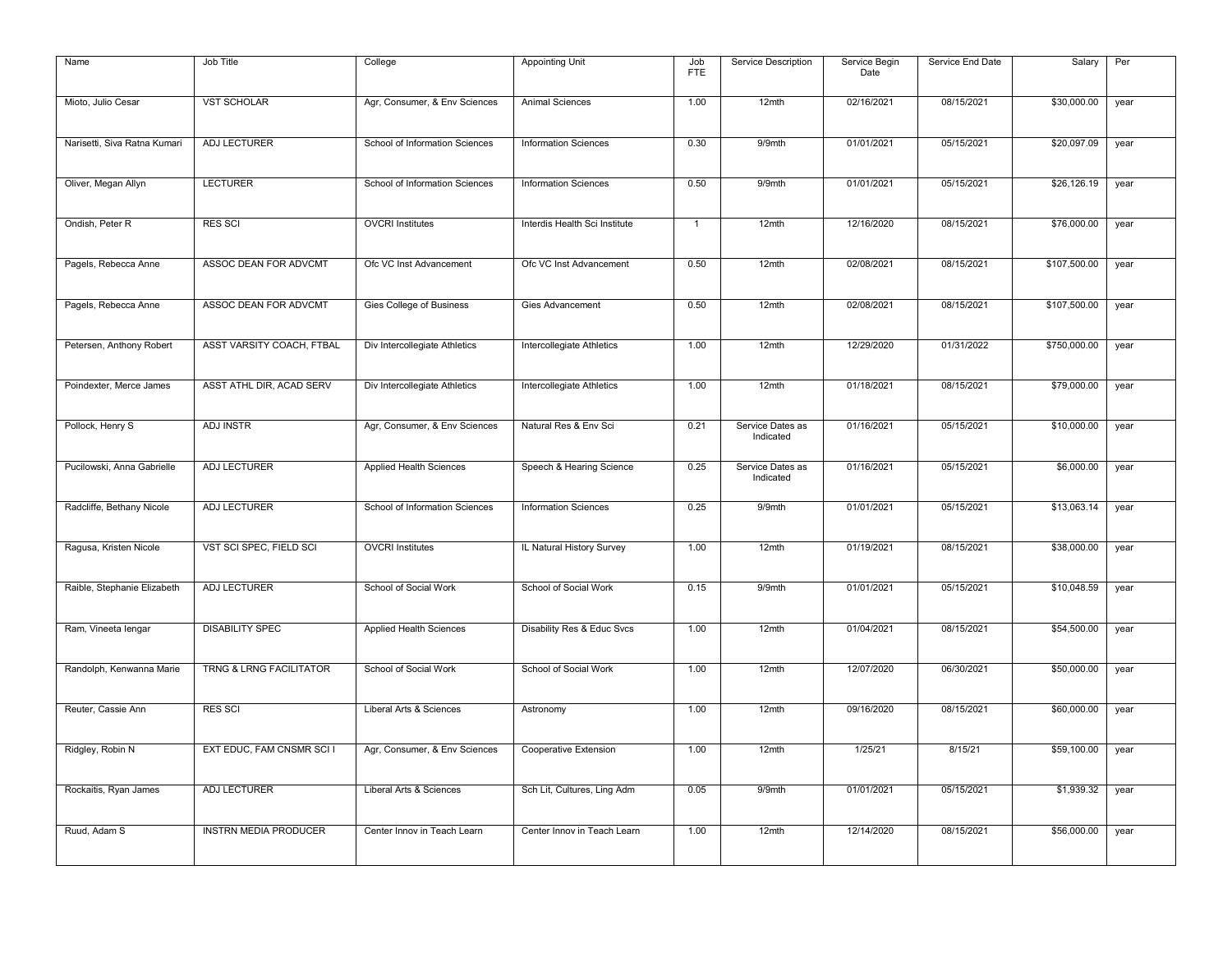| Name                            | Job Title                                   | College                        | <b>Appointing Unit</b>          | Job<br>FTE | Service Description           | Service Begin<br>Date | Service End Date | Salary       | Per  |
|---------------------------------|---------------------------------------------|--------------------------------|---------------------------------|------------|-------------------------------|-----------------------|------------------|--------------|------|
| Simmons, Amber Lee              | <b>VST RES SPEC</b>                         | Veterinary Medicine            | Veterinary Diagnostic Lab       | 1.00       | 12mth                         | 12/14/2020            | 12/15/2021       | \$45,000.00  | year |
| Sims, Sarah Beth                | FIELD IMP SUPP SPEC                         | School of Social Work          | School of Social Work           | 1.00       | 12mth                         | 01/11/2021            | 06/30/2021       | \$60,000.00  | year |
| Singh, Nilmani                  | <b>AUTOMATION ENGR</b>                      | <b>OVCRI</b> Institutes        | Inst for Sustain, Enrgy, & Env  | 1.00       | 12mth                         | 01/05/2021            | 12/31/2021       | \$54,000.00  | year |
| Sinkosky, Tony                  | <b>ADJ INSTR</b>                            | Fine & Applied Arts            | Landscape Architecture          | 0.25       | 9/9mth                        | 01/01/2021            | 05/15/2021       | \$17,082.72  | year |
| Smilovitch, Kenneth<br>Lawrence | <b>ADJ INSTR</b>                            | School of Social Work          | School of Social Work           | 0.15       | 9/9mth                        | 01/01/2021            | 05/15/2021       | \$9,043.65   | year |
| Subrahmanyam, Shilpa            | <b>VST TCH ASSOC</b>                        | Provost & VC Acad Affairs      | University Laboratory HS        | 0.10       | Service Dates as<br>Indicated | 01/04/2021            | 05/26/2021       | \$4,480.65   | year |
| Taurisani, Mark D               | ASST ATHL DIR, FTBAL                        | Div Intercollegiate Athletics  | Intercollegiate Athletics       | 1.00       | 12mth                         | 01/04/2021            | 01/31/2022       | \$225,000.00 | year |
| Throneburg, Rebecca<br>Niermann | <b>ADJ LECTURER</b>                         | Applied Health Sciences        | Speech & Hearing Science        | 0.25       | Service Dates as<br>Indicated | 01/16/2021            | 05/15/2021       | \$4,500.00   | year |
| Valentine, Courtney D           | PRECOLLEGE ADVR, TLNT<br><b>SRCH</b>        | <b>VC Student Affairs</b>      | <b>Minority Student Affairs</b> | 1.00       | 12mth                         | 12/11/2020            | 08/15/2021       | \$48,000.00  | year |
| Vardy, Maia                     | <b>VST RES SPEC</b>                         | Veterinary Medicine            | Veterinary Diagnostic Lab       | 1.00       | 12mth                         | 11/16/2020            | 11/15/2021       | \$45,000.00  | year |
| Vojta, Stacy Lynn               | <b>LRNG &amp; DEVLP SPEC</b>                | School of Social Work          | School of Social Work           | 1.00       | 12mth                         | 12/14/20              | 6/30/21          | \$61,000.00  | year |
| Voss, Anke                      | <b>ADJ LECTURER</b>                         | School of Information Sciences | <b>Information Sciences</b>     | 0.25       | Service Dates as<br>Indicated | 03/16/2021            | 05/15/2021       | \$6,996.10   | year |
| Wagh, Neeraj Milind             | <b>VST SCHOLAR</b>                          | <b>Grainger Engineering</b>    | Bioengineering                  | 0.50       | Service Dates as<br>Indicated | 01/16/2021            | 07/12/2021       | \$7,200.00   | year |
| Walden, Zellarose Lei           | VST RES SPEC                                | Veterinary Medicine            | Veterinary Diagnostic Lab       | 1.00       | 12mth                         | 01/04/2021            | 01/03/2022       | \$45,000.00  | year |
| Walters, Ryan                   | ASST VAR COACH, FTBAL<br>(AUTO)             | Div Intercollegiate Athletics  | Intercollegiate Athletics       | 0.00       | $12$ mth                      | 01/07/2021            | 01/31/2022       | \$8,000.00   | year |
| Walters, Ryan                   | ASST VARSITY COACH, FTBAL                   | Div Intercollegiate Athletics  | Intercollegiate Athletics       | 1.00       | 12mth                         | 01/07/2021            | 01/31/2022       | \$850,000.00 | year |
| Wang, Sheng                     | <b>RES SCI</b>                              | <b>OVCRI</b> Institutes        | Inst for Sustain, Enrgy, & Env  | 1.00       | 12mth                         | 01/04/2021            | 01/03/2022       | \$66,000.00  | year |
| Ward, Abbigail Frances          | VST SCI SPEC, FIELD SCI                     | <b>OVCRI</b> Institutes        | IL Natural History Survey       | 1.00       | 12mth                         | 01/20/2021            | 08/15/2021       | \$38,000.00  | year |
| Wright, Tenarius Rodrell        | <b>HEAD STRENGTH COACH,</b><br><b>FTBAL</b> | Div Intercollegiate Athletics  | Intercollegiate Athletics       | 1.00       | 12mth                         | 01/04/2021            | 01/31/2022       | \$400,000.00 | year |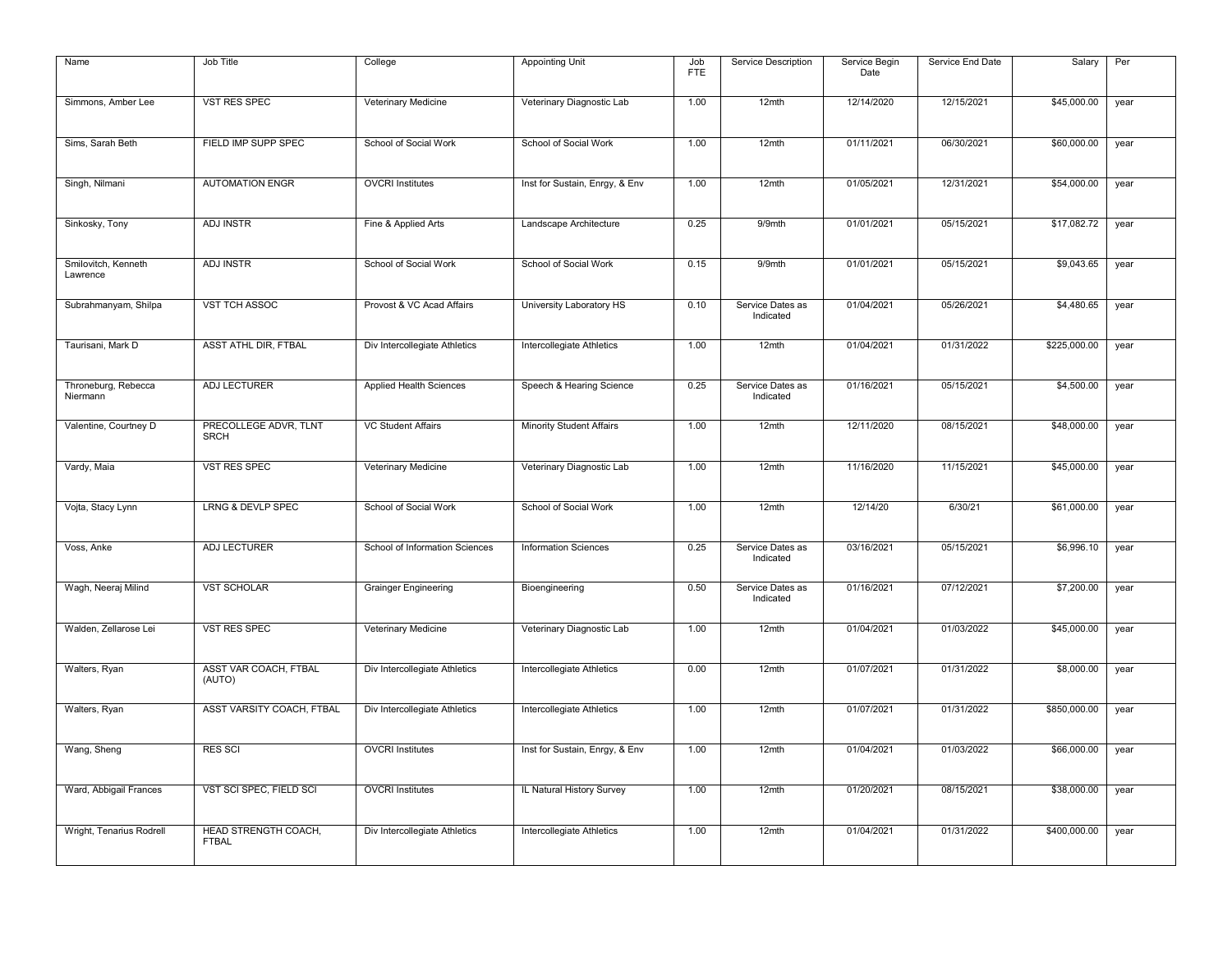| Name                              | Job Title                            | College                       | <b>Appointing Unit</b>    | Job<br><b>FTE</b> | Service Description           | Service Begin<br>Date | Service End Date | Salary       | Per  |
|-----------------------------------|--------------------------------------|-------------------------------|---------------------------|-------------------|-------------------------------|-----------------------|------------------|--------------|------|
| Xu, Ruogu                         | <b>LRNG &amp; DEVLP SPEC</b>         | School of Social Work         | School of Social Work     | 1.00              | 12mth                         | 12/14/2020            | 06/30/2021       | \$61,000.00  | year |
| Yerry, Gonkeylah Claude<br>Joseph | ASST STRENGTH COACH,<br><b>FTBAL</b> | Div Intercollegiate Athletics | Intercollegiate Athletics | 1.00              | 12mth                         | 01/16/2021            | 01/31/2022       | \$155,000.00 | year |
| Yomtoob, Desiree R                | <b>ADJ INSTR</b>                     | College of Media              | Media and Cinema Studies  | 0.30              | Service Dates as<br>Indicated | 01/22/2021            | 05/15/2021       | \$9,712.52   | year |
| Zhang, Yishu                      | <b>VST RES SPEC</b>                  | Veterinary Medicine           | Veterinary Diagnostic Lab | 1.00              | 12mth                         | 11/16/2020            | 10/15/2021       | \$45,000.00  | vear |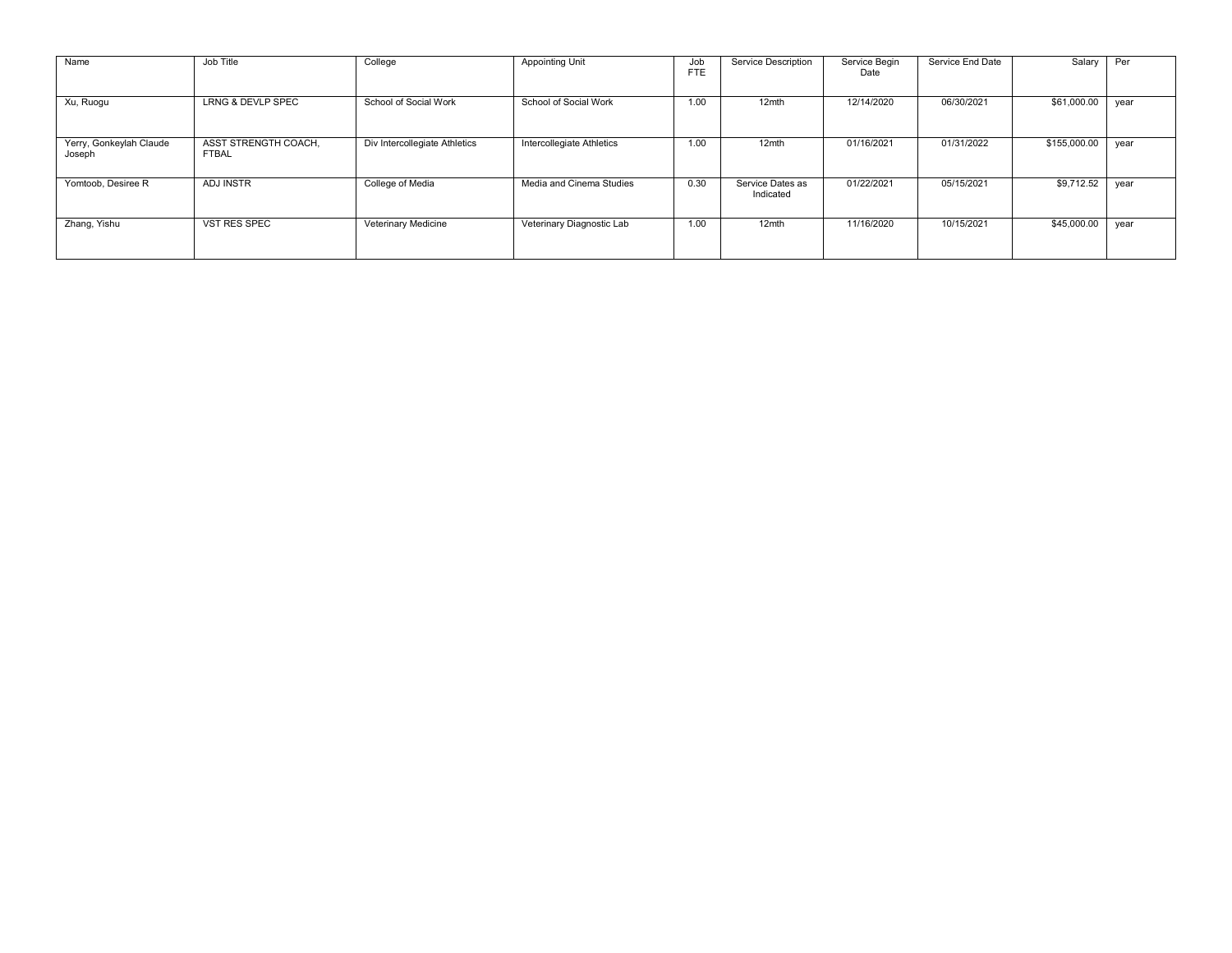## **New Hires Chicago**

| Name                             | Job Title             | College                          | <b>Appointing Unit</b>               | Job<br><b>FTE</b> | Service<br>Description        | Service Begin<br>Date | Service End Date | Salary       | Per  |
|----------------------------------|-----------------------|----------------------------------|--------------------------------------|-------------------|-------------------------------|-----------------------|------------------|--------------|------|
| Abebe, Habtamu                   | ADV PRAC REG NUR      | Healthcare Systems, UIC - MC     | University Health Service            | 1.00              | $12$ mth                      | 01/25/2021            | 08/15/2021       | \$111,559.00 | year |
| Acar, Omer                       | <b>VST CLIN ASSOC</b> | Coll Medicine at Chicago - CS    | Urology                              | 1.00              | 12mth                         | 12/28/2020            | 12/27/2021       | \$106,000.00 | year |
| Aguilar, Bernie M                | <b>VST CLIN ASSOC</b> | Nursing                          | <b>Biobehavioral Nursing Science</b> | 0.50              | 9/9mth                        | 01/11/2021            | 05/15/2021       | \$32,499.99  | year |
| Alemani, Rebecca                 | J1 RES COLLABORATOR   | Coll Medicine at Chicago - CS    | Psychiatry                           | 1.00              | 12mth                         | 12/01/2020            | 11/30/2021       | \$36,000.00  | year |
| Allen, Sarah Marie               | ADV PRAC REG NUR      | Healthcare Systems, UIC - MC     | University Health Service            | 1.00              | $12$ mth                      | 01/25/2021            | 08/15/2021       | \$117,180.00 | year |
| Atcherson, Sophia Jane           | <b>ADJ PROF</b>       | John Marshall Law School         | Law                                  | 0.15              | 9/9mth                        | 01/04/2021            | 05/15/2021       | \$6,094.80   | year |
| Avitia Lechuga, Alondra          | <b>ACAD ADVR</b>      | Engineering                      | Computer Science                     | 1.00              | 12mth                         | 01/05/2021            | 08/15/2021       | \$44,000.00  | year |
| Bahena, Diana Lorraine           | VST SR CLIN RES COORD | Coll Medicine at Chicago - CS    | Medicine                             | 1.00              | 12mth                         | 12/07/2020            | 12/06/2021       | \$112,000.00 | year |
| Banerjee, Melissa                | ADJ LECTURER          | Social Work                      | Jane Addams Social Work              | 0.30              | 9/9mth                        | 01/01/2021            | 05/15/2021       | \$12,000.00  | year |
| Bansah, Dziedzom Abena<br>Amegbe | VST RES SPEC          | Coll Medicine at Chicago - BS    | Microbiology and Immunology          | 1.00              | 12mth                         | 12/01/2020            | 11/30/2021       | \$36,000.00  | year |
| Barr, Shannon M                  | ADJ LECTURER          | Social Work                      | Jane Addams Social Work              | 0.30              | 9/9mth                        | 01/01/2021            | 05/15/2021       | \$12,000.00  | year |
| Beidelman, Clare                 | <b>VST RES ASSOC</b>  | Coll Medicine at Chicago - CS    | <b>Emergency Medicine</b>            | 1.00              | $12$ mth                      | 01/16/2021            | 01/15/2022       | \$45,000.00  | year |
| Berry, Johannes                  | ADJ ASST PROF         | Architecture, Design, & the Arts | School of Architecture               | 0.33              | 9/9mth                        | 01/01/2021            | 05/15/2021       | \$2,163.00   | year |
| Best, Andrew Zachary             | <b>VST RES ASSOC</b>  | Coll Medicine at Chicago - CS    | <b>Emergency Medicine</b>            | 1.00              | 12mth                         | 12/16/2020            | 12/15/2021       | \$45,000.00  | year |
| Bian, Jing-Tan                   | VST RES ASST PROF     | Dentistry                        | Periodontics                         | 1.00              | 12mth                         | 01/16/2021            | 01/15/2022       | \$50,000.00  | year |
| Bin Nun, Gavriel                 | ADJ LECTURER          | School of Public Health          | Health Policy & Administration       | 0.53              | Service Dates as<br>Indicated | 01/16/2021            | 05/07/2021       | \$18,867.20  | year |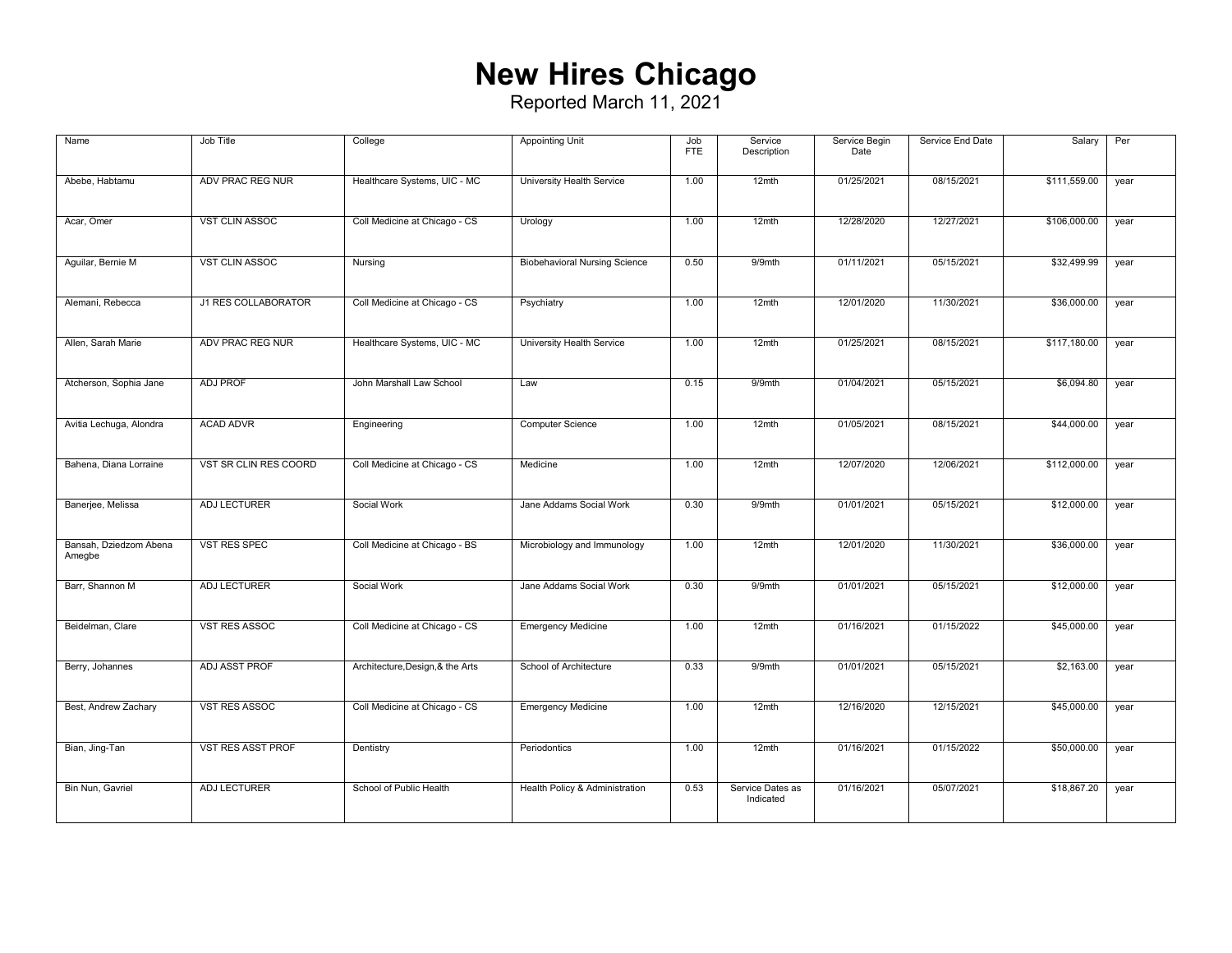| Name                          | Job Title                               | College                          | <b>Appointing Unit</b>               | Job<br><b>FTE</b> | Service<br>Description | Service Begin<br>Date | Service End Date | Salary       | Per  |
|-------------------------------|-----------------------------------------|----------------------------------|--------------------------------------|-------------------|------------------------|-----------------------|------------------|--------------|------|
| Bloem, Laura                  | <b>RES ASSOC PROF</b>                   | Pharmacy                         | <b>Pharmaceutical Sciences</b>       | 0.75              | 12mth                  | 01/01/2021            | 08/15/2021       | \$63,750.00  | year |
| Bolles, Christine Rose        | ADJ LECTURER                            | Architecture, Design, & the Arts | Theatre                              | 0.20              | 9/9mth                 | 01/01/2021            | 05/15/2021       | \$10,000.00  | year |
| Brown, Jefferson Dakota       | ADJ ASSOC PROF                          | Architecture, Design, & the Arts | School of Design                     | 0.20              | 9/9mth                 | 01/01/2021            | 05/15/2021       | \$12,999.96  | year |
| Brutsman, Stephany M          | <b>RES SPEC</b>                         | Nursing                          | Practice, Policy & Partnerships      | 1.00              | 12mth                  | 01/18/2021            | 08/15/2021       | \$75,000.00  | year |
| Butitova, Darima              | VST UGRAD AFF DATA ANLYS                | Provost & VC Acad Affairs        | VP Undergrad Afrs & Ac Pgms          | 1.00              | 12mth                  | 11/16/2020            | 11/15/2021       | \$71,000.00  | year |
| Cardoso-Mendoza,<br>Esmeralda | VST RES SPEC                            | Healthcare System, UIC-MSHC      | Mile Square Health Center            | 1.00              | 12mth                  | 01/11/2021            | 01/10/2022       | \$52,000.00  | year |
| Carter, James M               | ADJ ASST PROF                           | Architecture, Design, & the Arts | School of Architecture               | 0.45              | 9/9mth                 | 01/01/2021            | 05/15/2021       | \$27,000.00  | year |
| Chambers, Rodney P            | DIR OF BUS & FIN OPER                   | Library                          | University Library                   | 1.00              | 12mth                  | 12/21/2020            | 08/15/2021       | \$100,000.00 | year |
| Cielo, Karen                  | DIR RES NAVIGATION                      | Coll of Med Office of the Dean   | Ctr Clinical Translational Sci       | 1.00              | 12mth                  | 01/01/2021            | 08/15/2021       | \$120,000.00 | year |
| Collins, Katherine Ann        | <b>VST CLIN INSTR</b>                   | Nursing                          | <b>Biobehavioral Nursing Science</b> | 0.50              | 9/9mth                 | 01/11/2021            | 05/15/2021       | \$34,250.04  | year |
| Concepcion, Carlos G          | <b>ADJ PROF</b>                         | John Marshall Law School         | Law                                  | 0.10              | 9/9mth                 | 01/01/2021            | 05/15/2021       | \$4,019.67   | year |
| Crehan, Jelene M              | DIR, NET ENG &<br><b>INFRASTRUCTURE</b> | Academic Computing & Comm Ctr    | Academic Computing & Comm<br>Ctr     | 1.00              | 12mth                  | 11/16/2020            | 08/15/2021       | \$140,000.00 | year |
| De Grado, Justina Marie       | <b>ADJ PROF</b>                         | John Marshall Law School         | Law                                  | 0.10              | 9/9mth                 | 01/04/2021            | 05/15/2021       | \$4,063.23   | year |
| Dominguez, Daissy             | <b>ADJ PROF</b>                         | John Marshall Law School         | Law                                  | 0.10              | 9/9mth                 | 01/01/2021            | 05/15/2021       | \$4,019.67   | year |
| Doran, Jackson William        | ADJ LECTURER                            | Architecture, Design, & the Arts | Theatre                              | 0.20              | 9/9mth                 | 01/01/2021            | 05/15/2021       | \$9,999.99   | year |
| Drab, Yuliya                  | <b>RES SPEC</b>                         | Applied Health Sciences          | <b>Physical Therapy</b>              | 0.75              | 12mth                  | 12/16/2020            | 08/15/2021       | \$35,880.00  | year |
| Drew, Kevin Sheahan           | <b>ASST PROF</b>                        | Liberal Arts & Sciences          | <b>Biological Sciences</b>           | 1.00              | $9/12$ mth             | 01/01/2021            | 05/15/2021       | \$95,000.00  | year |
| Duchnowska, Anna              | APRN - CNP                              | Healthcare Systems, UIC - MC     | Nursing                              | 1.00              | 12mth                  | 01/11/2021            | 08/15/2021       | \$116,848.00 | year |
| Dudas, Andrzej                | <b>CLIN PHYSN</b>                       | Healthcare System, UIC-MSHC      | Mile Square Health Center            | 0.20              | 12mth                  | 11/16/2020            | 08/15/2021       | \$43,000.00  | year |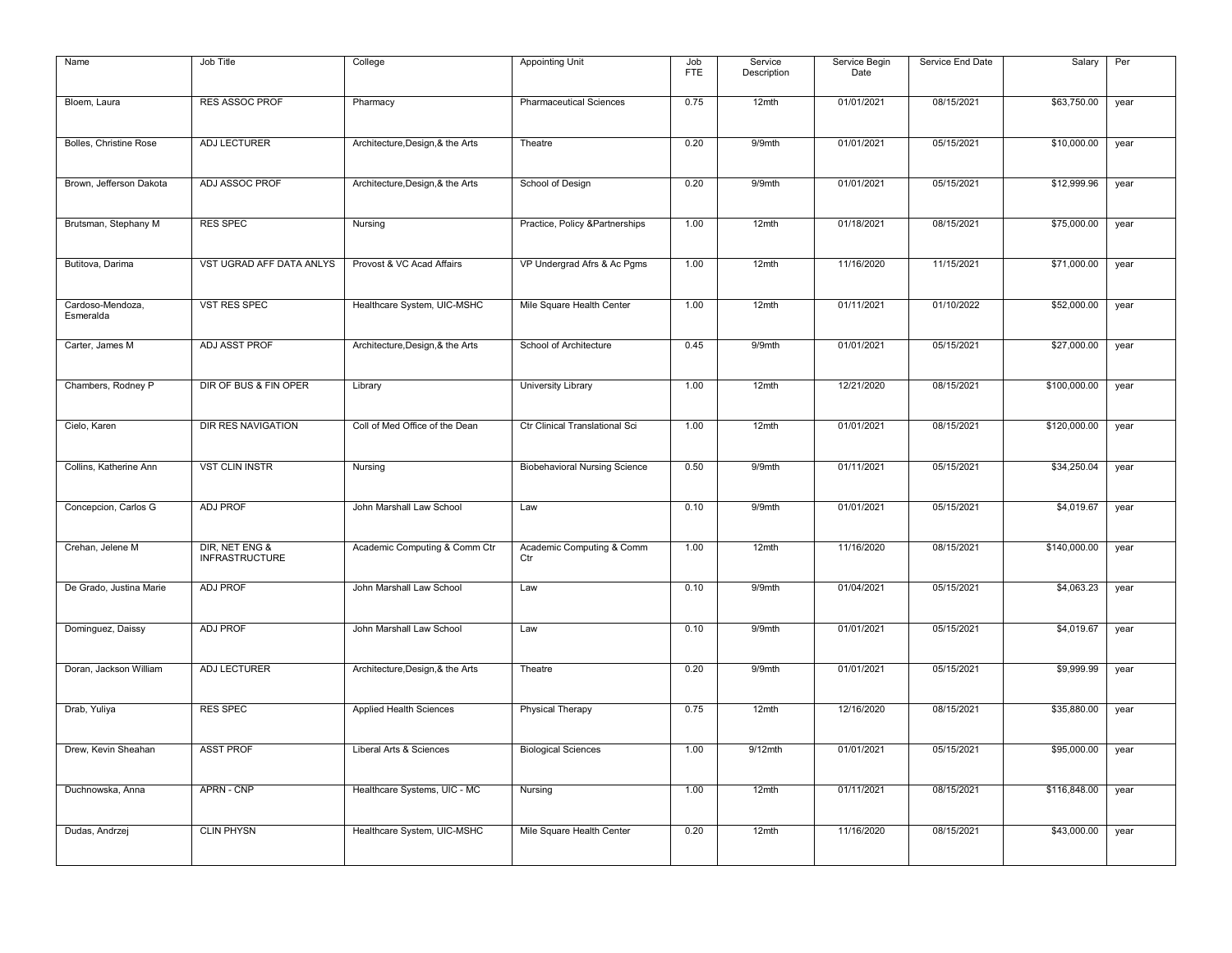| Name                     | Job Title             | College                          | <b>Appointing Unit</b>           | Job        | Service                       | Service Begin | Service End Date | Salary      | Per  |
|--------------------------|-----------------------|----------------------------------|----------------------------------|------------|-------------------------------|---------------|------------------|-------------|------|
|                          |                       |                                  |                                  | <b>FTE</b> | Description                   | Date          |                  |             |      |
| Dyer, Grace Angelica     | ADJ ASST PROF         | Architecture, Design, & the Arts | School of Design                 | 0.20       | 9/9mth                        | 01/01/2021    | 05/15/2021       | \$9,999.99  | year |
| Eiden-Offe, Patrick      | <b>VST SCHOLAR</b>    | Liberal Arts & Sciences          | Germanic Studies                 | 0.50       | Service Dates as<br>Indicated | 01/04/2021    | 05/15/2021       | \$31,569.20 | year |
| Elfert, Amr              | <b>RES SPEC</b>       | Coll Medicine at Chicago - CS    | Pathology                        | 0.49       | Service Dates as<br>Indicated | 12/07/2020    | 06/30/2021       | \$17,500.00 | year |
| Esguerra, Litany V       | <b>VST ACAD ADVR</b>  | Applied Health Sciences          | Inst on Disability & Human Dev   | 1.00       | 12mth                         | 02/01/2021    | 01/31/2022       | \$49,000.00 | year |
| Farmer, Thomas           | ADJ LECTURER          | Urban Planning & Public Affairs  | Public Administration            | 0.07       | 9/9mth                        | 01/01/2021    | 05/15/2021       | \$5,333.40  | year |
| Felton, Monet Lai-Lani   | ADJ LECTURER          | Architecture, Design, & the Arts | Theatre                          | 0.20       | 9/9mth                        | 01/01/2021    | 05/15/2021       | \$9,999.99  | year |
| Feng, Hanzhong           | <b>RES ASST PROF</b>  | Coll Medicine at Chicago - BS    | Physiology and Biophysics        | 1.00       | 12mth                         | 12/16/2020    | 08/15/2021       | \$81,500.00 | year |
| Friend, Daniel Joseph    | ADJ INSTRUCTOR        | School of Public Health          | <b>Community Health Sciences</b> | 0.23       | 9/9mth                        | 01/01/2021    | 05/15/2021       | \$18,087.39 | year |
| Gallab, Shiraz Abdullahi | ADJ ASST PROF         | Architecture, Design, & the Arts | School of Design                 | 0.20       | 9/9mth                        | 01/01/2021    | 05/15/2021       | \$12,999.96 | year |
| Gilbert, Leonard B       | <b>VST TCH ASSOC</b>  | Nursing                          | Pop Health Nursing Science       | 0.60       | 9/9mth                        | 01/01/2021    | 05/15/2021       | \$39,000.06 | year |
| Goldberg, Shoshana       | ADJ INSTR             | School of Public Health          | <b>Community Health Sciences</b> | 0.23       | 9/9mth                        | 01/01/2021    | 05/15/2021       | \$18,087.39 | year |
| Gonzalez, Dana           | SPONSORED PROJ SPEC   | Vice Chancellor for Research     | Office of Sponsored Programs     | 1.00       | 12mth                         | 01/19/2021    | 08/15/2021       | \$75,000.00 | year |
| Gore, Devyani Anirudha   | <b>RES SPEC</b>       | Coll of Med Office of the Dean   | Ctr Clinical Translational Sci   | 1.00       | 12mth                         | 12/16/2020    | 10/13/2021       | \$55,000.00 | year |
| Grunyk, Danya A          | <b>ADJ PROF</b>       | John Marshall Law School         | Law                              | 0.15       | 9/9mth                        | 01/04/2021    | 05/15/2021       | \$6,094.80  | year |
| Guruli, Nino             | <b>STAFF ATTORNEY</b> | John Marshall Law School         | JD Experiential Education        | 1.00       | 12mth                         | 11/16/2020    | 08/15/2021       | \$70,000.00 | year |
| Hardy, Kristen Vynette   | <b>ADJ PROF</b>       | John Marshall Law School         | Law                              | 0.15       | 9/9mth                        | 01/04/2021    | 05/15/2021       | \$6,094.80  | year |
| Harty, Justin Sean       | <b>ADJ LECTURER</b>   | Social Work                      | Jane Addams Social Work          | 0.30       | 9/9mth                        | 01/01/2021    | 05/15/2021       | \$12,000.00 | year |
| Heiligman, Reed Aaron    | <b>ADJ PROF</b>       | John Marshall Law School         | Law                              | 0.15       | 9/9mth                        | 01/04/2021    | 05/15/2021       | \$6,094.80  | year |
| Helzner, Judith          | ADJ LECTURER          | School of Public Health          | <b>Community Health Sciences</b> | 0.25       | 9/9mth                        | 01/01/2021    | 05/15/2021       | \$20,097.09 | year |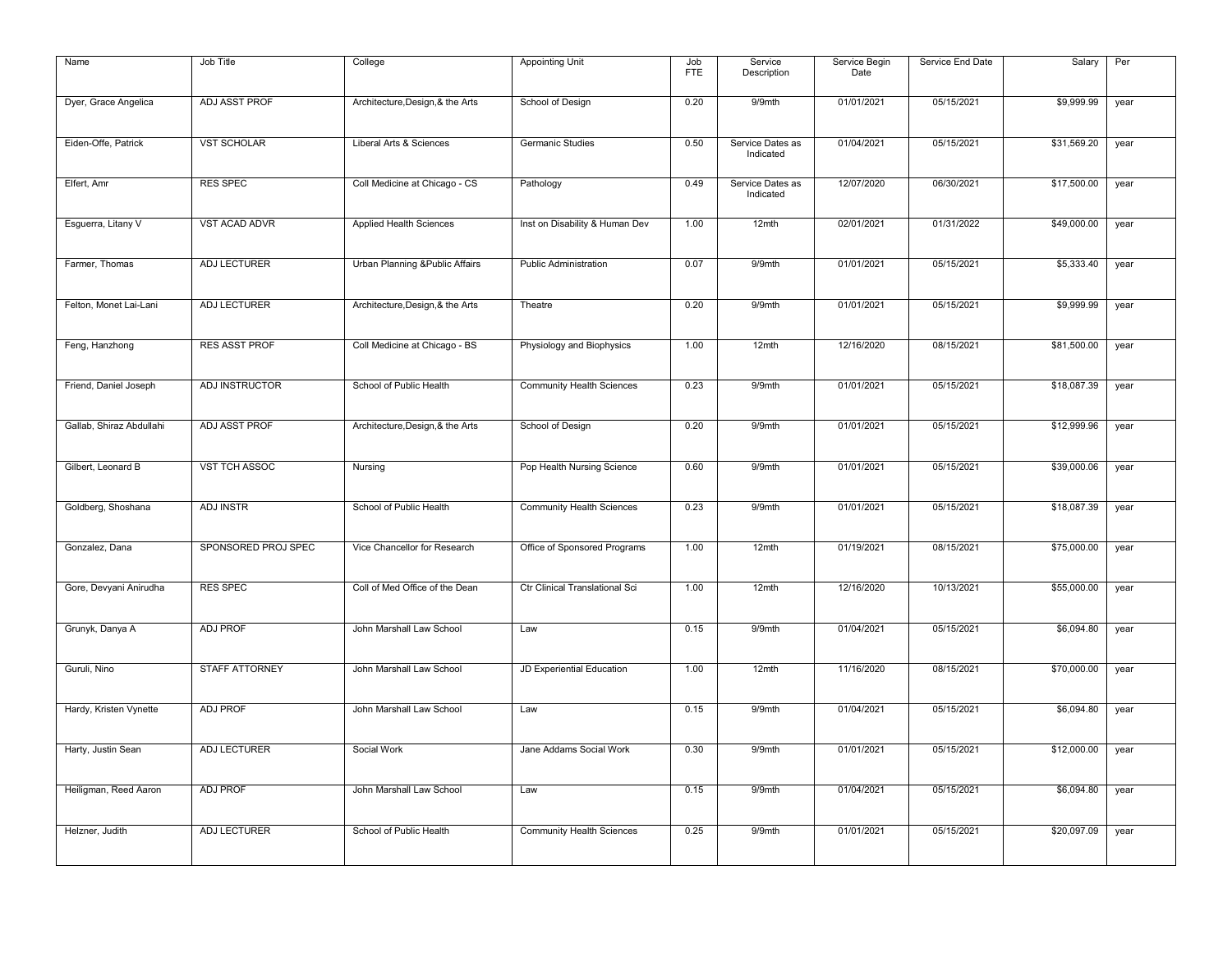| Name                       | Job Title                                | College                         | <b>Appointing Unit</b>         | Job<br><b>FTE</b> | Service<br>Description | Service Begin<br>Date | Service End Date | Salary       | Per  |
|----------------------------|------------------------------------------|---------------------------------|--------------------------------|-------------------|------------------------|-----------------------|------------------|--------------|------|
| Herrera, Javier            | VST ASST PROF OF CLIN<br><b>EMRGY MD</b> | Coll Medicine at Chicago - CS   | <b>Emergency Medicine</b>      | 0.20              | 12mth                  | 01/01/2021            | 12/31/2021       | \$48,000.00  | year |
| Herrera, Javier            | PHYSN SURG                               | Coll Medicine at Chicago - CS   | <b>Emergency Medicine</b>      | 0.80              | 12mth                  | 01/01/2021            | 12/31/2021       | \$192,000.00 | year |
| Hicks, Harold J            | <b>ADJ PROF</b>                          | John Marshall Law School        | Law                            | 0.05              | 9/9mth                 | 01/04/2021            | 05/15/2021       | \$2,031.57   | year |
| Holtz, Rachel L            | <b>ADJ LECTURER</b>                      | <b>Honors College</b>           | <b>Honors College</b>          | 0.10              | 9/9mth                 | 01/01/2021            | 05/15/2021       | \$6,029.28   | year |
| Holzman Castellands, Talia | VST RES SPEC                             | UI Cancer Center                | UI CC Clinical & Rsch Data Sci | 1.00              | 12mth                  | 12/01/2020            | 11/30/2021       | \$62,000.00  | year |
| Hong, Luke                 | CLIN RES COORD                           | Coll Medicine at Chicago - CS   | Neurological Surgery           | 1.00              | 12mth                  | 02/16/2021            | 08/15/2021       | \$57,500.00  | year |
| Hood, Tara Kay             | RES ASSOC I                              | Nursing                         | Practice, Policy &Partnerships | 1.00              | 12mth                  | 01/04/2021            | 08/15/2021       | \$43,000.00  | year |
| Hopcroft, Amanda Kaylan    | ADJ CLIN INSTR                           | Applied Health Sciences         | Occupational Therapy           | 0.29              | 9/9mth                 | 01/01/2021            | 05/15/2021       | \$16,805.16  | year |
| House, Keisha Nicole       | VST CLIN PRACT NURS EDUC                 | Nursing                         | Pop Health Nursing Science     | 0.60              | 12mth                  | 01/01/2021            | 08/15/2021       | \$69,000.00  | year |
| House, Keisha Nicole       | <b>VST CLIN INSTR</b>                    | Nursing                         | Pop Health Nursing Science     | 0.40              | $9/12$ mth             | 01/01/2021            | 05/15/2021       | \$30,000.00  | year |
| Johnson, Sydney E          | DIR OF PHYSN PRAC                        | Coll Medicine at Chicago - CS   | <b>Emergency Medicine</b>      | 1.00              | 12mth                  | 12/16/2020            | 08/15/2021       | \$80,000.00  | year |
| Jung, Min Young            | VST CLIN RES COORD                       | Coll Medicine at Chicago - CS   | Medicine                       | 0.35              | 12mth                  | 11/16/2020            | 11/15/2021       | \$40,000.00  | year |
| Kamm, Donald               | DIR OF TITLE IX COORD                    | Chancellor                      | Office for Access and Equity   | 1.00              | 12mth                  | 12/16/2020            | 08/15/2021       | \$130,000.00 | year |
| Khan, Ambareen             | <b>CLIN ASST PROF</b>                    | Coll Medicine at Chicago - CS   | Medicine                       | 0.05              | 12mth                  | 01/16/2021            | 08/15/2021       | \$7,500.00   | year |
| Khan, Naseem J             | <b>ADJ PROF</b>                          | John Marshall Law School        | Law                            | 0.20              | 9/9mth                 | 01/04/2021            | 05/15/2021       | \$8,126.37   | year |
| Kirkner, Anne              | ADJ LECTURER                             | Liberal Arts & Sciences         | Criminology, Law, and Justice  | 0.33              | 9/9mth                 | 01/01/2021            | 05/15/2021       | \$16,666.65  | year |
| Knake, Terese N            | ADJ CLIN INSTR                           | Nursing                         | Pop Health Nursing Science     | 0.25              | 9/9mth                 | 01/01/2021            | 05/15/2021       | \$18,750.06  | year |
| Kregel, Steven W           | VST RES ASST PROF                        | Coll Medicine at Chicago - CS   | Pathology                      | 1.00              | 12mth                  | 01/04/2021            | 01/03/2022       | \$65,000.00  | year |
| Kucia, Doug                | ADJ LECTURER                             | Urban Planning & Public Affairs | <b>Public Administration</b>   | 0.07              | 9/9mth                 | 01/01/2021            | 05/15/2021       | \$5,333.40   | year |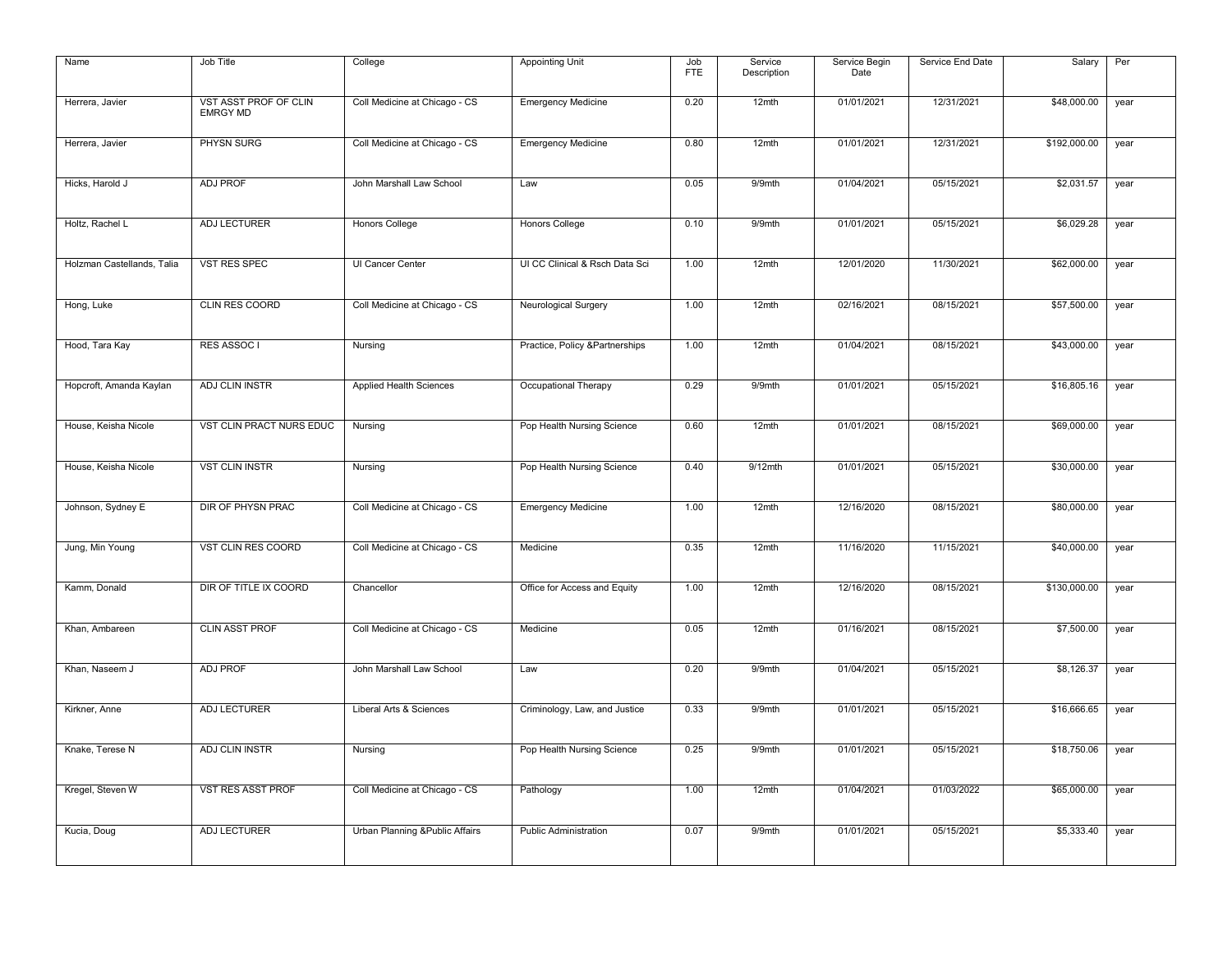| Name                      | Job Title                                | College                          | <b>Appointing Unit</b>               | Job<br><b>FTE</b> | Service<br>Description | Service Begin<br>Date | Service End Date | Salary       | Per  |
|---------------------------|------------------------------------------|----------------------------------|--------------------------------------|-------------------|------------------------|-----------------------|------------------|--------------|------|
| Kwok, Jennifer Helen      | <b>ASST PROF</b>                         | School of Public Health          | Health Policy & Administration       | 0.60              | $9/12$ mth             | 01/01/2021            | 05/15/2021       | \$63,000.00  | year |
| Kwok, Jennifer Helen      | <b>RES ASST PROF</b>                     | School of Public Health          | Health Policy & Administration       | 0.40              | $9/12$ mth             | 01/01/2021            | 05/15/2021       | \$42,000.00  | year |
| Kyono, Yasuhiro           | <b>VST RES SPEC</b>                      | Pharmacy                         | <b>Pharmacy Practice</b>             | 1.00              | 12mth                  | 01/18/2021            | 01/17/2022       | \$40,000.00  | year |
| Lafarge, Virginie         | SR COORD BDGT FIN ANLYS                  | Budget & Financial Admin         | <b>Budget and Financial Analysis</b> | 1.00              | 12mth                  | 01/18/2021            | 08/15/2021       | \$72,000.00  | year |
| Lee, David Aaron          | <b>ADJ PROF</b>                          | John Marshall Law School         | Law                                  | 0.05              | 9/9mth                 | 01/04/2021            | 05/15/2021       | \$2,031.57   | year |
| Lee, Min Kyeong           | VST CLIN ASST PROF                       | Dentistry                        | Orthodontics                         | 0.50              | 12mth                  | 12/16/2020            | 12/15/2021       | \$50,000.00  | year |
| Lee, Young                | DIR, DEPT ADMIN OPER                     | Pharmacy                         | <b>Pharmaceutical Sciences</b>       | 1.00              | 12mth                  | 12/16/2020            | 08/15/2021       | \$103,000.00 | year |
| Luna, Shelbie Jean        | <b>ADJ PROF</b>                          | John Marshall Law School         | Law                                  | 0.15              | 9/9mth                 | 01/04/2021            | 05/15/2021       | \$6,094.80   | year |
| Maclin, Twaniqua          | ADV PRAC REG NUR                         | Healthcare Systems, UIC - MC     | University Health Service            | 1.00              | 12mth                  | 01/25/2021            | 08/15/2021       | \$117,180.00 | year |
| Manst, Deborah Jean       | <b>RES ASST PROF</b>                     | School of Public Health          | Community Health Sciences            | 0.00              | 12 <sub>mth</sub>      | 08/16/2020            | 08/15/2021       | \$0.00       | year |
| Manst, Deborah Jean       | <b>OCCUP MED PHYSN</b>                   | School of Public Health          | School of Public Health              | 0.00              | 12mth                  | 11/01/2020            | 08/15/2021       | \$0.00       | year |
| Manst, Deborah Jean       | <b>CLIN PHYSN</b>                        | Healthcare Systems, UIC - MC     | <b>Ancillary Services</b>            | 1.00              | 12 <sub>mth</sub>      | 11/01/2020            | 08/15/2021       | \$160,000.00 | year |
| Manzanilla Reyna, Denisse | <b>VST TECH SPEC</b>                     | Vice Chancellor for Research     | Ctr for Adv Desgn, Res & Explor      | 1.00              | 12mth                  | 01/11/2021            | 01/10/2022       | \$65,000.00  | year |
| Marino, Anthony John      | DIR CLIENT EXP                           | Academic Computing & Comm Ctr    | Academic Computing & Comm<br>Ctr     | 1.00              | 12mth                  | 11/16/2020            | 08/15/2021       | \$140,000.00 | year |
| Marks, Clinton            | <b>ACAD ADVR</b>                         | Pharmacy                         | Coll Pharmacy Ofc of the Dean        | 1.00              | 12mth                  | 01/16/2021            | 08/15/2021       | \$53,000.00  | year |
| Marszalek, Stephanie      | <b>NURS INFORMATICS SPEC</b>             | Healthcare Systems, UIC - MC     | Nursing                              | 1.00              | 12mth                  | 12/14/2020            | 08/15/2021       | \$125,000.00 | year |
| Martin, William J         | INTERIM SR ADVR TO THE V<br><b>CHANC</b> | Vice Chancellor for Research     | Vice Chancellor for Research         | 0.40              | $12$ mth               | 11/30/2020            | 08/15/2021       | \$75,000.00  | year |
| Martinez, Victoria        | ADJ ASST PROF                            | Architecture, Design, & the Arts | Art                                  | 0.20              | 9/9mth                 | 01/01/2021            | 05/15/2021       | \$10,999.98  | year |
| Mathayan, Manikannan      | <b>VST SCHOLAR</b>                       | Coll Medicine at Chicago - BS    | Microbiology and Immunology          | 1.00              | 12mth                  | 12/16/2020            | 12/15/2021       | \$53,076.00  | year |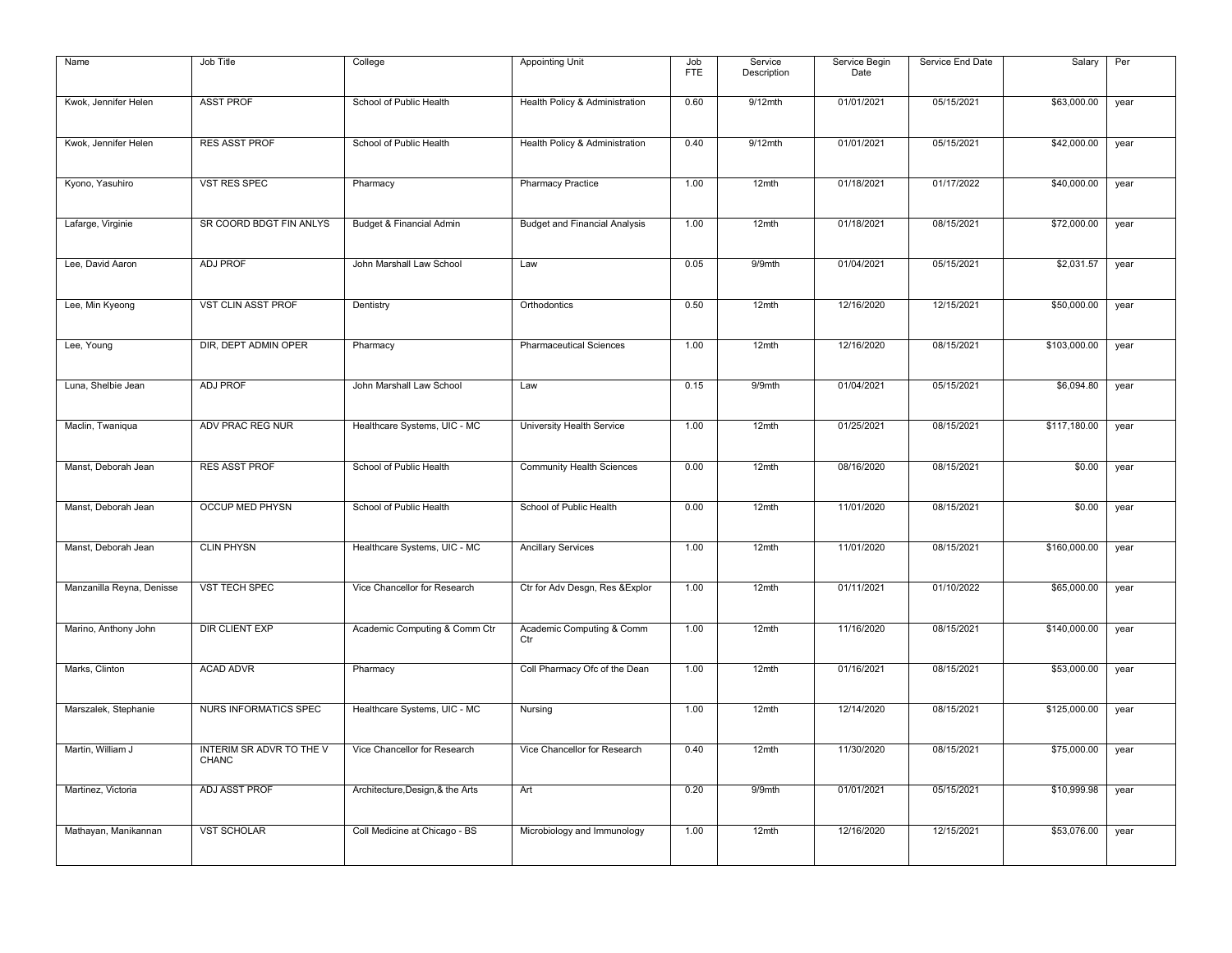| Name                               | Job Title               | College                          | <b>Appointing Unit</b>              | Job        | Service     | Service Begin | Service End Date | Salary       | Per  |
|------------------------------------|-------------------------|----------------------------------|-------------------------------------|------------|-------------|---------------|------------------|--------------|------|
|                                    |                         |                                  |                                     | <b>FTE</b> | Description | Date          |                  |              |      |
| McCracken, William J               | <b>DIR PATIENT CARE</b> | Healthcare Systems, UIC - MC     | Nursing                             | 1.00       | 12mth       | 12/14/2020    | 08/15/2021       | \$140,000.00 | year |
| McNicol, Gavin                     | <b>ASST PROF</b>        | Liberal Arts & Sciences          | Earth & Environmental Sciences      | 1.00       | $9/12$ mth  | 01/01/2021    | 05/15/2021       | \$86,000.00  | year |
| Mercer, Antonia Marie              | <b>RES SPEC</b>         | Applied Health Sciences          | Kinesiology and Nutrition           | 0.75       | 12mth       | 12/11/2020    | 08/15/2021       | \$60,000.00  | year |
| Miller, David E                    | <b>DENTIST</b>          | Healthcare System, UIC-MSHC      | Mile Square Health Center           | 1.00       | 12mth       | 11/16/2020    | 08/15/2021       | \$140,000.00 | year |
| Myers, Deanna Lee Darlene          | ADJ LECTURER            | Architecture, Design, & the Arts | Theatre                             | 0.20       | 9/9mth      | 01/01/2021    | 05/15/2021       | \$9,999.99   | year |
| Nash, Raphael S                    | ADJ ASST PROF           | Architecture, Design, & the Arts | Art                                 | 0.20       | 9/9mth      | 01/01/2021    | 05/15/2021       | \$12,999.96  | year |
| Ndekwe, Tatyana P                  | VST RES SPEC            | Pharmacy                         | <b>Pharmaceutical Sciences</b>      | 1.00       | 12mth       | 12/07/2020    | 12/06/2021       | \$35,568.00  | year |
| Nhav, Saing-Ang                    | VST RES ASSOC I         | School of Public Health          | Inst for Hith Research&Policy       | 1.00       | 12mth       | 01/11/2021    | 01/10/2022       | \$65,000.00  | year |
| Nordgren, Rachel Katherine         | VST SR RES SPEC         | School of Public Health          | Inst for Hith Research&Policy       | 0.50       | 12mth       | 11/16/2020    | 08/31/2021       | \$42,500.04  | year |
| Norton, Joshua Daniel              | ADJ LECTURER            | Liberal Arts & Sciences          | Philosophy                          | 0.33       | 9/9mth      | 01/01/2021    | 05/15/2021       | \$16,666.65  | year |
| Novikova, Anna Dmitrievna          | VST RES SPEC            | Coll Medicine at Chicago - BS    | Physiology and Biophysics           | 1.00       | 12mth       | 12/16/2020    | 12/15/2021       | \$42,000.00  | year |
| Odeh, Leena S                      | <b>ADJ LECTURER</b>     | Liberal Arts & Sciences          | Criminology, Law, and Justice       | 0.33       | 9/9mth      | 01/01/2021    | 05/15/2021       | \$16,666.65  | year |
| Ogdon, Tracey L                    | ADJ CLIN INSTR          | Nursing                          | Human Development Nursing Sci       | 0.25       | $9/9$ mth   | 01/01/2021    | 05/15/2021       | \$20,000.00  | year |
| Ohaja, Amaechi Francis             | <b>CLIN DIR</b>         | Healthcare Systems, UIC - MC     | <b>Ambulatory Clinical Services</b> | 1.00       | 12mth       | 01/11/2021    | 08/15/2021       | \$114,000.00 | year |
| Ojikutu-Frohnapple, Sherri<br>Dola | <b>CLIN PHARM</b>       | Pharmacy                         | <b>Pharmacy Practice</b>            | 0.40       | 12mth       | 01/01/2021    | 08/15/2021       | \$46,000.00  | year |
| Ojikutu-Frohnapple, Sherri<br>Dola | <b>COORD IT</b>         | Pharmacy                         | <b>Pharmacy Practice</b>            | 0.00       | 12mth       | 01/01/2021    | 08/15/2021       | \$7,000.00   | year |
| Ojikutu-Frohnapple, Sherri<br>Dola | <b>CLIN INSTR</b>       | Pharmacy                         | <b>Pharmacy Practice</b>            | 0.60       | 12mth       | 01/01/2021    | 08/15/2021       | \$69,000.00  | year |
| Olsen, Abigail R                   | <b>VST RES ASSOC</b>    | Coll Medicine at Chicago - CS    | <b>Emergency Medicine</b>           | 1.00       | 12mth       | 12/15/2020    | 12/14/2021       | \$45,000.00  | year |
| Osorio, Maria J                    | <b>VST RES ASSOC II</b> | <b>Applied Health Sciences</b>   | Inst on Disability & Human Dev      | 1.00       | 12mth       | 01/04/2021    | 01/03/2022       | \$45,000.00  | year |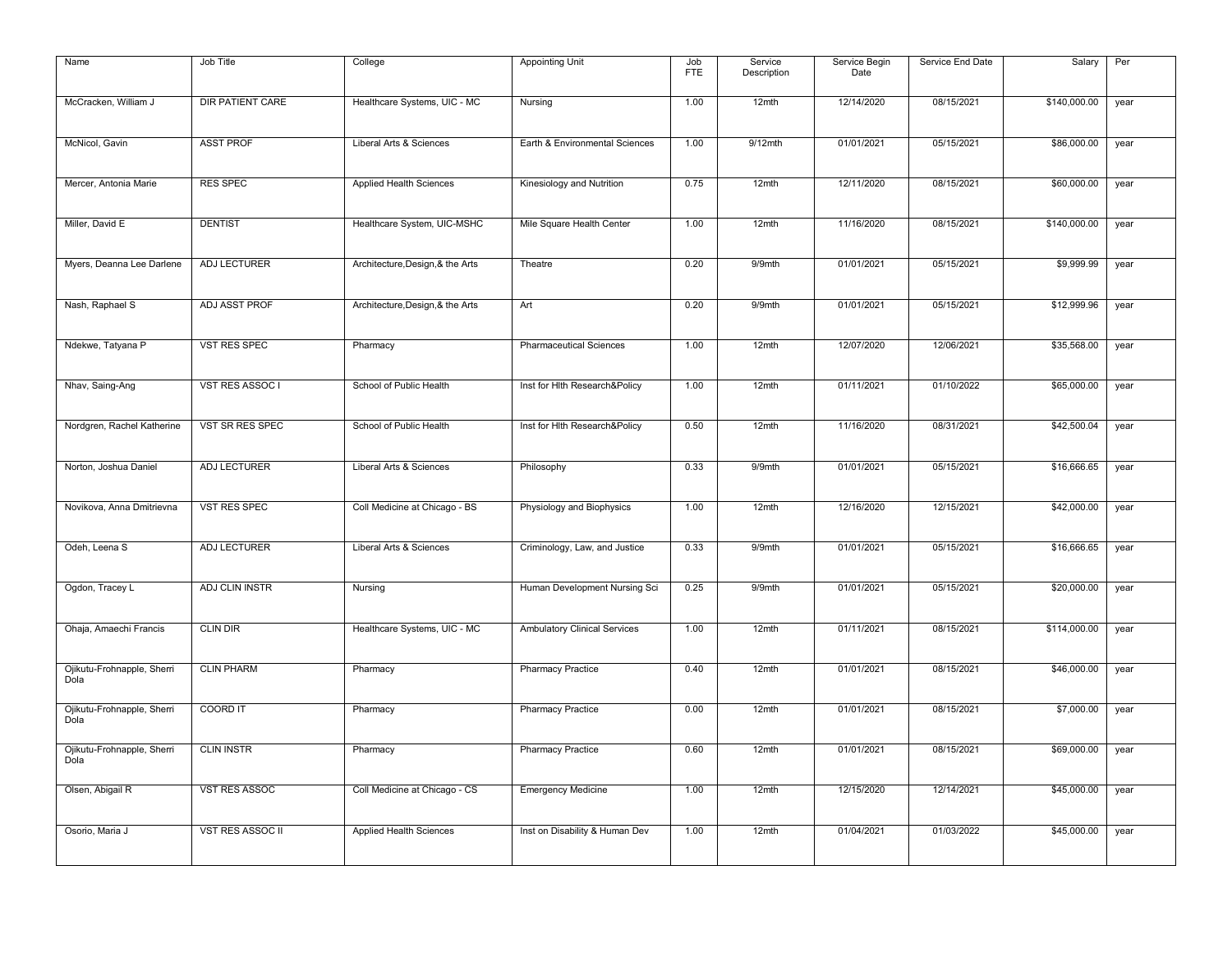| Name                         | Job Title                              | College                          | <b>Appointing Unit</b>           | Job<br><b>FTE</b> | Service<br>Description | Service Begin<br>Date | Service End Date | Salary       | Per  |
|------------------------------|----------------------------------------|----------------------------------|----------------------------------|-------------------|------------------------|-----------------------|------------------|--------------|------|
| Owens, Sharunda<br>Labrandal | <b>VST STAFF ATTORNEY</b>              | John Marshall Law School         | JD Experiential Education        | 1.00              | 12mth                  | 11/23/2020            | 11/22/2021       | \$65,000.00  | year |
| Parlier, Simone              | ADJ CLIN INSTR                         | Nursing                          | Reg Nursing Program: Springfld   | 0.30              | 9/9mth                 | 01/01/2021            | 05/15/2021       | \$23,999.94  | year |
| Patel, Haridarshan N         | <b>ADJ INSTR</b>                       | Pharmacy                         | Pharmacy Syst, Outcomes & Policy | 0.20              | 9/9mth                 | 01/01/2021            | 05/15/2021       | \$29,999.97  | year |
| Patel, Hinaben S             | <b>VST PHYSN ASST</b>                  | Coll Medicine at Chicago - CS    | <b>Emergency Medicine</b>        | 1.00              | 12mth                  | 01/01/2021            | 12/31/2021       | \$110,594.00 | year |
| Patel, Kushal Rajnikant      | <b>CLIN ASST PROF</b>                  | College of Medicine Rockford     | Med & Medical Specialties        | 0.15              | 12mth                  | 02/01/2021            | 08/15/2021       | \$15,000.00  | year |
| Patel, Prutha P              | VST RES ASSOC                          | Coll Medicine at Chicago - CS    | <b>Emergency Medicine</b>        | 1.00              | 12mth                  | 01/11/2021            | 01/10/2022       | \$45,000.00  | year |
| Pearson, Geoff               | <b>INTERIM EXEC ASST TO V</b><br>CHANC | Vice Chancellor for Research     | Vice Chancellor for Research     | 1.00              | 12mth                  | 01/19/2021            | 01/18/2022       | \$115,000.00 | year |
| Peplowski, Patrick           | VST BUS DEVLP SPEC                     | Vice Chancellor for Research     | Ctr for Adv Desgn, Res & Explor  | 1.00              | 12mth                  | 12/07/2020            | 12/06/2021       | \$80,000.00  | year |
| Petreski, Jessica            | <b>PHYSN ASST</b>                      | Coll Medicine at Chicago - CS    | Dermatology                      | 1.00              | 12mth                  | 11/16/2020            | 08/15/2021       | \$110,000.00 | year |
| Phyars-Burgess, Sasha S      | <b>ADJ ASST PROF</b>                   | Architecture, Design, & the Arts | Art                              | 0.20              | 9/9mth                 | 01/01/2021            | 05/15/2021       | \$10,999.98  | year |
| Pickleman, Jason             | ADJ INSTR                              | Architecture, Design, & the Arts | Art                              | 0.20              | 9/9mth                 | 01/01/2021            | 05/15/2021       | \$10,999.98  | year |
| Pitts, Dartesia Ayanna       | <b>ADJ PROF</b>                        | John Marshall Law School         | Law                              | 0.15              | 9/9mth                 | 01/04/2021            | 05/15/2021       | \$6,094.80   | year |
| Preston, Debara              | <b>APRN</b>                            | Coll Medicine at Chicago - CS    | Pediatrics                       | 1.00              | 12mth                  | 12/16/2020            | 08/15/2021       | \$129,209.60 | year |
| Resuali, Angela              | <b>RES SPEC</b>                        | Nursing                          | Practice, Policy &Partnerships   | 1.00              | 12mth                  | 12/21/2020            | 08/15/2021       | \$70,000.00  | year |
| Reynolds, Aja Denise         | ADJ LECTURER                           | Liberal Arts & Sciences          | Criminology, Law, and Justice    | 0.33              | 9/9mth                 | 01/01/2021            | 05/15/2021       | \$16,666.65  | year |
| Richmond-Bump, Deborah<br>F  | VST CLIN PRACT NURS EDUC               | Nursing                          | Pop Health Nursing Science       | 0.60              | 12mth                  | 01/01/2021            | 08/15/2021       | \$70,800.00  | year |
| Richmond-Bump, Deborah<br>F  | <b>VST CLIN ASSOC</b>                  | Nursing                          | Pop Health Nursing Science       | 0.40              | $9/12$ mth             | 01/01/2021            | 05/15/2021       | \$24,000.00  | year |
| Ries, Jake A                 | SPONSORED AWARD COORD                  | Vice Chancellor for Research     | Office of Sponsored Programs     | 1.00              | 12mth                  | 11/16/2020            | 08/15/2021       | \$67,001.00  | year |
| Ritzu, Hallie Jane           | <b>ADJ PROF</b>                        | John Marshall Law School         | Law                              | 0.15              | 9/9mth                 | 01/04/2021            | 05/15/2021       | \$6,094.80   | year |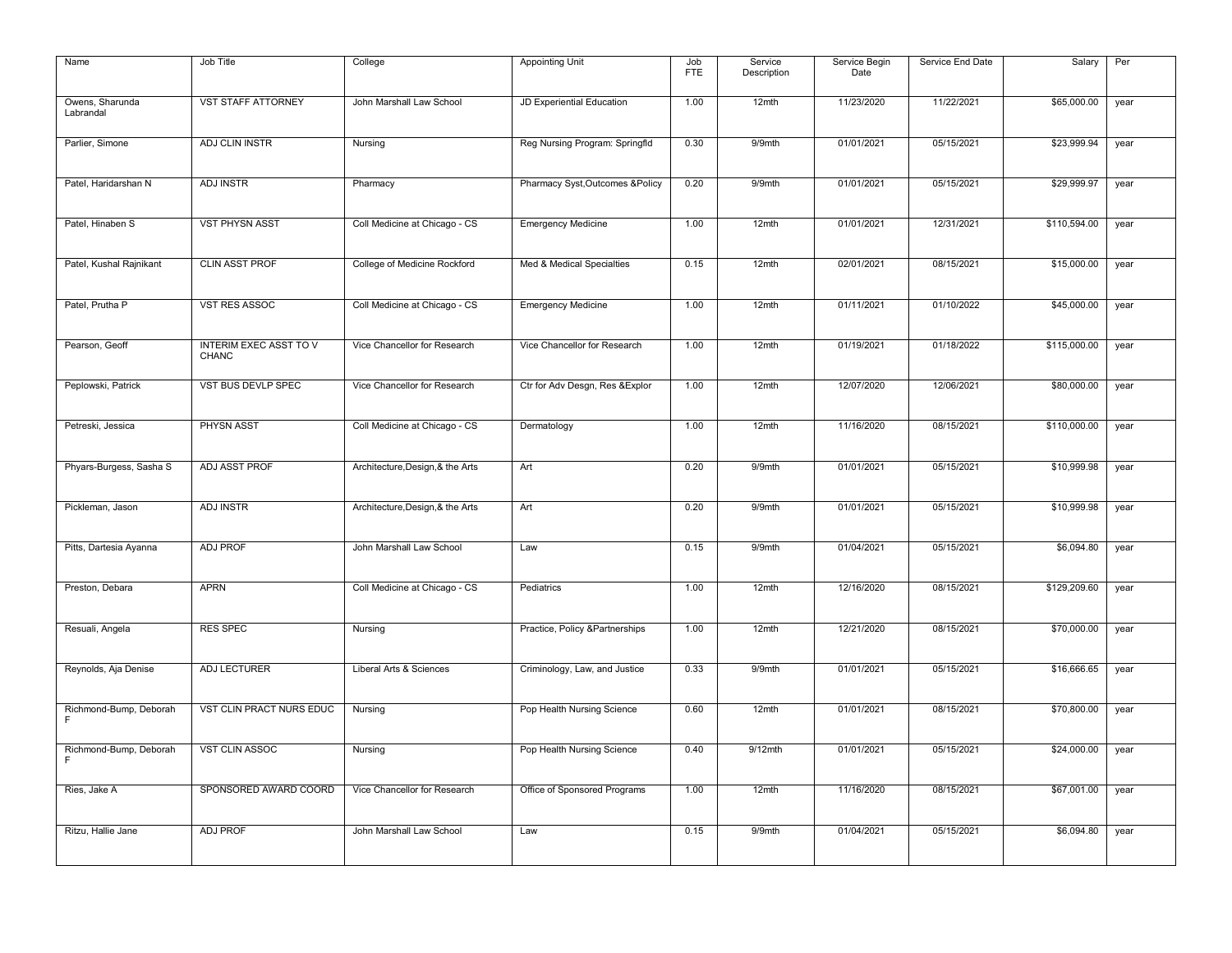| Name                                | Job Title                                    | College                          | <b>Appointing Unit</b>           | Job<br><b>FTE</b> | Service<br>Description | Service Begin<br>Date | Service End Date | Salary       | Per  |
|-------------------------------------|----------------------------------------------|----------------------------------|----------------------------------|-------------------|------------------------|-----------------------|------------------|--------------|------|
| Rutherfoord, Melissa Ralls          | VST SR RES SPEC                              | Coll Medicine at Chicago - CS    | Medicine                         | 1.00              | 12mth                  | 01/04/2021            | 01/03/2022       | \$72,500.00  | year |
| Schonert-Reichl, Kimberly<br>Anne   | NOVO CHAIR                                   | Liberal Arts & Sciences          | Psychology                       | 0.00              | 12mth                  | 01/01/2021            | 08/15/2021       | \$0.00       | year |
| Schonert-Reichl, Kimberly<br>Anne   | <b>PROF</b>                                  | Liberal Arts & Sciences          | Psychology                       | 1.00              | $9/12$ mth             | 01/01/2021            | 05/15/2021       | \$190,000.00 | year |
| Sgro, Jennifer Lynn                 | APRN-CNP-MEDICINE                            | Coll Medicine at Chicago - CS    | Medicine                         | 1.00              | 12mth                  | 01/25/2021            | 08/15/2021       | \$115,000.00 | year |
| Shah, Gunjan                        | <b>VST CLIN INSTR</b>                        | Pharmacy                         | <b>Pharmacy Practice</b>         | 0.60              | 12mth                  | 12/16/2020            | 08/15/2021       | \$69,000.00  | year |
| Shah, Gunjan                        | <b>VST CLIN PHARM</b>                        | Pharmacy                         | Ambulatory Pharmacy Services     | 0.40              | 12mth                  | 12/16/2020            | 08/15/2021       | \$46,000.00  | year |
| Sheffield, Jonathan Joseph          | <b>ADJ PROF</b>                              | John Marshall Law School         | Law                              | 0.15              | 9/9mth                 | 01/04/2021            | 05/15/2021       | \$6,094.80   | year |
| Shishido, Katherine Naomi           | <b>RES SPEC</b>                              | College of Medicine at Peoria    | Cancer Biology & Pharmacology    | 1.00              | 12mth                  | 01/19/2021            | 08/15/2021       | \$37,000.00  | year |
| Simon, Claire Laura                 | ADJ LECTURER                                 | Architecture, Design, & the Arts | Theatre                          | 0.20              | 9/9mth                 | 01/01/2021            | 05/15/2021       | \$9,999.99   | year |
| Smith, Alexis Dyan                  | VST TCH ASSOC                                | Liberal Arts & Sciences          | <b>Biological Sciences</b>       | 1.00              | 9/9mth                 | 01/01/2021            | 05/12/2021       | \$41,229.99  | year |
| Sneed, Lesley H                     | PROF                                         | Engineering                      | Civil, Matls & Env Engineering   | 1.00              | 9/12mth                | 01/01/2021            | 05/15/2021       | \$165,000.00 | year |
| Sneed, Lesley H                     | <b>DIR HIGH BAY LAB</b>                      | Engineering                      | Civil, Matls & Env Engineering   | 0.00              | $9/12$ mth             | 01/01/2021            | 05/15/2021       | \$15,000.00  | year |
| Spencer, Tara M                     | <b>VST RES SPEC</b>                          | Pharmacy                         | <b>Pharmaceutical Sciences</b>   | 1.00              | 12mth                  | 01/16/2021            | 01/15/2022       | \$38,500.00  | year |
| Spiroff, Alexandra                  | VST RES ASSOC I                              | Provost & VC Acad Affairs        | <b>UIC Innovation Center</b>     | 1.00              | 12mth                  | 12/01/2020            | 11/30/2021       | \$45,000.00  | year |
| Stanley, Robert A                   | ASSOC DIR ACAC PRGM<br><b>REV&amp; ASSMT</b> | Provost & VC Acad Affairs        | Planning & Programs              | 1.00              | 12mth                  | 12/16/2020            | 08/15/2021       | \$78,000.00  | year |
| Stapleton-Corcoran, Erin<br>Louise  | ASSOC INSTRN DESIGNER,<br>ACCC               | Academic Computing & Comm Ctr    | Academic Computing & Comm<br>Ctr | 1.00              | 12mth                  | 12/07/2020            | 08/15/2021       | \$70,000.00  | year |
| Starkweather, Kathrine<br>Elizabeth | <b>ASST PROF</b>                             | Liberal Arts & Sciences          | Anthropology                     | 1.00              | 9/12mth                | 01/01/2021            | 05/15/2021       | \$93,000.00  | year |
| Stefanich, Sara E                   | ADJ LECTURER                                 | Liberal Arts & Sciences          | Linguistics                      | 0.33              | 9/9mth                 | 01/01/2021            | 05/15/2021       | \$16,666.65  | year |
| Stupek, Christina                   | DIR, OUTREACH EDUC                           | Coll Medicine at Chicago - CS    | Pediatrics                       | 1.00              | 12mth                  | 12/16/2020            | 08/15/2021       | \$100,000.00 | year |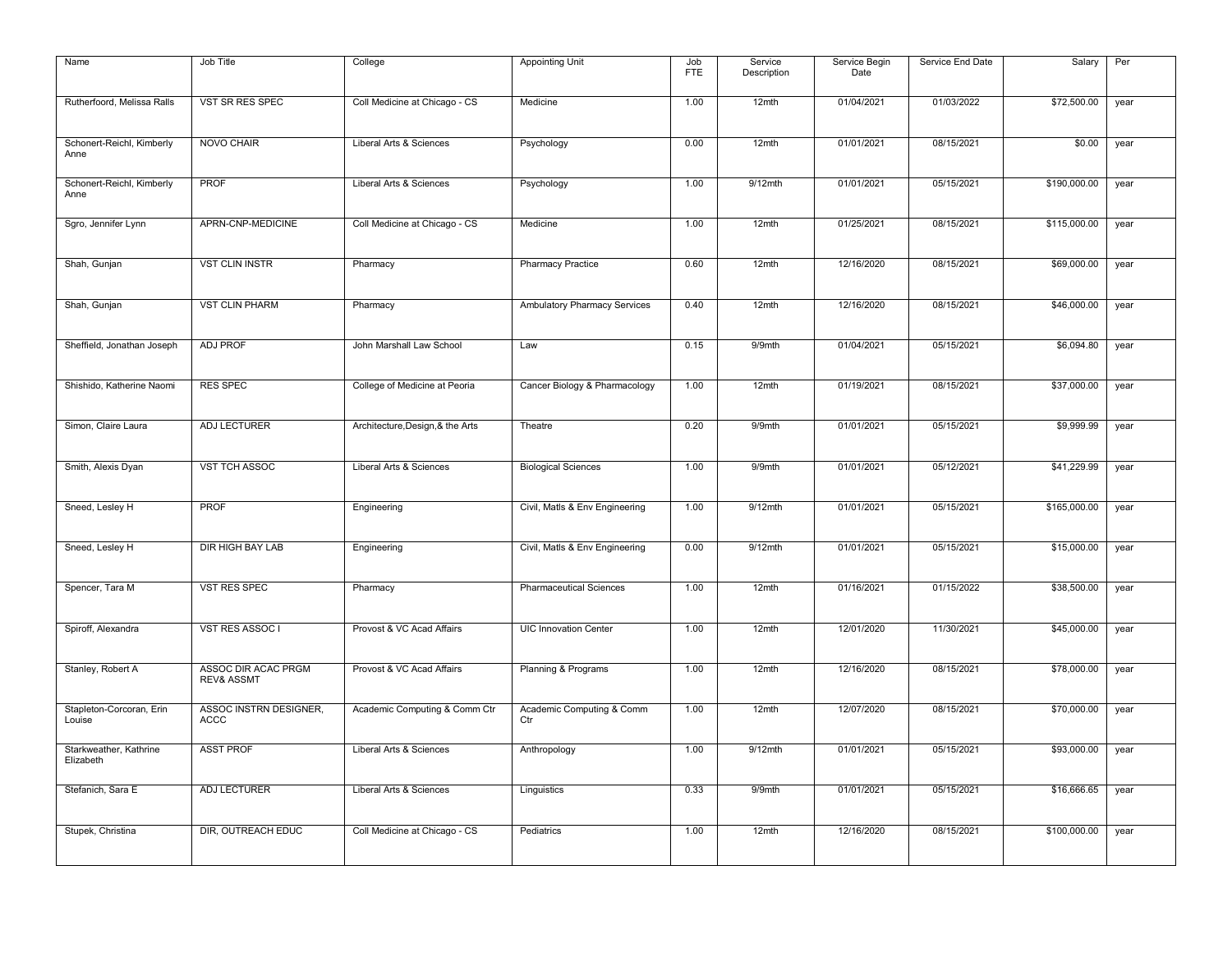| Name                     | Job Title                                | College                          | Appointing Unit              | Job        | Service                       | Service Begin | Service End Date | Salary       | Per  |
|--------------------------|------------------------------------------|----------------------------------|------------------------------|------------|-------------------------------|---------------|------------------|--------------|------|
|                          |                                          |                                  |                              | <b>FTE</b> | Description                   | Date          |                  |              |      |
| Syeda, Samera Firasath   | <b>ADJ PROF</b>                          | John Marshall Law School         | Law                          | 0.15       | 9/9mth                        | 01/04/2021    | 05/15/2021       | \$6,094.80   | year |
| Tareen, Lamia            | PHYSN SURG                               | Coll Medicine at Chicago - CS    | Pediatrics                   | 0.80       | 12mth                         | 12/16/2020    | 08/15/2021       | \$132,000.00 | year |
| Tareen, Lamia            | ASST PROF OF CLIN PEDS                   | Coll Medicine at Chicago - CS    | Pediatrics                   | 0.20       | 12mth                         | 12/16/2020    | 08/15/2021       | \$33,000.00  | year |
| Turner, Anthony B        | SPONSORED AWARD COORD                    | Vice Chancellor for Research     | Office of Sponsored Programs | 1.00       | 12mth                         | 12/16/2020    | 08/15/2021       | \$69,057.00  | year |
| Tyl, Agnieszka           | PHYSN ASST-C                             | Healthcare System, UIC-MSHC      | Mile Square Health Center    | 1.00       | 12mth                         | 11/30/2020    | 08/15/2021       | \$118,000.00 | year |
| Vallabhaneni, Abhista    | VST ASST PROF OF CLIN<br><b>EMRGY MD</b> | Coll Medicine at Chicago - CS    | <b>Emergency Medicine</b>    | 0.20       | $12$ mth                      | 02/01/2021    | 01/31/2022       | \$48,000.00  | year |
| Vallabhaneni, Abhista    | PHYSN SURG                               | Coll Medicine at Chicago - CS    | <b>Emergency Medicine</b>    | 0.80       | 12mth                         | 02/01/2021    | 01/31/2022       | \$192,000.00 | year |
| Vaughey, John            | ADJ LECTURER                             | Architecture, Design, & the Arts | Theatre                      | 0.20       | 9/9mth                        | 01/01/2021    | 05/15/2021       | \$10,000.00  | year |
| Vazquez, Esmeralda P     | ADJ TCH ASSOC                            | <b>Applied Health Sciences</b>   | Occupational Therapy         | 0.06       | Service Dates as<br>Indicated | 01/16/2021    | 05/15/2021       | \$1,240.00   | year |
| Viana, Maria Grace Costa | <b>CLIN ASST PROF</b>                    | Dentistry                        | Orthodontics                 | 1.00       | 12mth                         | 12/16/2020    | 08/15/2021       | \$80,000.00  | year |
| Walton, Samantha         | ADV PRAC REG NUR                         | Healthcare Systems, UIC - MC     | University Health Service    | 1.00       | 12mth                         | 01/25/2021    | 08/15/2021       | \$114,369.00 | year |
| Wilson, Richard J        | <b>ADJ PROF</b>                          | John Marshall Law School         | Law                          | 0.20       | 9/9mth                        | 01/04/2021    | 05/15/2021       | \$10,158.03  | year |
| Wiseman, Eric Michael    | <b>VST RES ASSOC II</b>                  | Applied Health Sciences          | Kinesiology and Nutrition    | 1.00       | 12mth                         | 01/01/2021    | 12/31/2021       | \$50,000.00  | year |
| Wold, Amber Lynn         | <b>CLIN ASSOC</b>                        | College of Medicine at Peoria    | Pediatrics                   | 0.00       | Unpaid                        | 12/16/2020    | 08/15/2021       | \$0.00       | year |
| Wold, Amber Lynn         | <b>NURS PRACTR</b>                       | College of Medicine at Peoria    | Pediatrics                   | 1.00       | 12mth                         | 12/16/2020    | 08/15/2021       | \$85,000.00  | year |
| Wrona Murphy, Beth       | ASST DEAN OF STRATG<br><b>PLNG</b>       | Coll of Med Office of the Dean   | Administration               | 1.00       | 12mth                         | 10/16/2020    | 08/15/2021       | \$175,000.00 | year |
| Zhang, Mei               | <b>DIR PATIENT CARE SERV</b>             | Healthcare Systems, UIC - MC     | Nursing                      | 1.00       | 12mth                         | 11/16/2020    | 08/15/2021       | \$140,000.00 | year |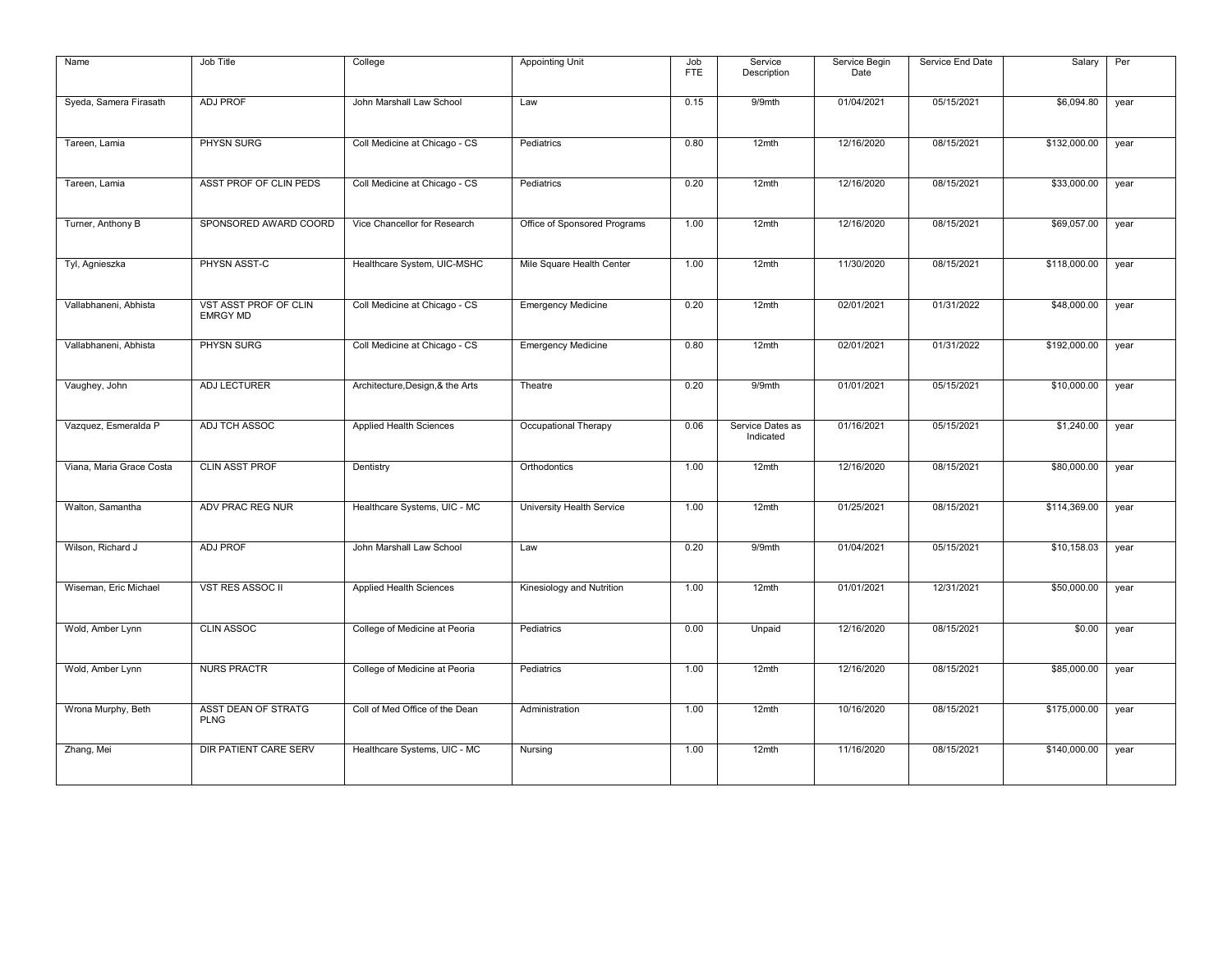## **New Hires Springfield**

| Name                        | Job Title              | College                             | <b>Appointing Unit</b>            | Job<br><b>FTE</b> | Service Description           | Service Begin<br>Date | Service End Date | Salary      | Per  |
|-----------------------------|------------------------|-------------------------------------|-----------------------------------|-------------------|-------------------------------|-----------------------|------------------|-------------|------|
| Acevedo Rueda, Rafael A     | <b>ADJ INSTR</b>       | <b>Business and Management</b>      | Accounting, Econ, and Finance     | 0.25              | 9/9mth                        | 01/01/2021            | 05/15/2021       | \$10,000.04 | year |
| Billingsley, Jill Christina | <b>ADJ INSTR</b>       | <b>Education and Human Services</b> | <b>Educational Leadership</b>     | 0.25              | 9/9mth                        | 01/01/2021            | 05/15/2021       | \$5,800.00  | year |
| Buchanan, Mollie E          | <b>ADJ INSTR</b>       | <b>Education and Human Services</b> | Human Development Counseling      | 0.25              | 9/9mth                        | 01/01/2021            | 05/15/2021       | \$4,799.97  | year |
| Childs, Cory D              | <b>ADJ INSTR</b>       | Public Affairs & Administratn       | <b>Legal Studies</b>              | 0.25              | Service Dates as<br>Indicated | 01/16/2021            | 05/15/2021       | \$2,600.00  | year |
| Davis, Victoria Joan        | <b>ADJ INSTR</b>       | Public Affairs & Administratn       | <b>Public Administration</b>      | 0.25              | 9/9mth                        | 01/01/2021            | 05/15/2021       | \$5,200.00  | year |
| Edmonson, Walter Melvin     | <b>ADJ INSTR</b>       | <b>Business and Management</b>      | Management Information<br>Systems | 0.25              | $9/9$ mth                     | 01/01/2021            | 05/15/2021       | \$8,000.01  | year |
| Edwards, Harold James       | <b>VST RES SPEC</b>    | Center for State Policy             | Inst Legal, Legis & Policy Sty    | 1.00              | 12mth                         | 01/19/2021            | 08/15/2021       | \$70,000.00 | year |
| Faulkner, Jennifer Marie    | ADJ INSTR              | Liberal Arts & Sciences             | <b>Allied Health</b>              | 0.25              | 9/9mth                        | 01/01/2021            | 05/15/2021       | \$6,000.00  | year |
| Gobbo Junior, Jose Emilio   | <b>ADJ INSTR</b>       | Liberal Arts & Sciences             | Art, Music, and Theatre           | 0.25              | 9/9mth                        | 01/01/2021            | 05/15/2021       | \$4,600.00  | year |
| Hemphill, Hoyet H           | ADJ LECTURER           | Provost & VC Acad Affairs           | Continuing & Professional Educ    | 0.13              | Service Dates as<br>Indicated | 01/16/2021            | 03/15/2021       | \$2,550.00  | year |
| Hornbacker, Georgia         | <b>IND MUSIC INSTR</b> | Liberal Arts & Sciences             | Art, Music, and Theatre           | 0.10              | Service Dates as<br>Indicated | 09/16/2020            | 12/31/2020       | \$3,971.44  | year |
| Kaiser, Ryan M              | <b>ADJ INSTR</b>       | <b>Business and Management</b>      | Accounting, Econ, and Finance     | 0.25              | $9/9$ mth                     | 01/01/2021            | 05/15/2021       | \$8,000.00  | year |
| Keating, Natasha W          | <b>IND MUSIC INSTR</b> | Liberal Arts & Sciences             | Art, Music, and Theatre           | 0.10              | Service Dates as<br>Indicated | 12/16/2020            | 01/15/2021       | \$140.00    | year |
| Klein, James Francis        | <b>UIS OMBUDS</b>      | VC Academic Affairs                 | UIS Ombuds                        | 0.00              | 12mth                         | 01/16/2021            | 08/15/2021       | \$4,800.00  | year |
| Michelson, Martin Louis     | <b>ADJ INSTR</b>       | <b>Education and Human Services</b> | Human Development Counseling      | 0.25              | 9/9mth                        | 01/01/2021            | 05/15/2021       | \$5,600.00  | year |
| Olesen-Tracey, Kathy        | <b>ADJ INSTR</b>       | Provost & VC Acad Affairs           | Continuing & Professional Educ    | 0.13              | Service Dates as<br>Indicated | 01/16/2021            | 03/15/2021       | \$1,600.00  | year |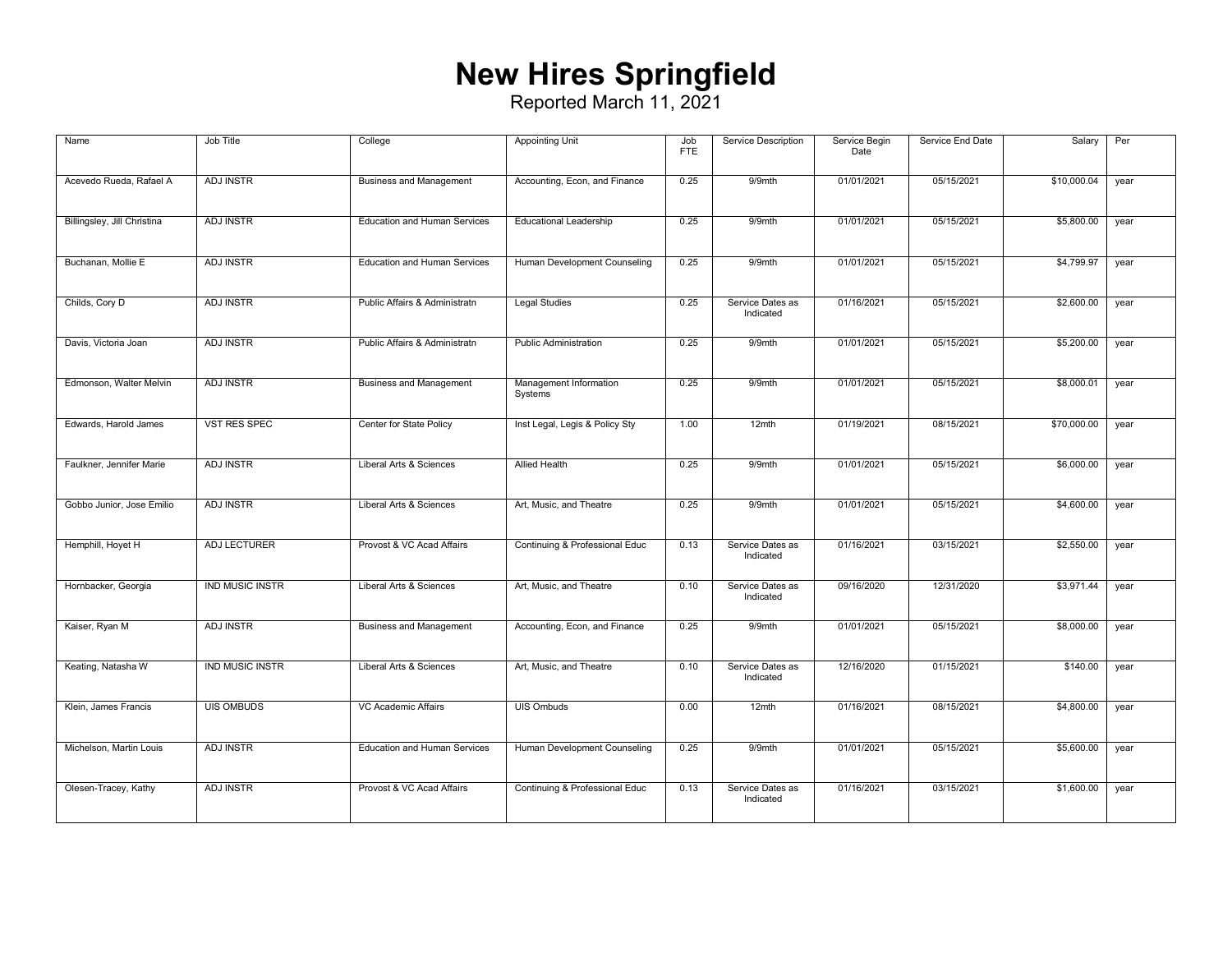| Name                   | Job Title                | College                             | <b>Appointing Unit</b>        | Job<br><b>FTE</b> | Service Description           | Service Begin<br>Date | Service End Date | Salary      | Per  |
|------------------------|--------------------------|-------------------------------------|-------------------------------|-------------------|-------------------------------|-----------------------|------------------|-------------|------|
| Overcash, Nicole Marie | <b>ADJ INSTR</b>         | Liberal Arts & Sciences             | Communication                 | 0.25              | 9/9mth                        | 01/01/2021            | 05/15/2021       | \$4,000.00  | year |
| Panich, Matthew J      | <b>ADJ INSTR</b>         | <b>Business and Management</b>      | Mgmt, Marketing, and Ops      | 0.25              | 9/9mth                        | 01/01/2021            | 05/15/2021       | \$8,000.00  | year |
| Ragucci, Jeffrey       | <b>ADJ INSTR</b>         | Public Affairs & Administratn       | <b>Environmental Studies</b>  | 0.25              | 9/9mth                        | 01/01/2021            | 05/15/2021       | \$5,200.00  | year |
| Raya, Olivia Rose      | DIR ACAD SUPPT SERV ATHL | Athletics                           | Athletics                     | 1.00              | 12mth                         | 01/20/2021            | 08/15/2021       | \$47,000.00 | year |
| Schwartz, Brian David  | <b>ADJ INSTR</b>         | <b>Education and Human Services</b> | <b>Educational Leadership</b> | 0.50              | 9/9mth                        | 01/01/2021            | 05/15/2021       | \$13,999.86 | year |
| Schwartz, Brian David  | <b>ADJ INSTR</b>         | <b>Education and Human Services</b> | <b>Educational Leadership</b> | 0.13              | Service Dates as<br>Indicated | 01/01/2021            | 03/15/2021       | \$960.00    | year |
| Stevens, Kimberly      | <b>ADJ INSTR</b>         | Public Affairs & Administratn       | <b>Public Administration</b>  | 0.13              | $9/9$ mth                     | 01/01/2021            | 05/15/2021       | \$2,600.00  | year |
| Trammell, Evelyn       | <b>ADJ INSTR</b>         | Public Affairs & Administratn       | <b>Public Administration</b>  | 0.25              | 9/9mth                        | 01/01/2021            | 05/15/2021       | \$5,200.00  | year |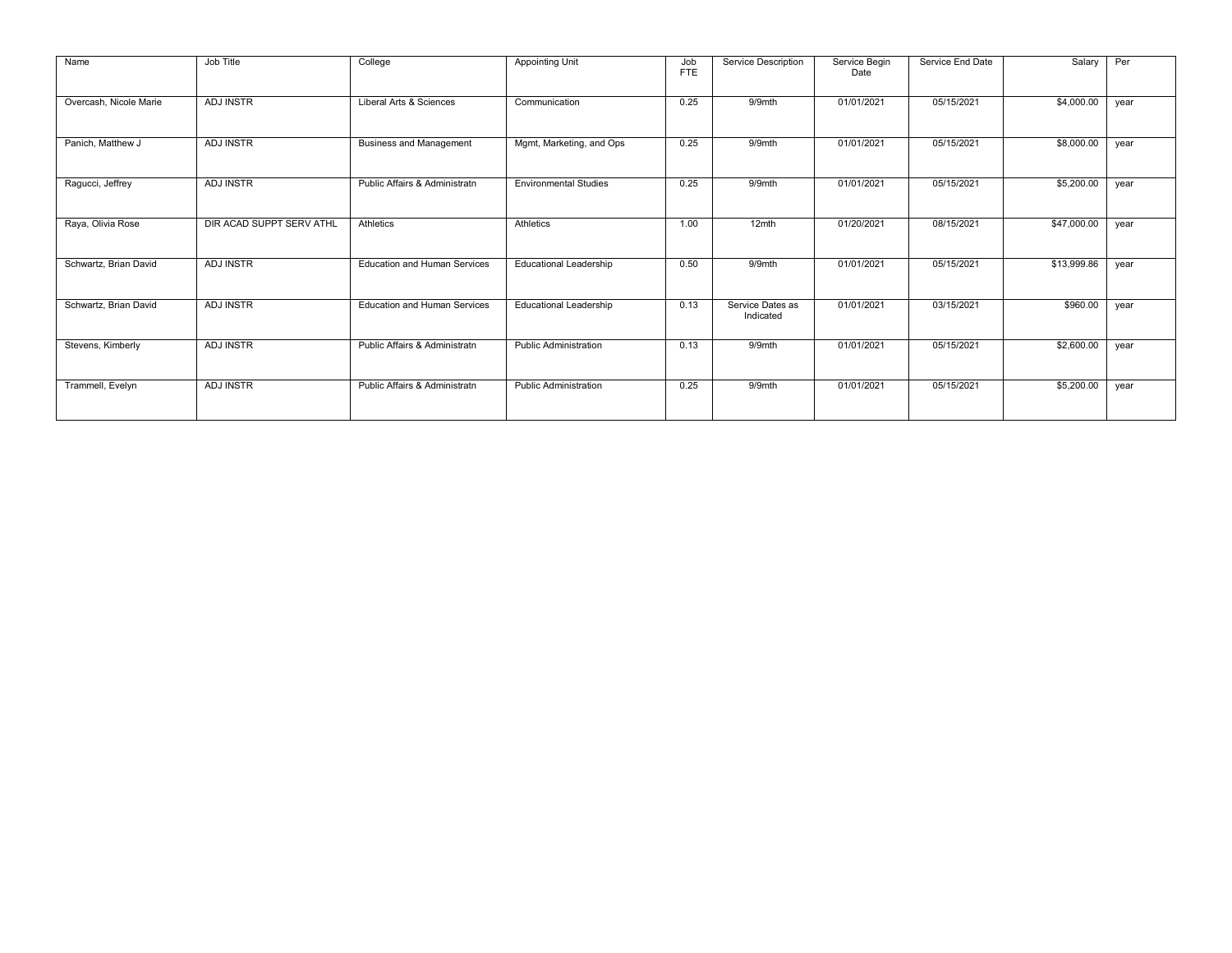## **New Hires System Offices**

| Name                 | Job Title                                     | College                      | <b>Appointing Unit</b>              | Job<br><b>FTE</b> | Service<br>Description | Service Begin<br>Date | Service End Date | Salary       | Per  |
|----------------------|-----------------------------------------------|------------------------------|-------------------------------------|-------------------|------------------------|-----------------------|------------------|--------------|------|
| Bogaert, Frank       | VST SPEC ADVR TO EXEC DIR<br><b>DPI</b>       | Vice Pres Econ Dev and Innov | <b>Discovery Partners Institute</b> | 0.45              | 12mth                  | 12/16/2020            | 12/15/2021       | \$100,000.00 | year |
| Casselle, Omowale    | <b>INTERIM DIR TECH TALENT</b><br><b>LABS</b> | Vice Pres Econ Dev and Innov | <b>Discovery Partners Institute</b> | 1.00              | 12mth                  | 12/01/2020            | 08/15/2021       | \$300,000.00 | year |
| Chahar, Harendra     | VST DIR LAB OPER                              | VP Chief Financial Officer   | SHIELD Deployment Unit              | 1.00              | 12mth                  | 01/04/2021            | 01/03/2022       | \$130,000.00 | year |
| Foil, Jennifer       | <b>INTERIM WORKFORCE EDU DIR</b>              | Vice Pres Econ Dev and Innov | <b>Discovery Partners Institute</b> | 1.00              | 12mth                  | 11/30/2020            | 08/15/2021       | \$160,000.00 | year |
| Freeman, Charity E   | ASSOC DIR TEACHER TRAINING                    | Vice Pres Econ Dev and Innov | <b>Discovery Partners Institute</b> | 1.00              | 12mth                  | 01/19/2021            | 08/15/2021       | \$80,000.00  | year |
| Gary, Justin Everett | VST MGR MOBILE COLLECT                        | VP Chief Financial Officer   | SHIELD Deployment Unit              | 1.00              | 12mth                  | 12/14/2020            | 12/13/2021       | \$70,000.00  | year |
| Lugo, Eric B         | <b>DIR EXTRNL REL</b>                         | Vice Pres Econ Dev and Innov | <b>Discovery Partners Institute</b> | 1.00              | 12mth                  | 01/06/2021            | 08/15/2021       | \$190,000.00 | year |
| Sheth, Sheetal       | <b>VST DIR IT SHIELD IL</b>                   | VP Chief Financial Officer   | SHIELD Deployment Unit              | 1.00              | 12mth                  | 12/21/2020            | 12/20/2021       | \$160,000.00 | year |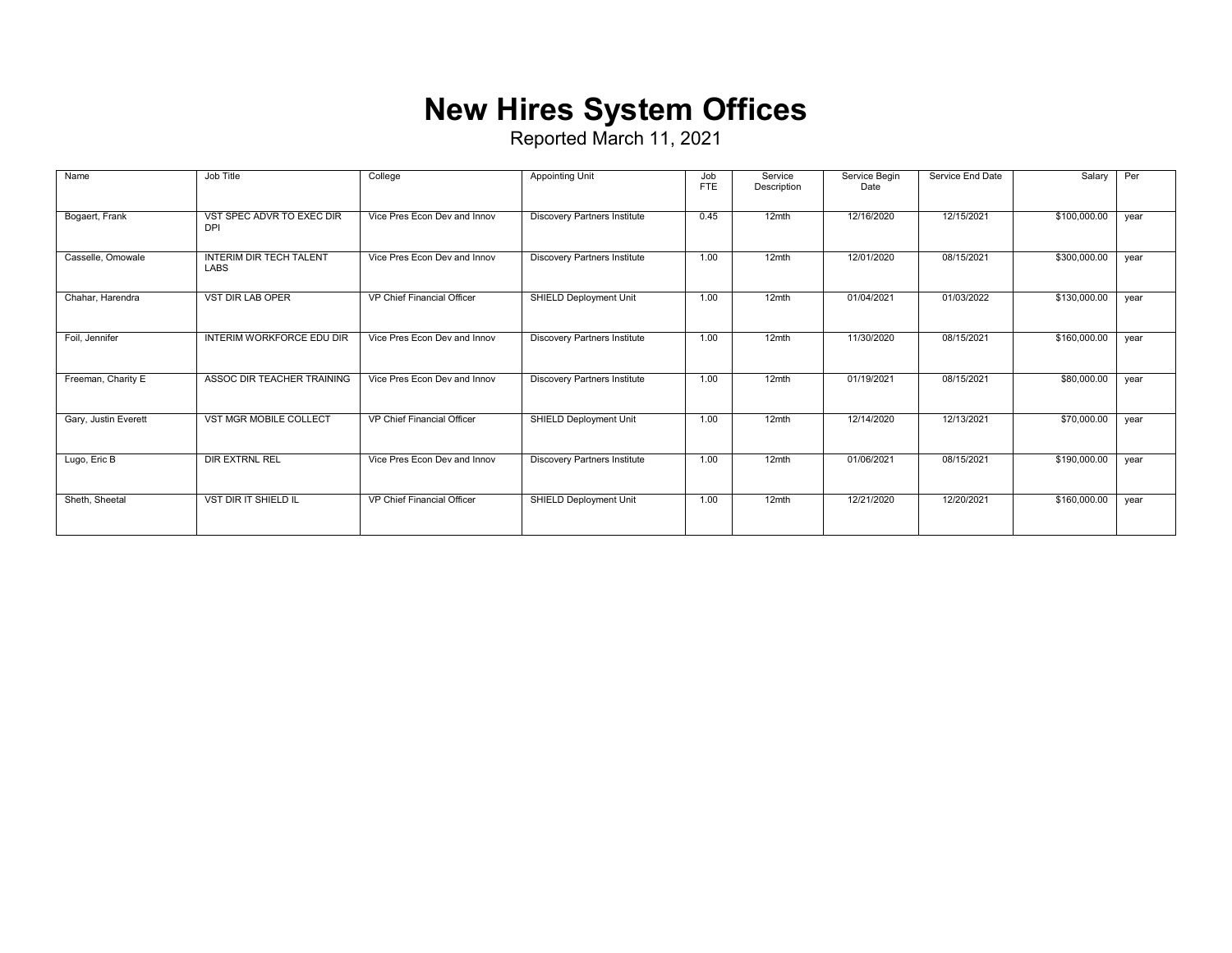### **Resignations and Separations - Urbana**

| Name                     | Last Date of Employment | Conversion |
|--------------------------|-------------------------|------------|
|                          |                         |            |
| Bambrey, David P         | 11/30/2020              |            |
|                          |                         |            |
| Bogantes, Christopher M  | 01/15/2021              |            |
|                          |                         |            |
|                          |                         |            |
| Bushak, Lecia Kristina   | 12/31/2020              |            |
|                          |                         |            |
| Colella, Grant           | 12/06/2020              | AP to CS   |
|                          |                         |            |
| Dash, Nishant            | 01/29/2021              |            |
|                          |                         |            |
|                          |                         |            |
| Davis, Aaron Twain       | 11/29/2020              | AP to CS   |
|                          |                         |            |
| Dehler, Matthew Roman    | 01/12/2021              |            |
|                          |                         |            |
| Franklin Sosnoff, Ruth M | 01/12/2021              |            |
|                          |                         |            |
|                          |                         |            |
| Graves, Kaley A          | 01/03/2021              |            |
|                          |                         |            |
| Hawkins, Tatum M         | 12/31/2020              |            |
|                          |                         |            |
| He, Niao                 | 11/30/2020              |            |
|                          |                         |            |
|                          |                         |            |
| Hedrick, Jamie Lynn      | 01/15/2021              | AP to CS   |
|                          |                         |            |
| Hill, John Floyd         | 08/15/2020              |            |
|                          |                         |            |
| Hillen, Anthony William  | 12/15/2020              | AP to CS   |
|                          |                         |            |
|                          |                         |            |
| Jankowski, Natasha A     | 12/31/2020              |            |
|                          |                         |            |
| Kinsel, Michael J        | 12/31/2020              |            |
|                          |                         |            |
| Kona, Sree Durga         | 01/12/2021              |            |
|                          |                         |            |
| Lafferty, Susan          | 12/06/2020              | AP to CS   |
|                          |                         |            |
|                          |                         |            |
| Meyer, Patrick           | 01/04/2021              |            |
|                          |                         |            |
| Morgan, Amy M            | 12/15/2020              | AP to CS   |
|                          |                         |            |
| Murphy, Matthew R        | 11/28/2020              | AP to CS   |
|                          |                         |            |
|                          |                         |            |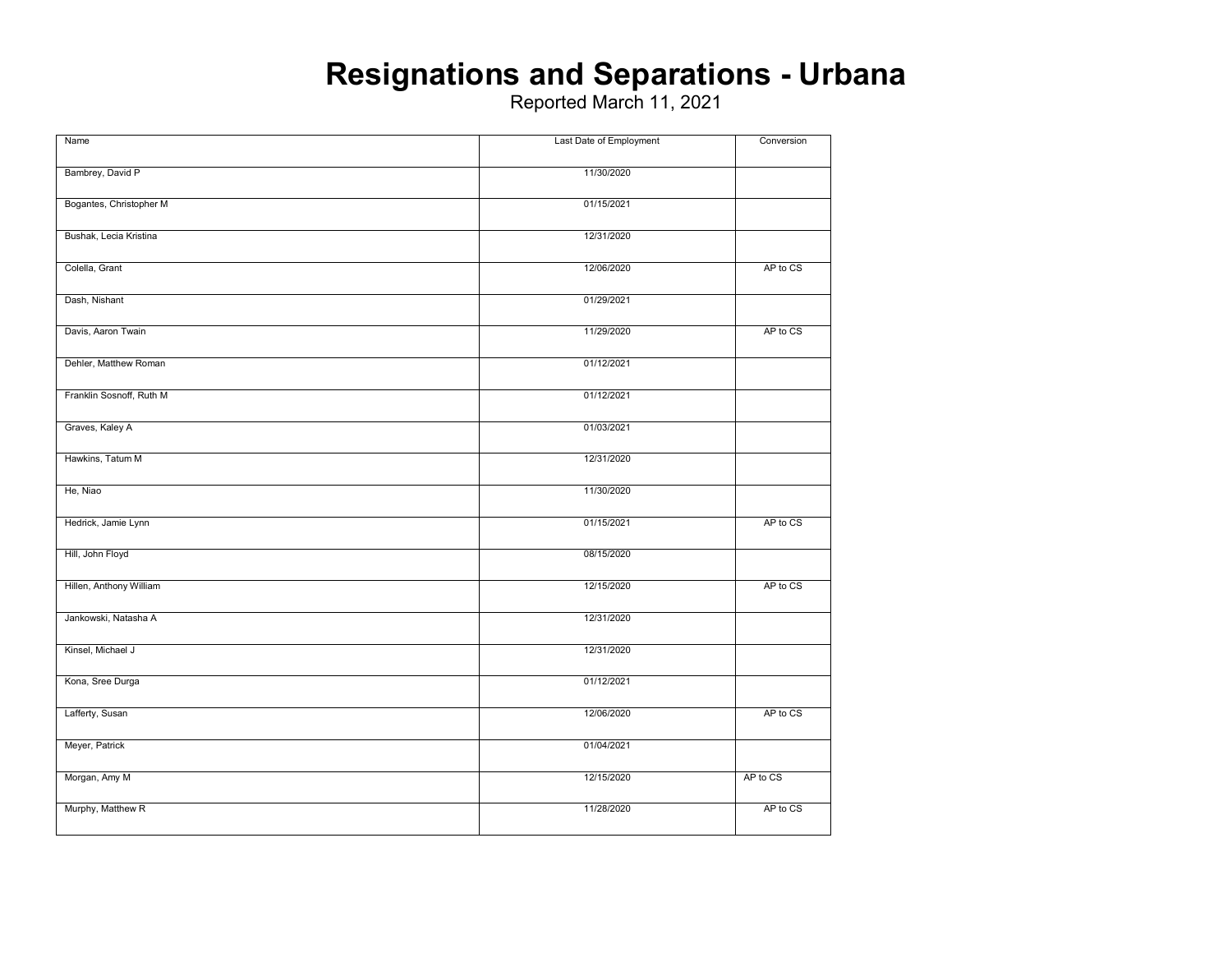| Name                              | Last Date of Employment |          |  |  |  |
|-----------------------------------|-------------------------|----------|--|--|--|
|                                   |                         |          |  |  |  |
| Naraharisetty, Vara Veera Gowtham | 01/31/2021              |          |  |  |  |
|                                   |                         |          |  |  |  |
| Ochoa-Alvarez, Idoia              | 10/19/2020              |          |  |  |  |
|                                   |                         |          |  |  |  |
|                                   |                         |          |  |  |  |
| Perez Rodriguez, Lester           | 01/15/2021              |          |  |  |  |
|                                   |                         |          |  |  |  |
| Pollard, Emanuel Benjamin         | 12/07/2020              |          |  |  |  |
|                                   |                         |          |  |  |  |
| Price, Keiko M                    | 12/09/2020              |          |  |  |  |
|                                   |                         |          |  |  |  |
| Schuldt, Matthew Thomas           | 12/15/2020              | AP to CS |  |  |  |
|                                   |                         |          |  |  |  |
|                                   |                         |          |  |  |  |
| Soenksen, Wade                    | 01/18/2021              |          |  |  |  |
|                                   |                         |          |  |  |  |
| Squaire, Stephen                  | 01/31/2021              |          |  |  |  |
|                                   |                         |          |  |  |  |
| Stokes, Dawn R                    | 01/18/2021              | AP to CS |  |  |  |
|                                   |                         |          |  |  |  |
| Thomas, Laura Nicole              | 01/26/2021              |          |  |  |  |
|                                   |                         |          |  |  |  |
| Towner, Robert Charles            | 01/15/2021              |          |  |  |  |
|                                   |                         |          |  |  |  |
|                                   |                         |          |  |  |  |
| Walker, Deloris                   | 01/04/2021              |          |  |  |  |
|                                   |                         |          |  |  |  |
| Yan, Benjamin                     | 05/31/2020              |          |  |  |  |
|                                   |                         |          |  |  |  |
| Yeazel, Kate M                    | 11/28/2020              | AP to CS |  |  |  |
|                                   |                         |          |  |  |  |
| Young, Clark A                    | 01/15/2021              |          |  |  |  |
|                                   |                         |          |  |  |  |
|                                   |                         |          |  |  |  |
| Zhang, Yifang                     | 01/18/2021              |          |  |  |  |
|                                   |                         |          |  |  |  |
| Zulauf, Crystal                   | 12/15/2020              | AP to CS |  |  |  |
|                                   |                         |          |  |  |  |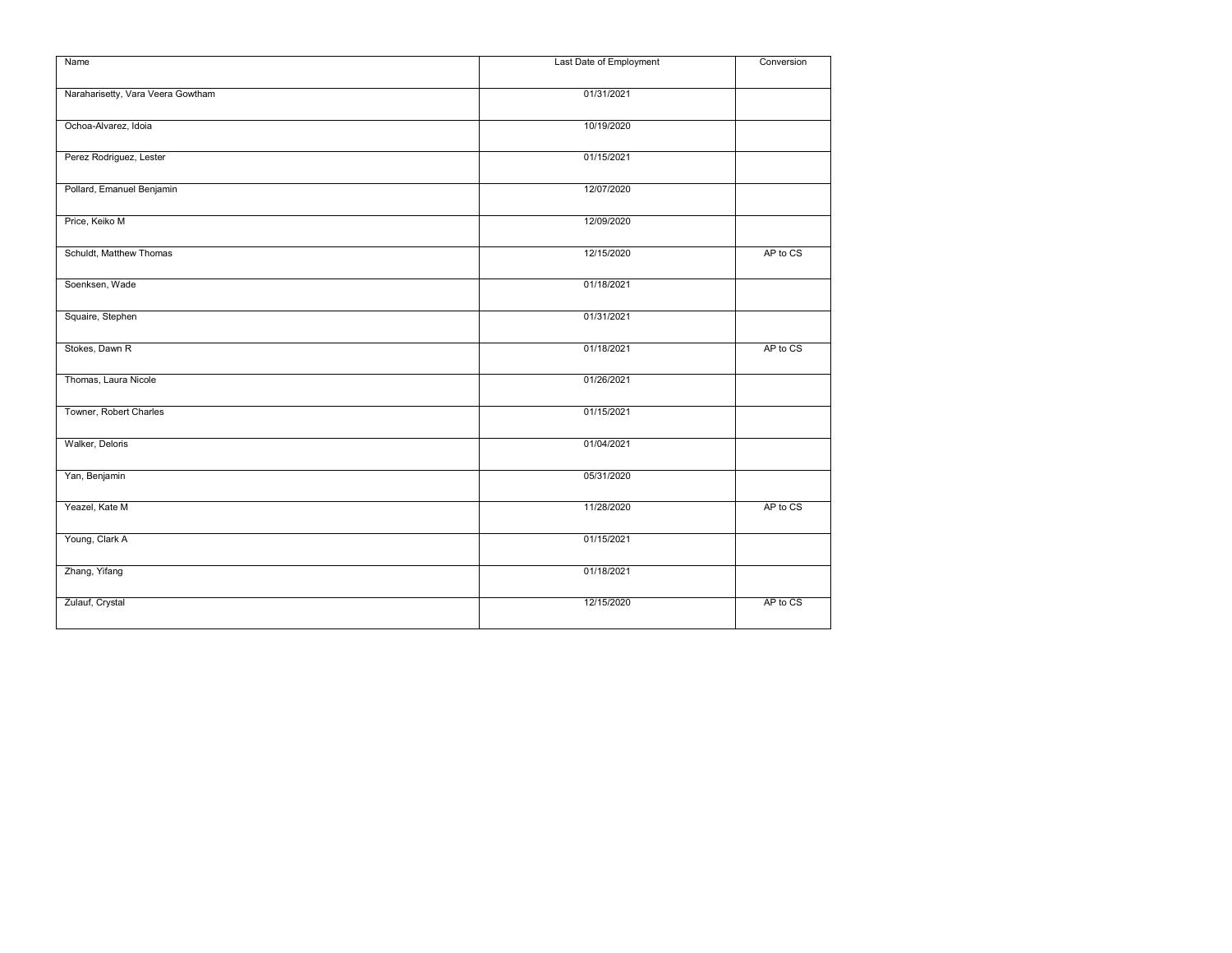### **Resignations and Separations - Chicago**

| Name                       | Last Date of Employment | Conversion |
|----------------------------|-------------------------|------------|
|                            |                         |            |
| Abando, Dansel             | 11/28/2020              | AP to CS   |
| Abbruscato, Rosa           | 01/04/2021              |            |
|                            |                         |            |
| Agrawal, Pratiksha         | 01/04/2021              |            |
| Aleksiunas, Audrius C      | 09/21/2020              |            |
|                            |                         |            |
| Amber, Kyle T              | 12/01/2020              |            |
| Berger-Wolf, Tanya Yonit   | 12/31/2020              |            |
|                            |                         |            |
| Brooks, Ebony Nicole       | 11/28/2020              | AP to CS   |
|                            |                         |            |
| Burke, Kathleen Mary       | 01/22/2021              |            |
| Callahan, Eliza Roxena     | 01/22/2021              |            |
|                            |                         |            |
| Clayton, Kacey Ann         | 12/15/2020              |            |
| Ganas, Koren               | 01/15/2021              |            |
|                            |                         |            |
| Green, Stefan Joshua       | 12/31/2020              |            |
| Haara, Amy                 | 01/09/2021              | AP to CS   |
|                            |                         |            |
| Hong, Zhigang              | 01/21/2021              |            |
|                            |                         |            |
| Hu, Danping                | 01/08/2021              |            |
| Hu, Mengqi                 | 01/10/2021              |            |
|                            |                         |            |
| Kares, Faith               | 12/31/2020              |            |
|                            |                         |            |
| Khan Chowdhury, Shamim Ara | 01/01/2021              |            |
|                            |                         |            |
| Khatkhate, Sonia Anil      | 01/12/2021              |            |
| Kim, Joseph Y              | 01/03/2021              |            |
|                            |                         |            |
| Kunstman, Kevin John       | 01/03/2021              |            |
|                            |                         |            |
| Long, Spencer              | 12/31/2020              |            |
|                            |                         |            |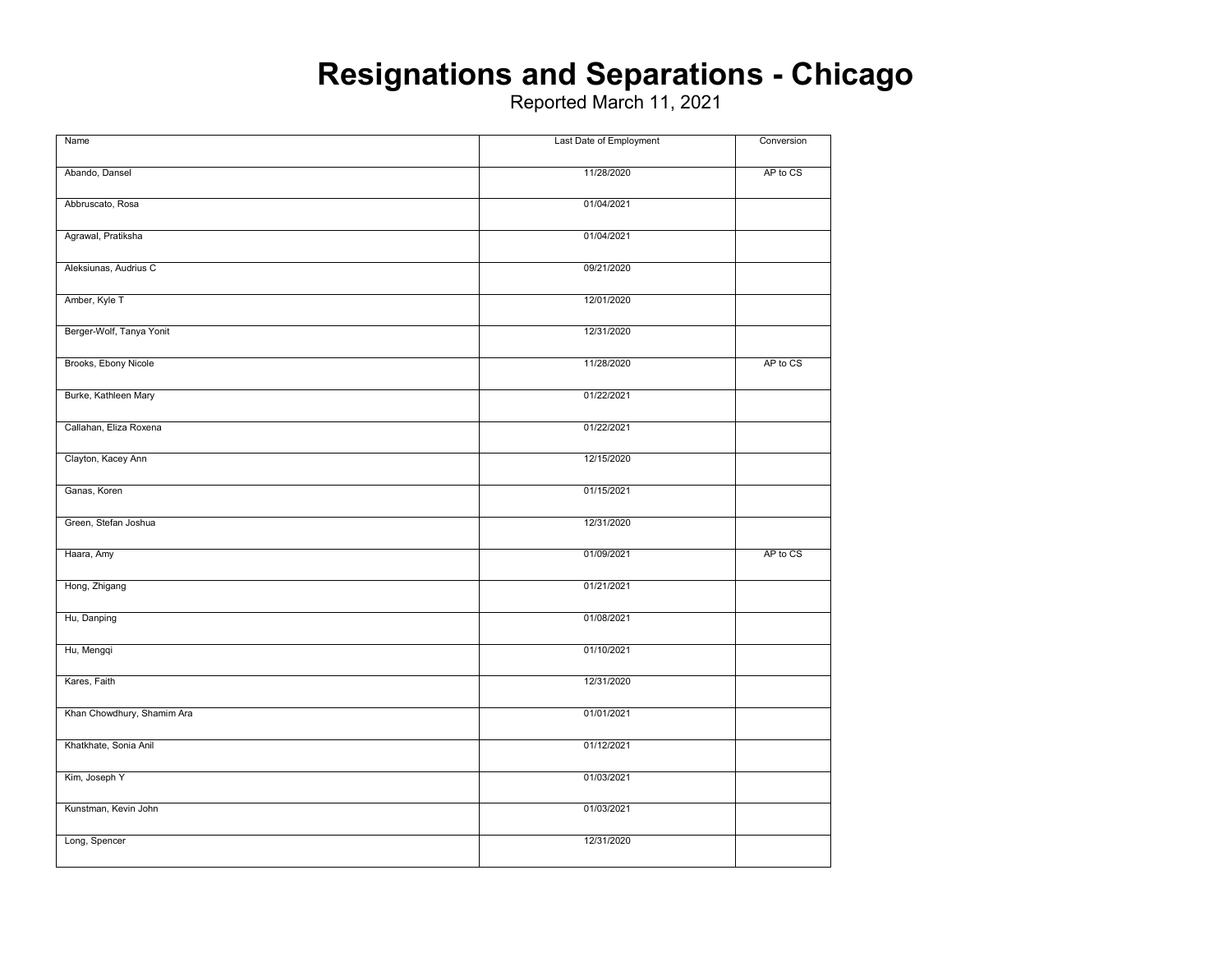| Lyon, Milena J<br>10/15/2020<br>May, Amber Clarissa<br>10/31/2020<br>McMahon, Jennifer<br>01/29/2021<br>Miller, Danielle Leigh<br>11/13/2020<br>12/31/2020<br>Mroczek, Jessica R<br>Nwankwo, Ugonna Thomas Antoine<br>01/29/2021<br>Orourke, Richard<br>01/04/2021<br>Pach, Nicole M<br>01/15/2021<br>Polizzotto, Michael J.<br>10/31/2020<br>Pollandt, Jennifer M<br>12/11/2020<br>Prieto Centurion, Valentin<br>08/15/2020<br>Qing, Hui<br>01/15/2021<br>Redleaf, Miriam I<br>11/30/2020<br>Rhee, Esther Sooyun<br>11/30/2020<br>12/31/2020<br>Rittner, Sarah<br>Rodriguez, Alexandria J<br>01/15/2021<br>Rodriguez, Shelby C<br>01/19/2021<br>Rollinson, Ryan T<br>01/08/2021<br>12/31/2020<br>Sanchez, Laura<br>Secreto, Alyssa Marie<br>01/08/2021<br>Sezginis, Alkan Y<br>12/16/2020<br>10/01/2020<br>Stanley, Ivorie<br>Victor, Tiffany Nicole<br>12/28/2020<br>01/29/2021<br>Wang, Stella<br>Last Date of Employment<br>Name<br>Conversion | Name | Last Date of Employment | Conversion |
|----------------------------------------------------------------------------------------------------------------------------------------------------------------------------------------------------------------------------------------------------------------------------------------------------------------------------------------------------------------------------------------------------------------------------------------------------------------------------------------------------------------------------------------------------------------------------------------------------------------------------------------------------------------------------------------------------------------------------------------------------------------------------------------------------------------------------------------------------------------------------------------------------------------------------------------------------|------|-------------------------|------------|
|                                                                                                                                                                                                                                                                                                                                                                                                                                                                                                                                                                                                                                                                                                                                                                                                                                                                                                                                                    |      |                         |            |
|                                                                                                                                                                                                                                                                                                                                                                                                                                                                                                                                                                                                                                                                                                                                                                                                                                                                                                                                                    |      |                         |            |
|                                                                                                                                                                                                                                                                                                                                                                                                                                                                                                                                                                                                                                                                                                                                                                                                                                                                                                                                                    |      |                         |            |
|                                                                                                                                                                                                                                                                                                                                                                                                                                                                                                                                                                                                                                                                                                                                                                                                                                                                                                                                                    |      |                         |            |
|                                                                                                                                                                                                                                                                                                                                                                                                                                                                                                                                                                                                                                                                                                                                                                                                                                                                                                                                                    |      |                         |            |
|                                                                                                                                                                                                                                                                                                                                                                                                                                                                                                                                                                                                                                                                                                                                                                                                                                                                                                                                                    |      |                         |            |
|                                                                                                                                                                                                                                                                                                                                                                                                                                                                                                                                                                                                                                                                                                                                                                                                                                                                                                                                                    |      |                         |            |
|                                                                                                                                                                                                                                                                                                                                                                                                                                                                                                                                                                                                                                                                                                                                                                                                                                                                                                                                                    |      |                         |            |
|                                                                                                                                                                                                                                                                                                                                                                                                                                                                                                                                                                                                                                                                                                                                                                                                                                                                                                                                                    |      |                         |            |
|                                                                                                                                                                                                                                                                                                                                                                                                                                                                                                                                                                                                                                                                                                                                                                                                                                                                                                                                                    |      |                         |            |
|                                                                                                                                                                                                                                                                                                                                                                                                                                                                                                                                                                                                                                                                                                                                                                                                                                                                                                                                                    |      |                         |            |
|                                                                                                                                                                                                                                                                                                                                                                                                                                                                                                                                                                                                                                                                                                                                                                                                                                                                                                                                                    |      |                         |            |
|                                                                                                                                                                                                                                                                                                                                                                                                                                                                                                                                                                                                                                                                                                                                                                                                                                                                                                                                                    |      |                         |            |
|                                                                                                                                                                                                                                                                                                                                                                                                                                                                                                                                                                                                                                                                                                                                                                                                                                                                                                                                                    |      |                         |            |
|                                                                                                                                                                                                                                                                                                                                                                                                                                                                                                                                                                                                                                                                                                                                                                                                                                                                                                                                                    |      |                         |            |
|                                                                                                                                                                                                                                                                                                                                                                                                                                                                                                                                                                                                                                                                                                                                                                                                                                                                                                                                                    |      |                         |            |
|                                                                                                                                                                                                                                                                                                                                                                                                                                                                                                                                                                                                                                                                                                                                                                                                                                                                                                                                                    |      |                         |            |
|                                                                                                                                                                                                                                                                                                                                                                                                                                                                                                                                                                                                                                                                                                                                                                                                                                                                                                                                                    |      |                         |            |
|                                                                                                                                                                                                                                                                                                                                                                                                                                                                                                                                                                                                                                                                                                                                                                                                                                                                                                                                                    |      |                         |            |
|                                                                                                                                                                                                                                                                                                                                                                                                                                                                                                                                                                                                                                                                                                                                                                                                                                                                                                                                                    |      |                         |            |
|                                                                                                                                                                                                                                                                                                                                                                                                                                                                                                                                                                                                                                                                                                                                                                                                                                                                                                                                                    |      |                         |            |
|                                                                                                                                                                                                                                                                                                                                                                                                                                                                                                                                                                                                                                                                                                                                                                                                                                                                                                                                                    |      |                         |            |
|                                                                                                                                                                                                                                                                                                                                                                                                                                                                                                                                                                                                                                                                                                                                                                                                                                                                                                                                                    |      |                         |            |
|                                                                                                                                                                                                                                                                                                                                                                                                                                                                                                                                                                                                                                                                                                                                                                                                                                                                                                                                                    |      |                         |            |
|                                                                                                                                                                                                                                                                                                                                                                                                                                                                                                                                                                                                                                                                                                                                                                                                                                                                                                                                                    |      |                         |            |
|                                                                                                                                                                                                                                                                                                                                                                                                                                                                                                                                                                                                                                                                                                                                                                                                                                                                                                                                                    |      |                         |            |
|                                                                                                                                                                                                                                                                                                                                                                                                                                                                                                                                                                                                                                                                                                                                                                                                                                                                                                                                                    |      |                         |            |
|                                                                                                                                                                                                                                                                                                                                                                                                                                                                                                                                                                                                                                                                                                                                                                                                                                                                                                                                                    |      |                         |            |
|                                                                                                                                                                                                                                                                                                                                                                                                                                                                                                                                                                                                                                                                                                                                                                                                                                                                                                                                                    |      |                         |            |
|                                                                                                                                                                                                                                                                                                                                                                                                                                                                                                                                                                                                                                                                                                                                                                                                                                                                                                                                                    |      |                         |            |
|                                                                                                                                                                                                                                                                                                                                                                                                                                                                                                                                                                                                                                                                                                                                                                                                                                                                                                                                                    |      |                         |            |
|                                                                                                                                                                                                                                                                                                                                                                                                                                                                                                                                                                                                                                                                                                                                                                                                                                                                                                                                                    |      |                         |            |
|                                                                                                                                                                                                                                                                                                                                                                                                                                                                                                                                                                                                                                                                                                                                                                                                                                                                                                                                                    |      |                         |            |
|                                                                                                                                                                                                                                                                                                                                                                                                                                                                                                                                                                                                                                                                                                                                                                                                                                                                                                                                                    |      |                         |            |
|                                                                                                                                                                                                                                                                                                                                                                                                                                                                                                                                                                                                                                                                                                                                                                                                                                                                                                                                                    |      |                         |            |
|                                                                                                                                                                                                                                                                                                                                                                                                                                                                                                                                                                                                                                                                                                                                                                                                                                                                                                                                                    |      |                         |            |
|                                                                                                                                                                                                                                                                                                                                                                                                                                                                                                                                                                                                                                                                                                                                                                                                                                                                                                                                                    |      |                         |            |
|                                                                                                                                                                                                                                                                                                                                                                                                                                                                                                                                                                                                                                                                                                                                                                                                                                                                                                                                                    |      |                         |            |
|                                                                                                                                                                                                                                                                                                                                                                                                                                                                                                                                                                                                                                                                                                                                                                                                                                                                                                                                                    |      |                         |            |
|                                                                                                                                                                                                                                                                                                                                                                                                                                                                                                                                                                                                                                                                                                                                                                                                                                                                                                                                                    |      |                         |            |
|                                                                                                                                                                                                                                                                                                                                                                                                                                                                                                                                                                                                                                                                                                                                                                                                                                                                                                                                                    |      |                         |            |
|                                                                                                                                                                                                                                                                                                                                                                                                                                                                                                                                                                                                                                                                                                                                                                                                                                                                                                                                                    |      |                         |            |
|                                                                                                                                                                                                                                                                                                                                                                                                                                                                                                                                                                                                                                                                                                                                                                                                                                                                                                                                                    |      |                         |            |
|                                                                                                                                                                                                                                                                                                                                                                                                                                                                                                                                                                                                                                                                                                                                                                                                                                                                                                                                                    |      |                         |            |
|                                                                                                                                                                                                                                                                                                                                                                                                                                                                                                                                                                                                                                                                                                                                                                                                                                                                                                                                                    |      |                         |            |
|                                                                                                                                                                                                                                                                                                                                                                                                                                                                                                                                                                                                                                                                                                                                                                                                                                                                                                                                                    |      |                         |            |
|                                                                                                                                                                                                                                                                                                                                                                                                                                                                                                                                                                                                                                                                                                                                                                                                                                                                                                                                                    |      |                         |            |
|                                                                                                                                                                                                                                                                                                                                                                                                                                                                                                                                                                                                                                                                                                                                                                                                                                                                                                                                                    |      |                         |            |
|                                                                                                                                                                                                                                                                                                                                                                                                                                                                                                                                                                                                                                                                                                                                                                                                                                                                                                                                                    |      |                         |            |
|                                                                                                                                                                                                                                                                                                                                                                                                                                                                                                                                                                                                                                                                                                                                                                                                                                                                                                                                                    |      |                         |            |
|                                                                                                                                                                                                                                                                                                                                                                                                                                                                                                                                                                                                                                                                                                                                                                                                                                                                                                                                                    |      |                         |            |
|                                                                                                                                                                                                                                                                                                                                                                                                                                                                                                                                                                                                                                                                                                                                                                                                                                                                                                                                                    |      |                         |            |
|                                                                                                                                                                                                                                                                                                                                                                                                                                                                                                                                                                                                                                                                                                                                                                                                                                                                                                                                                    |      |                         |            |
|                                                                                                                                                                                                                                                                                                                                                                                                                                                                                                                                                                                                                                                                                                                                                                                                                                                                                                                                                    |      |                         |            |
|                                                                                                                                                                                                                                                                                                                                                                                                                                                                                                                                                                                                                                                                                                                                                                                                                                                                                                                                                    |      |                         |            |
|                                                                                                                                                                                                                                                                                                                                                                                                                                                                                                                                                                                                                                                                                                                                                                                                                                                                                                                                                    |      |                         |            |
|                                                                                                                                                                                                                                                                                                                                                                                                                                                                                                                                                                                                                                                                                                                                                                                                                                                                                                                                                    |      |                         |            |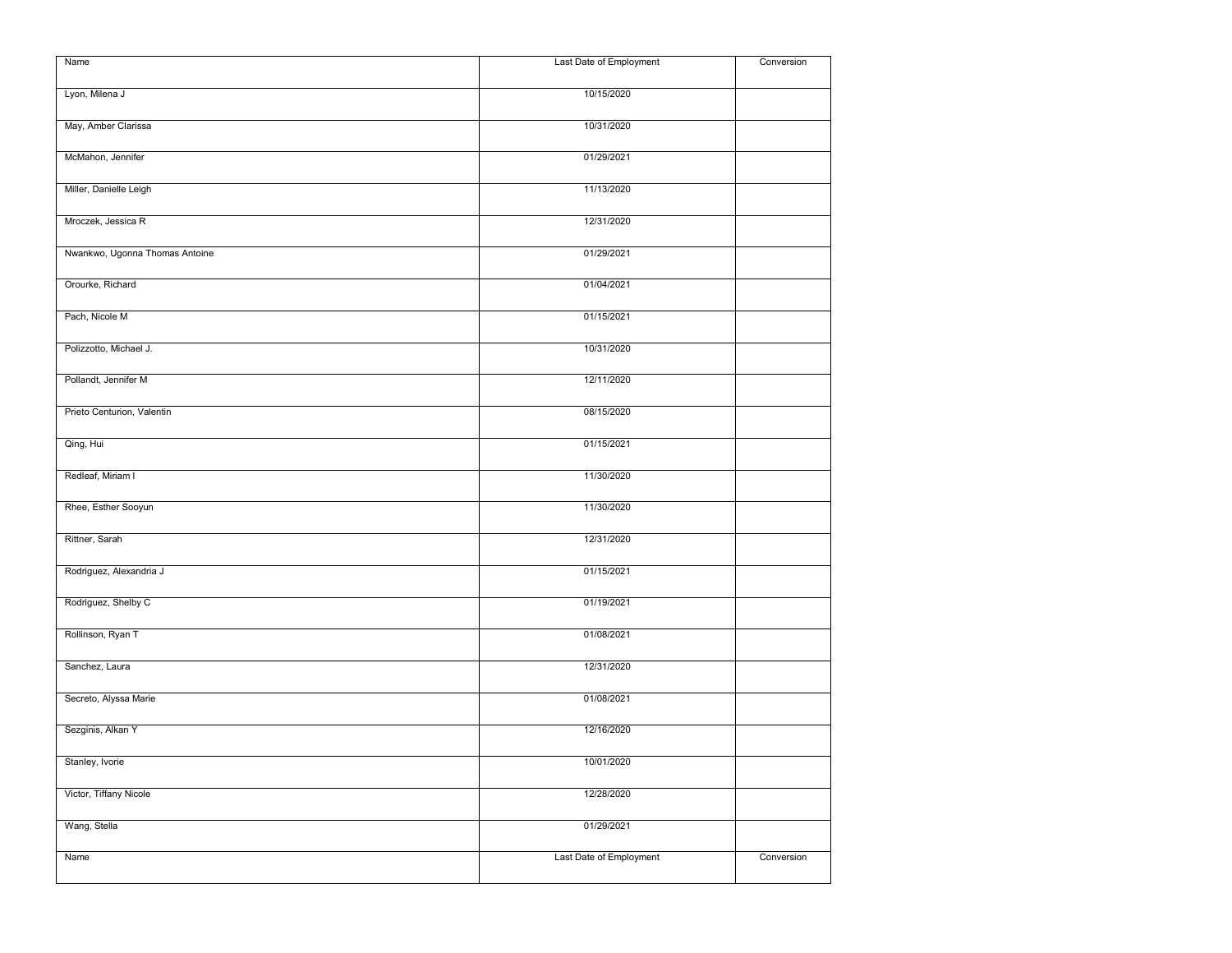| Washilewski, Candice | 12/18/2020 |  |
|----------------------|------------|--|
| Zellner, Moira L     | 12/31/2020 |  |

### **Resignations and Separations - Springfield**

| Name                        | Last Date of Employment | Conversion |
|-----------------------------|-------------------------|------------|
|                             |                         |            |
| Acosta, Anaberta            | 01/22/2021              |            |
|                             |                         |            |
| Martinez Balderas, Jhonatan | 01/04/2021              |            |
|                             |                         |            |
| Mitchell, Donald Wayne      | 12/31/2020              |            |
|                             |                         |            |
| Roberts, Matthew Edward     | 01/15/2021              |            |
|                             |                         |            |
| Ryan, Christina D           | 12/31/2020              |            |
|                             |                         |            |
| Sapp, Michele M.            | 12/12/2020              | AP to CS   |
|                             |                         |            |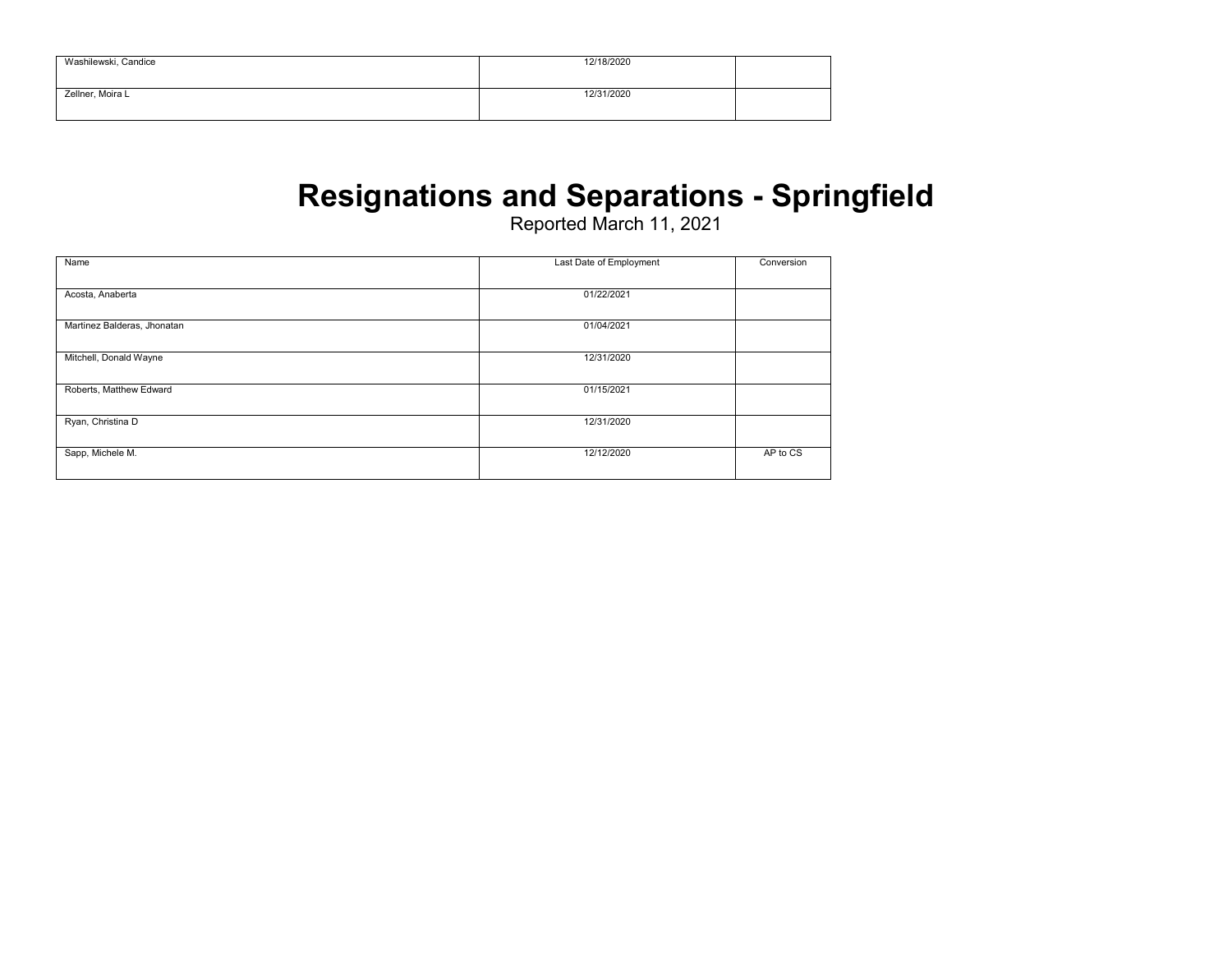### **Resignations and Separations – System Offices**

| Name                            | Last Date of Employment | Conversion |
|---------------------------------|-------------------------|------------|
| Akers, Amanda M                 | 11/30/2020              |            |
| Avadhanula, Kiran               | 11/15/2020              | AP to CS   |
| Cook, Hugh M.                   | 01/15/2021              |            |
| Knott, Brooke R                 | 01/15/2021              |            |
| Majerus-Dahlgren, Jennifer Lynn | 01/15/2021              |            |
| Morrison, Craig E               | 11/30/2020              |            |
| Segal, Lauren Massa             | 01/04/2021              |            |
|                                 |                         |            |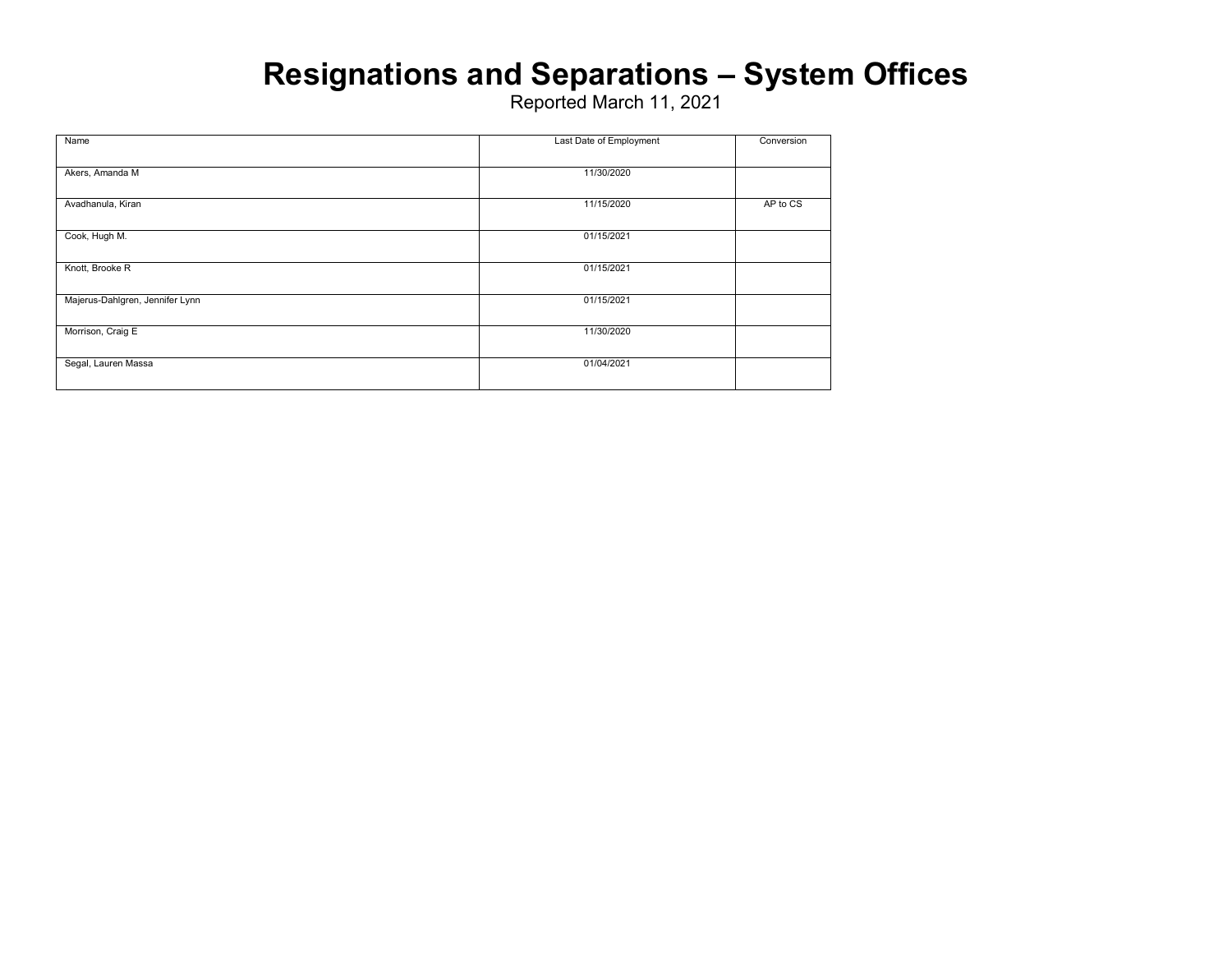### **Notice of Nonreappointment - Urbana**

| Name                               | Job Title                     | <b>Appointing Unit</b>             | Service End Date | Conversion |
|------------------------------------|-------------------------------|------------------------------------|------------------|------------|
|                                    |                               |                                    |                  |            |
| Carreon, Namneet                   | AWARDS COORD                  | Sponsored Programs Admin           | 08/15/2021       | AP to CS   |
|                                    |                               |                                    |                  |            |
| Cloward, Micah                     | ASST STRENGTH COACH, FOOTBALL | Intercollegiate Athletics          | 04/30/2021       |            |
|                                    |                               |                                    |                  |            |
| Collins, Peter                     | ASST COACH FB ANALYST         | Intercollegiate Athletics          | 04/30/2021       |            |
|                                    |                               |                                    |                  |            |
| DiAngelo, Michael G                | ASST COACH, FTBAL ANLYS       | Intercollegiate Athletics          | 05/07/2021       |            |
|                                    |                               |                                    |                  |            |
| Ferranto, John D                   | ASST STRENGTH COACH, FOOTBALL | Intercollegiate Athletics          | 04/30/2021       |            |
|                                    |                               |                                    |                  |            |
| Kirkland, James                    | ASST COACH, PLAYER PERSONNEL  | Intercollegiate Athletics          | 07/24/2021       |            |
|                                    |                               |                                    |                  |            |
| Komarthi, Vamsi Krishna            | WEB APP DEVELOPER             | Cooperative Extension              | 05/10/2021       |            |
|                                    |                               |                                    |                  |            |
| Roney, Dylan James                 | ASST COACH, FTBAL ANLYS       | Intercollegiate Athletics          | 05/07/2021       |            |
| Schwettman, Garrett Clark          | ASST COACH, FTBAL ANLYS       | Intercollegiate Athletics          | 05/07/2021       |            |
|                                    |                               |                                    |                  |            |
| Washington, Ashton Alexandria      | ASST COACH, HIGH SCHOOL REL   | Intercollegiate Athletics          | 04/30/2021       |            |
|                                    |                               |                                    |                  |            |
| Webb, Latonya Montrice             | DIR BUS CMTY ECON DEVLP       | <b>Business Community Econ Dev</b> | 01/31/2022       |            |
|                                    |                               |                                    |                  |            |
| Whitlock, Stephen Tyler Crittenden | ASST STRENGTH COACH, FTBAL    | Intercollegiate Athletics          | 04/30/2021       |            |
|                                    |                               |                                    |                  |            |
| Williams, Spencer W                | SOFTWARE DEVLPR               | School of Social Work              | 06/30/2021       |            |
|                                    |                               |                                    |                  |            |
| Zweig, Jake                        | ASST COACH, FB PLAYER DEV     | Intercollegiate Athletics          | 04/24/2021       |            |
|                                    |                               |                                    |                  |            |
|                                    |                               |                                    |                  |            |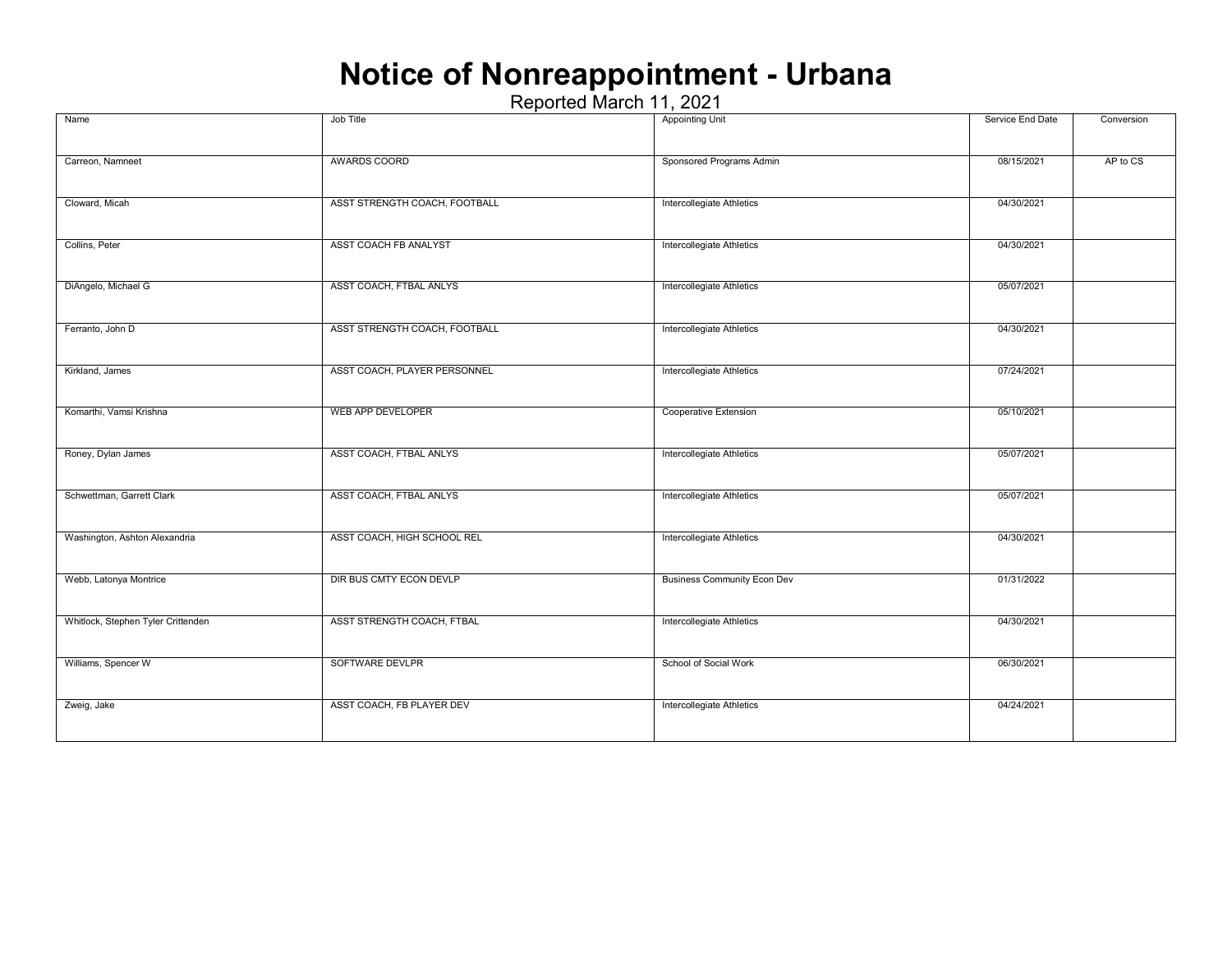### **Notice of Nonreappointment - Chicago**

Reported March 11, 2021

| Name                 | Job Title       | <b>Appointing Unit</b>         | Service End Date |
|----------------------|-----------------|--------------------------------|------------------|
|                      |                 |                                |                  |
|                      |                 |                                |                  |
| Byrnes, Brian        | PROJ MGR        | <b>Administration Services</b> | 08/15/2021       |
|                      |                 |                                |                  |
|                      |                 |                                |                  |
| Patel, Hariyali B    | RES ASSOC I     | UI CC Clinical & Rsch Data Sci | 08/15/2021       |
|                      |                 |                                |                  |
|                      |                 |                                |                  |
| Pena, Gabriela       | <b>RES SPEC</b> | Ctr Clinical Translational Sci | 08/15/2021       |
|                      |                 |                                |                  |
|                      |                 |                                |                  |
| Smith, Selena Evette | ASSOC DIR       | Urban Health Program           | 01/15/2022       |
|                      |                 |                                |                  |
|                      |                 |                                |                  |
|                      |                 |                                |                  |

#### **Notice of Nonreappointment - Springfield**

Reported March 11, 2021

| Name                  | Job Title                | <b>Appointing Unit</b>          | Service End<br>Date |
|-----------------------|--------------------------|---------------------------------|---------------------|
| Deterding, Peyton Jon | DIR INTERCOLLEGIATE ATHL | Athletics                       | 08/15/2021          |
| Mather, Sharon L      | <b>DEVLP MGR</b>         | <b>Performing Arts Services</b> | 08/15/2021          |

### **Notice of Nonreappointment – System Offices**

| Name | Job Title | <b>Appointing Unit</b> | Service End Date |
|------|-----------|------------------------|------------------|
|      |           |                        |                  |
| None |           |                        |                  |
|      |           |                        |                  |
|      |           |                        |                  |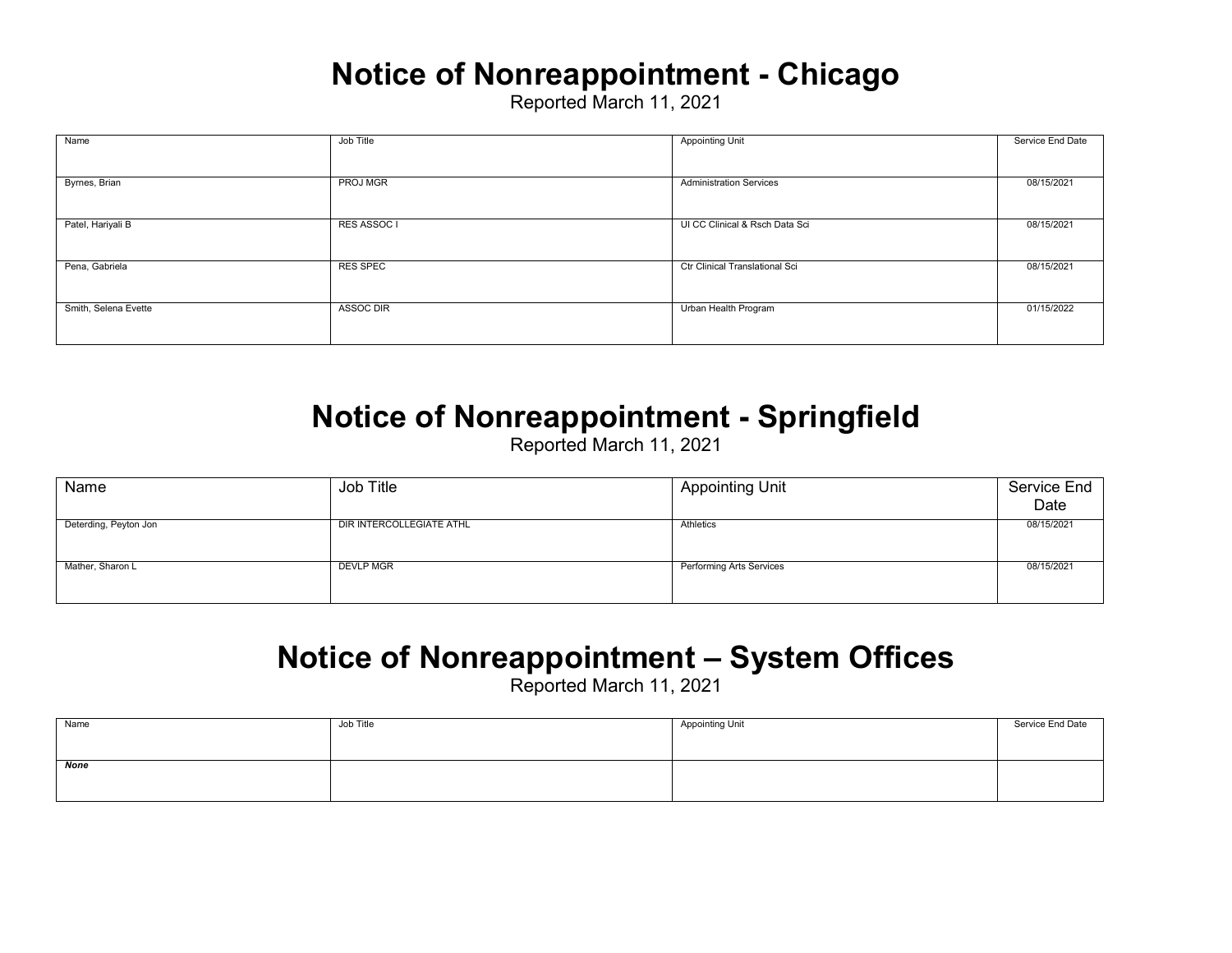### **Recommendation on Employment of University of Illinois Retiree and Employment of Other SURS Annuitant – Urbana**

| Name                       | <b>Job Title Before</b><br><b>Retirement</b><br>OR SURS<br>Annuitant<br><b>Retirement</b><br>Institution | <b>Employing Unit and</b><br>College<br><b>Before Retirement</b>                                                                                                                              | <b>First Rehire</b><br><b>Date After</b><br>Retirement | Job Title | <b>Appointing Unit</b>                                  | <b>Appointing College</b>               | Job FTE*                              | <b>Service</b><br><b>Dates</b> | <b>Salary</b>                | Source of<br>Funds** | Policy<br>Provision<br>Code*** |
|----------------------------|----------------------------------------------------------------------------------------------------------|-----------------------------------------------------------------------------------------------------------------------------------------------------------------------------------------------|--------------------------------------------------------|-----------|---------------------------------------------------------|-----------------------------------------|---------------------------------------|--------------------------------|------------------------------|----------------------|--------------------------------|
| Ahuja,<br>Narendra         | 1. Professor; 2.<br><b>Willett Professor</b>                                                             | 1. Electrical &<br>Computer Eng.<br>Engineering; 2.<br>Electrical & Computer<br>Eng, Engineering                                                                                              | 03/28/2013                                             | 239000    | <b>Professor Emeritus</b>                               | <b>Coordinated Science</b><br>Lab       | Grainger<br>Engineering               | 27.40%                         | 09/16/2020 -<br>05/15/2021   | \$48,668.98/Total    | Institutional<br>& Grant       |
| Burns, Scott<br>Allen      | Associate Professor                                                                                      | Industrial&Enterprise<br>Sys Eng, Engineering                                                                                                                                                 | 11/16/2010                                             | 422000    | Associate<br>Professor Emeritus                         | Industrial&Enterprise<br>Sys Eng        | Grainger<br>Engineering               | 20.00%                         | $01/16/2021 -$<br>05/15/2021 | \$8,200.00/Total     | Gift                           |
| Crowell.<br>Dennis Jay     | <b>Illinois State</b><br>University                                                                      |                                                                                                                                                                                               | 08/16/2007                                             | 783000    | Adjunct Instructor                                      | School of Social<br>Work                | School of<br>Social Work              | 20.00%                         | $01/01/2021 -$<br>05/15/2021 | \$4,750,00/Total     | State                          |
| Davis, Wayne<br>J.         | Professor                                                                                                | General Engineering,<br>Engineering                                                                                                                                                           | 12/16/2005                                             | 422000    | <b>Professor Emeritus</b>                               | Industrial&Enterprise<br>Sys Eng        | Grainger<br>Engineering               | 20.00%                         | $01/16/2021 -$<br>05/15/2021 | \$8,200.00/Total     | Gift                           |
| Duncan,<br>Ronald J.       | <b>Visiting Extension</b><br>Educator,<br>Community<br>Economic<br>Development                           | Cooperative Extension,<br>Agr, Consumer, & Env<br>Sciences                                                                                                                                    | 12/12/2018                                             | 265000    | Instructor                                              | Sch Earth, Soc.<br><b>Environ Admin</b> | <b>Liberal Arts</b><br>& Sciences     | 50.00%                         | $01/16/2021 -$<br>03/15/2021 | \$8,000.00/Total     | State                          |
| Eden, James<br>Gary        | 1. Intel Alumni<br>Endowed Chair: 2.<br>Professor                                                        | 1. Electrical &<br>Computer Eng.<br>Engineering; 2.<br>Electrical & Computer<br>Eng, Engineering                                                                                              | 06/16/2019                                             | 487000    | <b>Intel Alumni</b><br><b>Endowed Chair</b><br>Emeritus | Micro and<br>Nanotechnology Lab         | Grainger<br>Engineering               | 16.00%                         | $01/01/2021 -$<br>08/31/2021 | \$27,528.08/Total    | Grant                          |
| Esfahani, Hadi<br>S.       | 1. Professor; 2.<br>Director; 3. Editor-<br>In-Chief; 4.<br>Professor                                    | 1. Business<br>Administration, Gies<br>College of Business; 2.<br>Ctr S. Asian & MidEast<br>Studies; 3. Economics,<br>Liberal Arts &<br>Sciences: 4.<br>Economics, Liberal<br>Arts & Sciences | 01/16/2021                                             | 902000    | Adjunct Professor                                       | <b>Business</b><br>Administration       | Gies<br>College of<br><b>Business</b> | 33.00%                         | $01/16/2021 -$<br>03/15/2021 | \$33,000.00/Total    | State                          |
| Faurie,<br>Vanessa K.      | Director of<br>Advancement<br><b>Research Initiatives</b>                                                | Ofc VC Inst<br>Advancement                                                                                                                                                                    | 08/26/2020                                             | 392007    | Academic Hourly                                         | Beckman Institute                       | <b>OVCRI</b><br>Institutes            | 0.00%                          | 09/01/2020 -<br>10/15/2020   | \$48.00/Hourly       | State                          |
| Funk, Susan<br><b>Beth</b> | Parkland College                                                                                         |                                                                                                                                                                                               | 08/24/2020                                             | 613002    | <b>Adjunct Clinical</b><br>Instructor                   | Curriculum and<br>Instruction           | Education                             | 28.00%                         | 01/16/2021 -<br>05/15/2021   | \$5,894.00/Total     | State                          |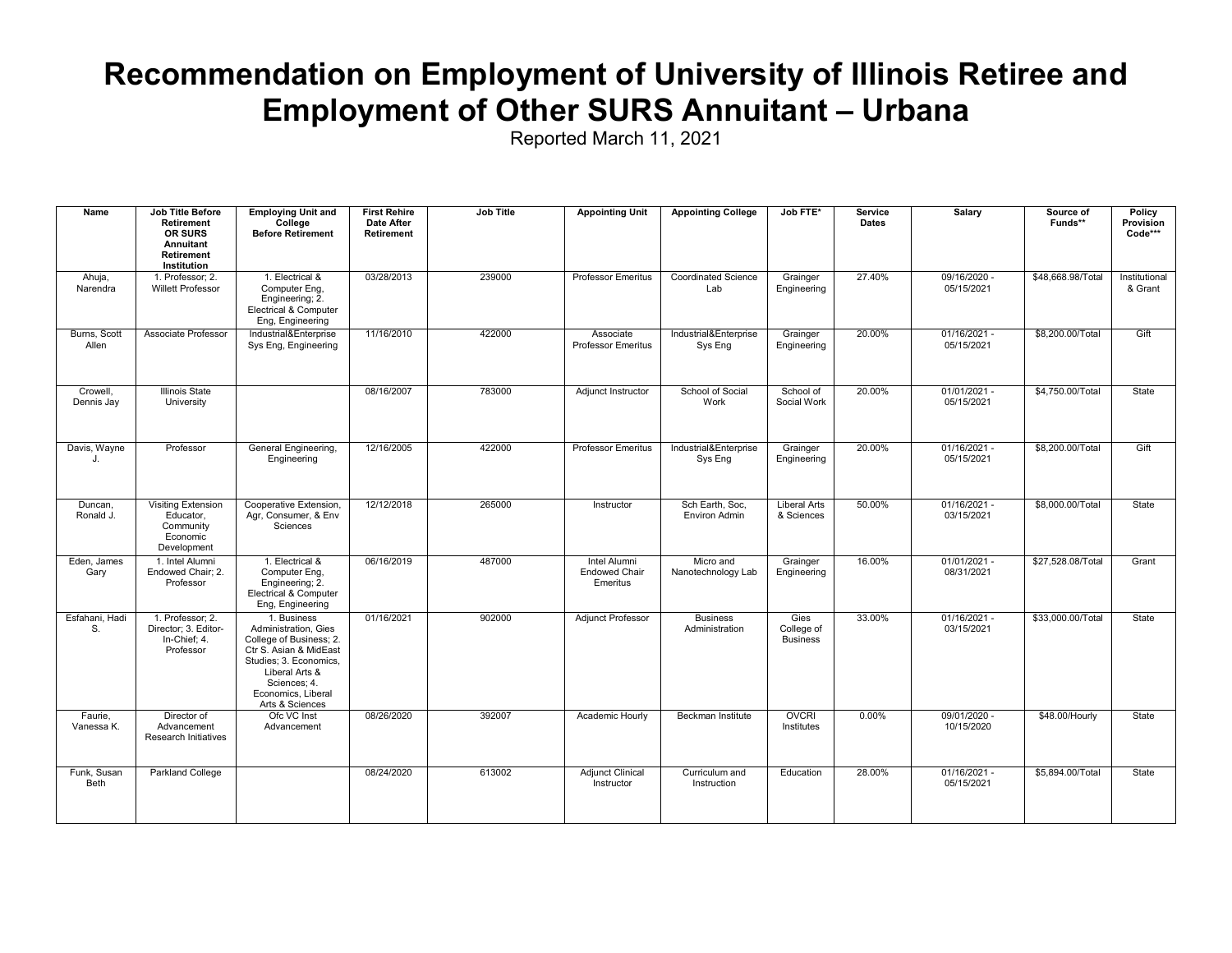| Name                   | <b>Job Title Before</b><br>Retirement<br>OR SURS<br>Annuitant<br><b>Retirement</b><br>Institution | <b>Employing Unit and</b><br>College<br><b>Before Retirement</b>                                                                     | <b>First Rehire</b><br>Date After<br>Retirement | <b>Job Title</b> | <b>Appointing Unit</b>                 | <b>Appointing College</b>      | Job FTE*                               | Service<br><b>Dates</b> | Salary                       | Source of<br>Funds** | <b>Policy</b><br>Provision<br>Code*** |
|------------------------|---------------------------------------------------------------------------------------------------|--------------------------------------------------------------------------------------------------------------------------------------|-------------------------------------------------|------------------|----------------------------------------|--------------------------------|----------------------------------------|-------------------------|------------------------------|----------------------|---------------------------------------|
| Ge, Pinghua            | Research Physicist                                                                                | Physics, Grainger<br>College of Engineering                                                                                          | 12/14/2020                                      | 244000           | Academic Hourly                        | Physics                        | Grainger<br>Engineering                | 0.00%                   | 12/14/2020 -<br>08/31/2021   | \$27.00/Hourly       | Grant                                 |
| Giacomelli,<br>Gary J. | Southern Illinois<br>University-<br>Carbondale                                                    |                                                                                                                                      | 01/21/2020                                      | 944000           | Chief of Staff                         | Carle IL COM<br>Administration | Carle<br>Illinois<br>Medicine          | 80.00%                  | $01/21/2021 -$<br>08/31/2021 | \$81,167.70/Total    | Gift                                  |
| Grossman,<br>Michael   | Professor of<br>Genetics                                                                          | Animal Sciences, Agr,<br>Consumer, & Env<br>Sciences                                                                                 | 05/16/2012                                      | 701001           | Professor Emeritus<br>(AH)             | Facilities and<br>Services     | Facilities                             | 0.00%                   | 12/21/2020 -<br>02/28/2021   | \$50.00/Hourly       | State                                 |
| Gurfinkel,<br>German   | Professor                                                                                         | Civil & Environmental<br>Eng, Engineering                                                                                            | 08/21/1998                                      | 251000           | Professor Emeritus                     | Civil & Environmental<br>Eng   | Grainger<br>Engineering                | 27.10%                  | 01/16/2021 -<br>05/15/2021   | \$13,200.00/Total    | State                                 |
| Hart, Julia A.         | Adjunct Lecturer                                                                                  | School of Information<br>Sciences                                                                                                    | 08/27/2020                                      | 992000           | Adjunct Lecturer                       | <b>Information Sciences</b>    | School of<br>Information<br>Sciences   | 50.00%                  | $01/01/2021 -$<br>05/15/2021 | \$13,000.00/Total    | State                                 |
| Holley,<br>Geralyn Kay | Lecturer                                                                                          | Journalism, Media                                                                                                                    | 06/10/2019                                      | 642000           | Adjunct Lecturer                       | Journalism                     | College of<br>Media                    | 15.00%                  | 12/21/2020 -<br>01/15/2021   | \$7,500.00/Total     | State                                 |
| Jakobsson,<br>Eric     | Professor                                                                                         | Molecular & Integrative<br>Physl, Liberal Arts &<br>Sciences                                                                         | 01/16/2018                                      | 759000           | Professor Emeritus                     | Campus Honors<br>Program       | Provost &<br>VC Acad<br>Affairs        | 24.00%                  | 01/16/2021 -<br>05/15/2021   | \$6,000.00/Total     | State                                 |
| Kingery, Linda<br>S.   | Adjunct Instructor                                                                                | School of Social Work                                                                                                                | 01/08/2016                                      | 783000           | <b>Adjunct Lecturer</b>                | School of Social<br>Work       | School of<br>Social Work               | 45.00%                  | $01/01/2021 -$<br>05/15/2021 | \$14,250.00/Total    | State                                 |
| Leff, Carol<br>Skalnik | Associate Professor                                                                               | Political Science,<br>Liberal Arts & Sciences                                                                                        | 01/01/2021                                      | 710000           | Associate<br>Professor Emerita         | <b>Political Science</b>       | <b>Liberal Arts</b><br>& Sciences      | 25.00%                  | 01/01/2021 -<br>05/15/2021   | \$10,000.00/Total    | State                                 |
| Lilly, Brian<br>Peter  | Lecturer                                                                                          | Technology<br>Entrepreneur Ctr.<br><b>Grainger Engineering</b>                                                                       | 02/11/2020                                      | 855000           | Adjunct Lecturer                       | Technology<br>Entrepreneur Ctr | Grainger<br>Engineering                | 35.00%                  | $01/01/2021 -$<br>05/15/2021 | \$15,000,00/Total    | State                                 |
| Liu, Liang Y.          | 1. Associate<br>Professor; 2.<br>Associate Dean,<br>Facilities & Capital<br>Planning              | 1. Civil &<br>Environmental Eng,<br><b>Grainger Engineering;</b><br>2. Engineering<br>Administration,<br><b>Grainger Engineering</b> | 11/12/2019                                      | 251000           | Associate<br><b>Professor Emeritus</b> | Civil & Environmental<br>Eng   | Grainger<br>Engineering                | 25.00%                  | 01/16/2021 -<br>05/15/2021   | \$13,200.00/Total    | State                                 |
| Longley, Carol         | Western Illinois<br>University                                                                    |                                                                                                                                      | 01/22/2021                                      | 384509           | Academic Hourly                        | Cooperative<br>Extension       | Agr,<br>Consumer,<br>& Env<br>Sciences | 0.00%                   | $01/22/2021 -$<br>08/31/2021 | \$50.00/Hourly       | Grant                                 |
| Mason,<br>Sandra Lynn  | <b>State Master</b><br>Gardener Coord,<br>Agriculture and<br><b>Natural Resources</b>             | Cooperative Extension,<br>Agr, Consumer & Env<br>Sciences                                                                            | 01/21/2020                                      | 802000           | Adjunct Instructor                     | <b>Crop Sciences</b>           | Agr,<br>Consumer,<br>& Env<br>Sciences | 15.00%                  | $01/16/2021 -$<br>05/15/2021 | \$10,000.00/Total    | State                                 |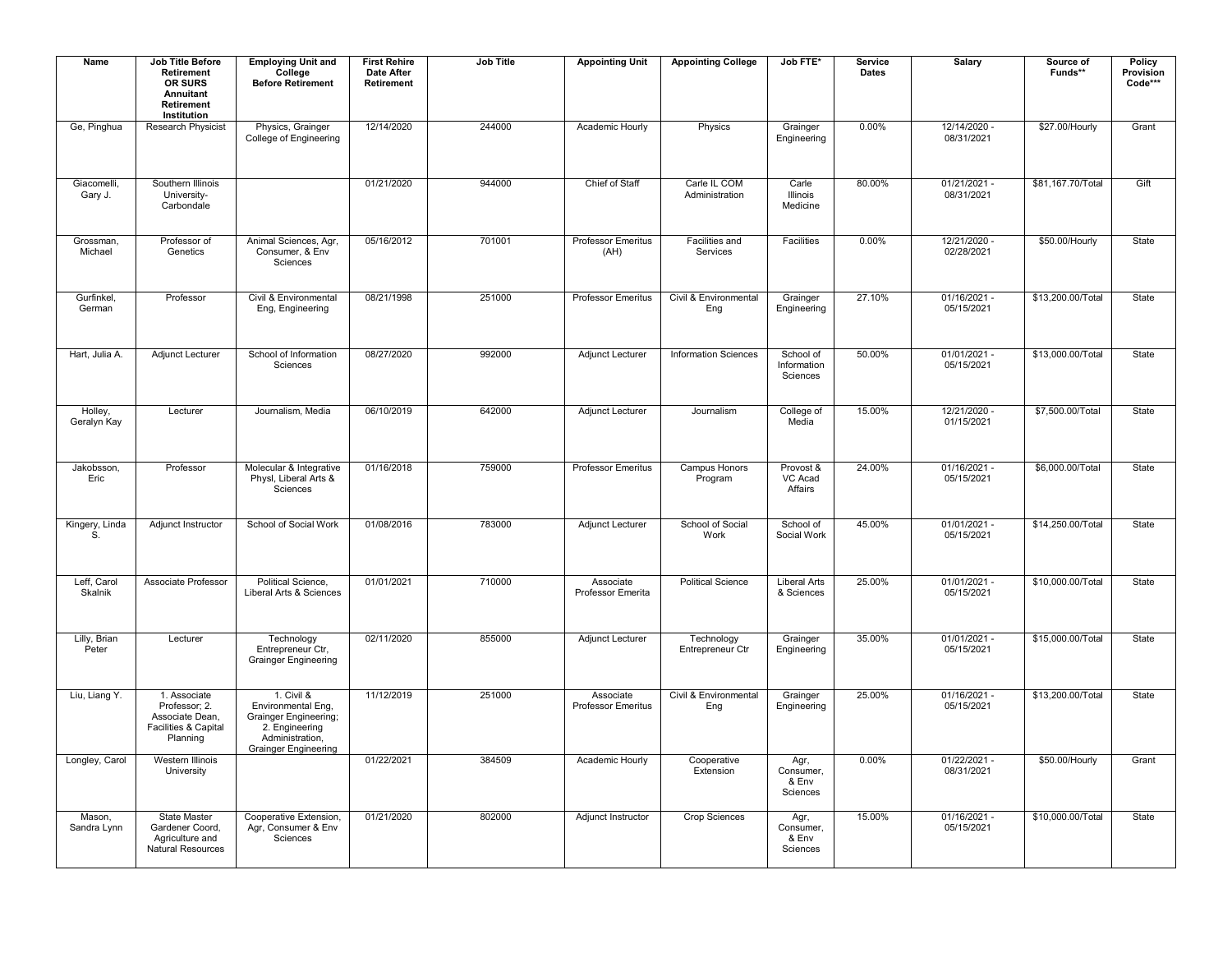| Name                               | <b>Job Title Before</b><br>Retirement<br>OR SURS<br>Annuitant<br>Retirement<br>Institution | <b>Employing Unit and</b><br>College<br><b>Before Retirement</b>                                            | <b>First Rehire</b><br><b>Date After</b><br>Retirement | <b>Job Title</b> | <b>Appointing Unit</b>         | <b>Appointing College</b>               | Job FTE*                               | Service<br><b>Dates</b> | Salary                       | Source of<br>Funds** | <b>Policy</b><br>Provision<br>Code*** |
|------------------------------------|--------------------------------------------------------------------------------------------|-------------------------------------------------------------------------------------------------------------|--------------------------------------------------------|------------------|--------------------------------|-----------------------------------------|----------------------------------------|-------------------------|------------------------------|----------------------|---------------------------------------|
| Mumm, Rita<br>Hogan                | Associate Professor                                                                        | Crop Sciences, Agr,<br>Consumer, & Env<br>Sciences                                                          | 05/16/2013                                             | 802000           | Associate<br>Professor Emerita | <b>Crop Sciences</b>                    | Agr,<br>Consumer,<br>& Env<br>Sciences | 50.00%                  | 01/16/2021 -<br>05/15/2021   | \$39,000.00/Total    | Grant                                 |
| Reid, Debra<br>Ann                 | Eastern Illinois<br>University                                                             |                                                                                                             | 08/16/2017                                             | 483008           | <b>Adjunct Professor</b>       | Agr, Consumer, &<br>Env Sci Admn        | Agr,<br>Consumer,<br>& Env<br>Sciences | 20.00%                  | $01/01/2021 -$<br>05/15/2021 | \$8,750.00/Total     | State                                 |
| Renzaglia<br>Adelle M.             | Professor                                                                                  | Special Education,<br>Education                                                                             | 06/01/2009                                             | 570000           | Professor Emerita              | Special Education                       | Education                              | 7.00%                   | 01/01/2021 -<br>05/15/2021   | \$4,434.78/Total     | Grant                                 |
| Reynolds,<br>Laura A.              | 1. Prentice H.<br>Marshall Professor<br>of Law; 2. Professor                               | 1. Law; 2. Law                                                                                              | 01/01/2017                                             | 853000           | Professor Emerita              | Law                                     | Law                                    | 30.00%                  | 01/01/2021 -<br>05/15/2021   | \$30,000.00/Total    | State                                 |
| Rosenblatt,<br>Joseph M.           | Professor                                                                                  | Mathematics, Liberal<br>Arts & Sciences                                                                     | 08/21/2020                                             | 257000           | <b>Professor Emeritus</b>      | Mathematics                             | <b>Liberal Arts</b><br>& Sciences      | 25.00%                  | $01/16/2021 -$<br>05/15/2021 | \$12,000.00/Total    | State                                 |
| Schimpler,<br>Carolyn J.           | Assistant Director,<br><b>Tax Materials</b>                                                | Agr & Consumer<br>Economics, Agr,<br>Consumer, & Env<br>Sciences                                            | 01/25/2021                                             | 470000           | Academic Hourly                | Agr & Consumer<br>Economics             | Agr,<br>Consumer,<br>& Env<br>Sciences | 0.00%                   | 01/25/2021 -<br>08/31/2021   | \$100.00/Hourly      | Self-<br>supporting                   |
| Shapiro,<br>Constance<br>Hoenk     | Professor                                                                                  | Human Dvlpmt &<br>Family Studies, Agr,<br>Consumer, & Env<br>Sciences                                       | 08/16/2014                                             | 793000           | Professor Emerita              | Human Dvlpmt &<br><b>Family Studies</b> | Agr,<br>Consumer,<br>& Env<br>Sciences | 1.70%                   | 12/16/2020 -<br>03/31/2021   | \$1,148.33/Total     | State                                 |
| Snir, Marc                         | 1. Faiman Muroga<br>Professor; 2.<br>Professor                                             | 1. Computer Science,<br><b>Grainger Engineering;</b><br>2. Computer Science.<br><b>Grainger Engineering</b> | 05/16/2020                                             | 434000           | <b>Professor Emeritus</b>      | <b>Computer Science</b>                 | Grainger<br>Engineering                | 50.00%                  | 01/16/2021 -<br>01/31/2021   | \$10.464.97/Total    | Grant                                 |
| Sobh, Nahil A.                     | Academic Hourly                                                                            | Micro and<br>Nanotechnology Lab,<br><b>Grainger Engineering</b>                                             | 12/01/2019                                             | 320000           | Academic Hourly                | Supercomputing<br>Applications          | <b>OVCRI</b><br>Institutes             | 0.00%                   | $01/18/2021 -$<br>08/31/2021 | \$86.54/Hourly       | Grant                                 |
| Stroud, Diana<br>R.                | 1. Assistant Dean<br>for Advancement:<br>2. Assistant Dean<br>for Advancement              | 1. Ofc VC for Inst<br>Advancement; 2.<br>School of Information<br>Sciences                                  | 12/19/2017                                             | 992000           | Academic Hourly                | <b>Information Sciences</b>             | School of<br>Information<br>Sciences   | 0.00%                   | $01/01/2021 -$<br>05/31/2021 | \$30.00/Hourly       | State                                 |
| Suslick,<br>Kenneth S.             | Professor                                                                                  | Chemistry, Liberal Arts<br>& Sciences                                                                       | 04/16/2015                                             | 413000           | <b>Professor Emeritus</b>      | Chemistry                               | <b>Liberal Arts</b><br>& Sciences      | 35.00%                  | 02/16/2021 -<br>06/15/2021   | \$32,500.00/Total    | Institutional                         |
| Thompson, II,<br>Seymour<br>Daniel | Adjunct Instructor                                                                         | Industrial&Enterprise<br>Sys Eng, Engineering                                                               | 08/16/2017                                             | 422000           | <b>Adjunct Lecturer</b>        | Industrial&Enterprise<br>Sys Eng        | Grainger<br>Engineering                | 10.00%                  | $01/16/2021 -$<br>05/15/2021 | \$4,100.00/Total     | Gift                                  |
| Valenta,<br>Richard A.             | <b>Assistant Fire</b><br>Service Education<br>Specialist                                   | Fire Service Institute,<br><b>Public Safety</b>                                                             | 10/29/2018                                             | 305000           | Academic Hourly                | Fire Service Institute                  | Public<br>Safety                       | $\mathbf 0$             | 01/10/2021 -<br>08/31/2021   | \$26.00/Hourly       | Self-<br>supporting                   |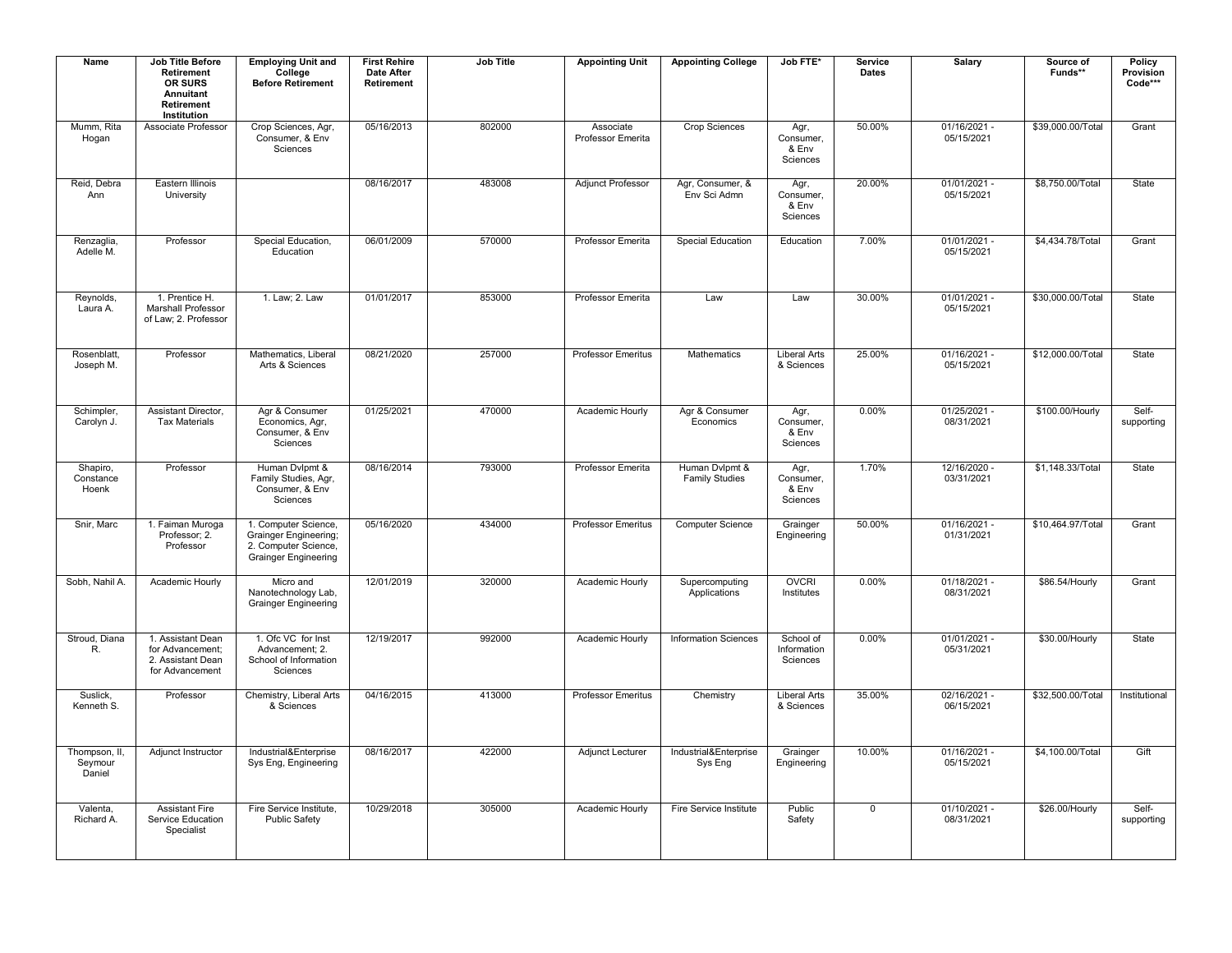| Name                          | <b>Job Title Before</b><br><b>Retirement</b><br><b>OR SURS</b><br>Annuitant<br><b>Retirement</b><br>Institution | <b>Employing Unit and</b><br>College<br><b>Before Retirement</b> | <b>First Rehire</b><br><b>Date After</b><br>Retirement | <b>Job Title</b> | <b>Appointing Unit</b>                            | <b>Appointing College</b>       | Job FTE*                             | Service<br><b>Dates</b> | Salary                       | Source of<br>Funds** | Policy<br>Provision<br>Code*** |
|-------------------------------|-----------------------------------------------------------------------------------------------------------------|------------------------------------------------------------------|--------------------------------------------------------|------------------|---------------------------------------------------|---------------------------------|--------------------------------------|-------------------------|------------------------------|----------------------|--------------------------------|
| Vanka, Surya<br>Pratap        | Professor                                                                                                       | Mechanical Sci &<br>Engineering,<br>Engineering                  | 09/16/2012                                             | 917000           | <b>Professor Emeritus</b>                         | Mechanical Sci &<br>Engineering | Grainger<br>Engineering              | 25.00%                  | 01/01/2021 -<br>05/15/2021   | \$15,000.00/Total    | State                          |
| White-Gibson,<br>Nancy Louise | <b>Clinical Assistant</b><br>Professor                                                                          | School of Social Work                                            | 08/16/2018                                             | 783000           | <b>Adjunct Clinical</b><br>Assistant<br>Professor | School of Social<br>Work        | School of<br>Social Work             | 15.00%                  | $01/01/2021 -$<br>05/15/2021 | \$5,200.00/Total     | State                          |
| Woodard, Beth<br>S.           | Associate Professor<br>of Library<br>Administration                                                             | University Library                                               | 01/09/2018                                             | 992000           | Associate<br>Professor Emerita                    | <b>Information Sciences</b>     | School of<br>Information<br>Sciences | 12.50%                  | 01/01/2021 -<br>05/15/2021   | \$3,250.00/Total     | State                          |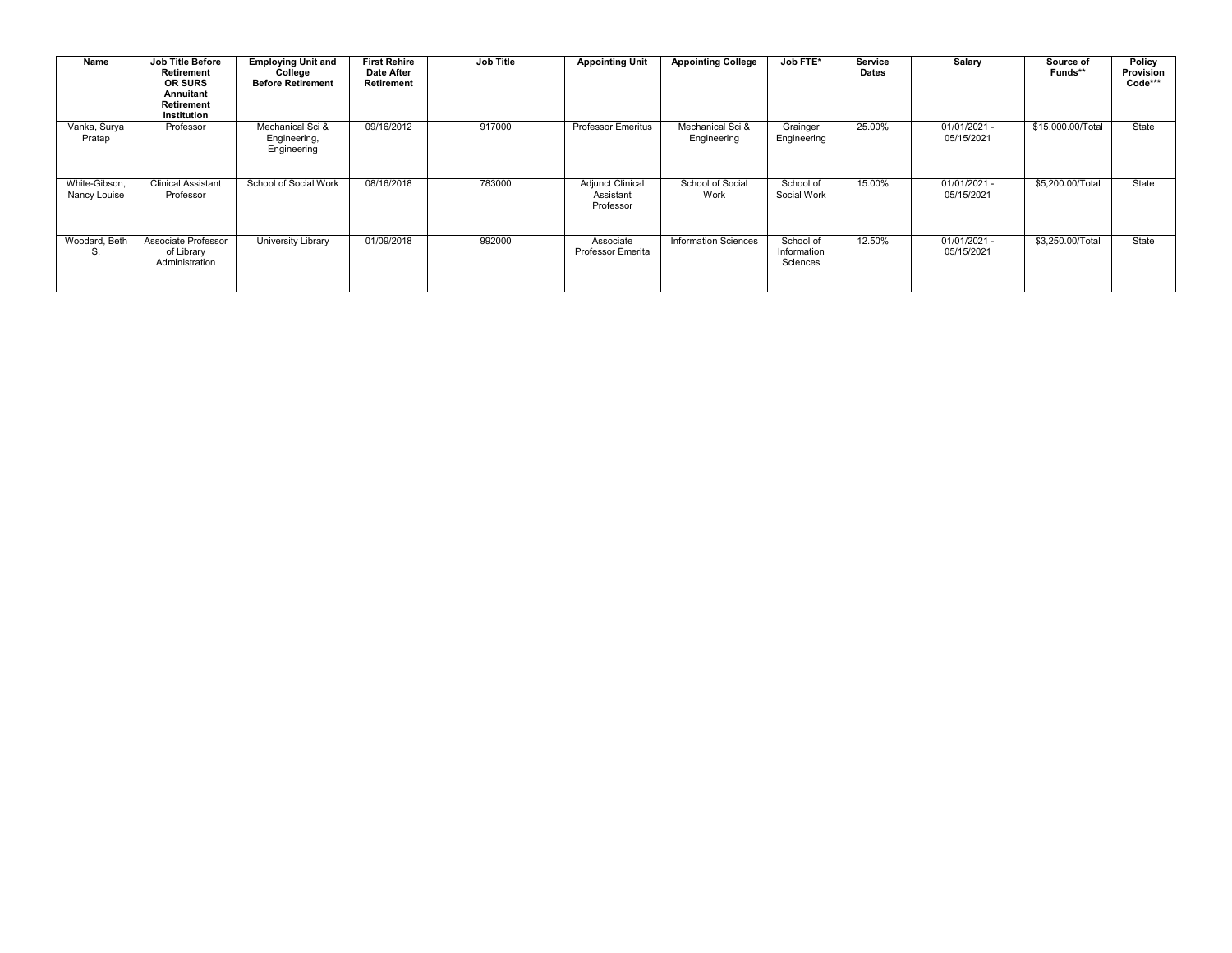#### **Recommendation on Employment of University of Illinois Retiree and Employment of Other SURS Annuitant – Chicago**

| Name                    | <b>Job Title Before</b><br>Retirement<br><b>OR SURS</b><br>Annuitant<br>Retirement<br>Institution                                       | <b>Employing Unit and</b><br>College<br><b>Before Retirement</b>                                                                                                                                                               | <b>First Rehire</b><br><b>Date After</b><br><b>Retirement</b> | <b>Job Title</b> | <b>Appointing Unit</b>                                                                                                                           | <b>Appointing</b><br>College             | Job FTE*                         |          | Salary                       | Source of<br>Funds** | Policy<br>Provision<br>Code***<br>State |
|-------------------------|-----------------------------------------------------------------------------------------------------------------------------------------|--------------------------------------------------------------------------------------------------------------------------------------------------------------------------------------------------------------------------------|---------------------------------------------------------------|------------------|--------------------------------------------------------------------------------------------------------------------------------------------------|------------------------------------------|----------------------------------|----------|------------------------------|----------------------|-----------------------------------------|
| Adams, Lillie<br>л.     | <b>HR Assistant</b><br>Manager                                                                                                          | Records-UICHR                                                                                                                                                                                                                  | 10/14/2014                                                    | 668001           | Vice Provost<br>Provost & VC Acad<br>0.00%<br>12/27/2020 -<br>Academic Contract<br><b>Faculty Affairs</b><br>Affairs<br>08/31/2021<br>Supervisor |                                          | \$40.79/Hourly                   |          |                              |                      |                                         |
| Bailey, Robert<br>C.    | 1. Professor of<br>Epidemiology; 2.<br>UIC Distinguished<br>Professor                                                                   | 1. Division of<br>Epidemiology and<br>Biostatistics, School of<br>Public Health: 2.<br>Division of<br>Epidemiology and<br>Biostatistics, School of<br>Public Health                                                            | 01/01/2019                                                    | 891000           | <b>Professor Emeritus</b><br>of Epidemiology                                                                                                     | Epidemiology and<br><b>Biostatistics</b> | School of Public<br>Health       | 9.00%    | $01/16/2021 -$<br>05/15/2021 | \$5,996.08/Total     | Grant                                   |
| Baxter,<br>Camille      | <b>Adjunct Lecturer</b>                                                                                                                 | Division of Health<br>Policy and<br>Administration, School<br>of Public Health                                                                                                                                                 | 01/01/2021                                                    | 399000           | Adjunct Lecturer                                                                                                                                 | Health Policy &<br>Administration        | School of Public<br>Health       | 13.00%   | $01/01/2021 -$<br>05/15/2021 | \$5,000.02/Total     | State                                   |
| Bosland,<br>Maarten C.  | 1. Professor; 2.<br><b>TSC Facilitator</b>                                                                                              | 1. Department of<br>Pathology, College of<br>Medicine; 2. Office for<br>the Protection of<br>Research Subjects,<br>Vice Chancellor for<br>Research                                                                             | 01/01/2021                                                    | 219000           | Professor                                                                                                                                        | Pathology                                | Coll Medicine at<br>Chicago - CS | 12.00%   | $01/16/2021 -$<br>08/31/2021 | \$13,830.52/Total    | Grant                                   |
| Duvall,<br>Katherine L  | 1. Adjunct<br>Assistant<br>Professor; 2.<br>Clinical Physician,<br>Health Services; 3.<br>Clinical Physician,<br><b>Health Services</b> | 1. Environmental and<br>Occupational Health<br>Sciences; 2.<br>Environmental and<br>Occupational Health<br>Sciences; 3. Great<br>Lakes Center-<br>Occupational and<br>Health Service Institute<br>- School of Public<br>Health | 12/13/2019                                                    | 592007           | Occupational<br>Medicine Physician<br>- Clinical Hourly                                                                                          | School of Public<br>Health               | School of Public<br>Health       | 0.00%    | 08/16/2020 -<br>08/15/2021   | \$100.00/Hourly      | Service<br>Plan Funds                   |
| Gilmartin.<br>Cheryl L. | 1. Clinical<br>Assistant<br>Professor: 2.<br><b>Clinical Pharmacist</b>                                                                 | 1. Department of<br>Pharmacy, College of<br>Pharmacy; 2.<br>Department of<br>Pharmacy, College of<br>Pharmacy                                                                                                                  | 05/16/2015                                                    | 586010           | <b>Visiting Clinical</b><br>Research<br>Coordinator.<br>Hemodialysis<br>OpioidPrescription<br>Effort                                             | Medicine                                 | Coll Medicine at<br>Chicago - CS | 24.00%   | $01/16/2021 -$<br>04/15/2021 | \$3,600.00/Total     | Grant                                   |
| Graham.<br>Parrie       | Director.<br>Administration                                                                                                             | Department of<br>Medicine/College of<br>Medicine at Chicago                                                                                                                                                                    | 09/16/2012                                                    | 586009           | Research Hourly                                                                                                                                  | Medicine                                 | Coll Medicine at<br>Chicago - CS | $0.00\%$ | $01/01/2021 -$<br>08/31/2021 | \$50.00/Hourly       | Grant                                   |
| Gray, Barry<br>M.       | 1. Physician<br>Surgeon; 2.<br>Professor (CT)                                                                                           | 1. Department of<br>Pediatrics, College of<br>Medicine Peoria; 2.<br>Department of<br>Pediatrics, College of<br>Medicine Peoria                                                                                                | 01/16/2021                                                    | 821000           | Professor                                                                                                                                        | Pediatrics                               | College of Medicine<br>at Peoria | 0.00%    | 01/19/2021 -<br>08/31/2021   | \$150.00/Hourly      | Service<br>Plan Funds                   |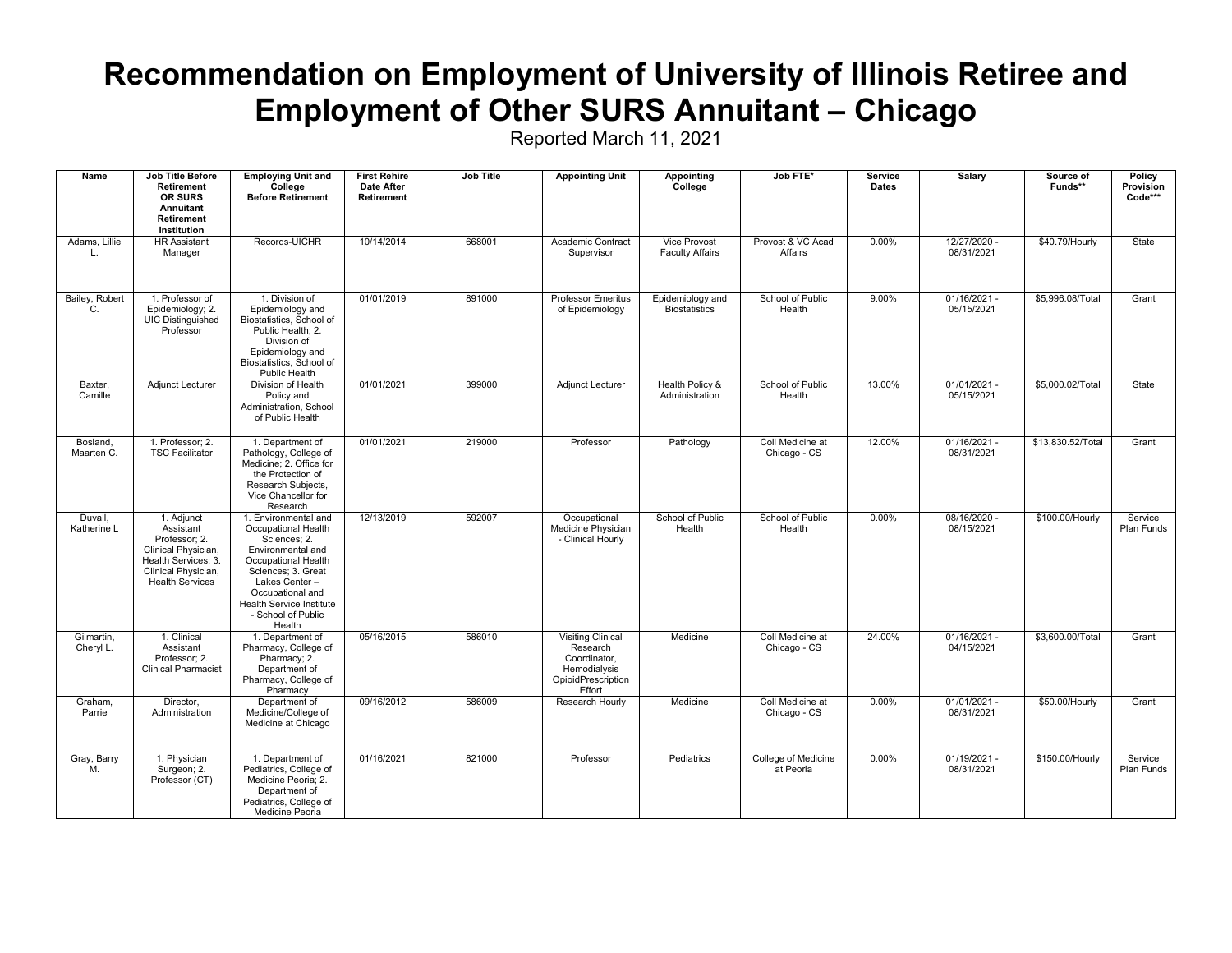| Name                       | <b>Job Title Before</b><br>Retirement<br><b>OR SURS</b><br>Annuitant<br><b>Retirement</b><br>Institution                                                                                                         | <b>Employing Unit and</b><br>College<br><b>Before Retirement</b>                                                                                                                                                                                                                                                                                                                         | <b>First Rehire</b><br><b>Date After</b><br>Retirement | Job Title | <b>Appointing Unit</b>                                                                                                            | <b>Appointing</b><br>College             | Job FTE*                            |                                      | Salary                                                      | Source of<br>Funds** | Policy<br>Provision<br>$Code***$ |
|----------------------------|------------------------------------------------------------------------------------------------------------------------------------------------------------------------------------------------------------------|------------------------------------------------------------------------------------------------------------------------------------------------------------------------------------------------------------------------------------------------------------------------------------------------------------------------------------------------------------------------------------------|--------------------------------------------------------|-----------|-----------------------------------------------------------------------------------------------------------------------------------|------------------------------------------|-------------------------------------|--------------------------------------|-------------------------------------------------------------|----------------------|----------------------------------|
| Hill, Carlotta<br>J.       | <b>Clinical Associate</b><br>Professor                                                                                                                                                                           | Department of<br>Dermatology, College<br>of Medicine at Chicago                                                                                                                                                                                                                                                                                                                          | 12/10/2018                                             | 732000    | Coll Medicine at<br>14.00%<br>09/01/2020 -<br><b>Clinical Associate</b><br>Dermatology<br>Professor<br>Chicago - CS<br>08/31/2021 |                                          | \$30,054.35/Total                   | Grant                                |                                                             |                      |                                  |
| John,<br>McEnery<br>Joseph | Director of HR<br><b>Shared Services</b>                                                                                                                                                                         | <b>UIC Human Resources</b>                                                                                                                                                                                                                                                                                                                                                               |                                                        | 846000    | 44.00%<br>$01/01/2021 -$<br>Adjunct Lecturer<br><b>Managerial Studies</b><br><b>Business</b><br>Administration<br>05/15/2021      |                                          | \$14,000.03/Total                   | State                                |                                                             |                      |                                  |
| Karn, Mary<br>Kay          | Western Illinois<br>University                                                                                                                                                                                   |                                                                                                                                                                                                                                                                                                                                                                                          | 08/16/2019                                             | 680000    | <b>Adjunct Lecturer</b>                                                                                                           | Music                                    | Architecture, Design, &<br>the Arts | 20.00%                               | 01/01/2021 -<br>05/15/2021                                  | \$4,975.84/Total     | State                            |
| Kong, Julie                | Director of<br><b>Research Services</b>                                                                                                                                                                          | <b>SPH RAD</b><br>Administration, School<br>of Public Health<br>(706028)                                                                                                                                                                                                                                                                                                                 | 12/01/2019                                             | 455000    | Associate Director<br>of Translational<br>Endeavors                                                                               | Ctr Clinical<br><b>Translational Sci</b> | Coll of Med Office of<br>the Dean   | 9.00%                                | 01/16/2020 -<br>03/15/2020                                  | \$1,500.00/Total     | Service<br>Plan Funds            |
| Levy, Judith<br>Ann        | Associate<br>Professor                                                                                                                                                                                           | Division of Health<br>Policy and<br>Administration, School<br>of Public Health                                                                                                                                                                                                                                                                                                           | 06/16/2018                                             | 399000    | Associate<br>Professor Emerita                                                                                                    | Health Policy &<br>Administration        | School of Public<br>Health          | 21.00%                               | 02/16/2021 -<br>08/31/2021                                  |                      | Grant &<br>Grant                 |
| Mitchener,<br>Carol P.     | 1. Associate Dean<br>for Academic<br>Affairs; 2.<br>Associate<br>Professor                                                                                                                                       | 1. College of<br>Education; 2.<br>Department of<br>Curriculum and<br>Instruction, College of<br>Education                                                                                                                                                                                                                                                                                | 04/16/2017                                             | 783000    | Associate<br>Professor Emerita                                                                                                    | Curriculum and<br>Instruction            | Education                           | 13.00%<br>11/16/2020 -<br>12/15/2020 |                                                             | \$1,495.00/Total     | Institutional                    |
| Prater, Valerie<br>S.      | <b>Clinical Assistant</b><br>Professor                                                                                                                                                                           | Department of<br>Biomedical & Health<br>Information Sciences.<br>College of Applied<br><b>Health Sciences</b>                                                                                                                                                                                                                                                                            | 08/16/2019                                             | 318000    | Adjunct Instructor                                                                                                                | Biomed & Health<br>Info Sciences         | <b>Applied Health</b><br>Sciences   | 16.00%                               | $01/16/2021 -$<br>03/15/2021                                | \$3,500.00/Total     | State                            |
| Schraufnagel,<br>Dean      | 1. Associate Chair,<br>Faculty Affairs; 2.<br>Physician/Surgeon;<br>3. Professor (RT)                                                                                                                            | 1. Department of<br>Medicine/College of<br>Medicine at Chicago; 2.<br>Department of<br>Medicine/College of<br>Medicine at Chicago; 3.<br>Department of<br>Medicine/College of<br>Medicine at Chicago                                                                                                                                                                                     | 08/18/2014                                             | 586009    | Professor                                                                                                                         | Medicine                                 | Coll Medicine at<br>Chicago - CS    |                                      | 10.00%<br>$01/01/2021 -$<br>\$11,526.40/Total<br>08/31/2021 |                      | Service<br>Plan Funds            |
| Stachnik,<br>Joan M.       | 1. Clinical<br>Associate<br>Professor; 2.<br><b>Clinical Pharmacist</b>                                                                                                                                          | 1. Department of<br>Pharmacy Practice,<br>College of Pharmacy;<br>2. Department of<br>Pharmacy Practice,<br>College of Pharmacy                                                                                                                                                                                                                                                          | 02/01/2016                                             | 967000    | <b>Clinical Associate</b><br>Professor                                                                                            | <b>Pharmacy Practice</b>                 | Pharmacy                            | 0.00%                                | $01/11/2021 -$<br>04/30/2021                                | \$60.00/Hourly       | Self-<br>supporting              |
| Stubbings,<br>Joann        | 1. Associate<br>Director,<br>Ambulatory<br>Specialty<br>Pharmacy; 2.<br>Clinical<br>Pharmacist; 3.<br>Center Affiliate; 4.<br><b>Clinical Associate</b><br>Profesor; 5.<br><b>Clinical Associate</b><br>Profesor | 1. Ambulatory<br>Pharmacy Services,<br>College of Pharmacy;<br>2. Ambulatory<br>Pharmacy Services,<br>College of Pharmacy;<br>3. Center for<br>Pharmacoepidemiology<br>& Pharmacoeconomic<br>Research, College of<br>Pharmacy; 4.<br>Department of<br>Pharmacy Practice,<br>College of Pharmacy;<br>5. Department of<br>Pharmacy Systems,<br>Outcomes and Policy,<br>College of Pharmacy | 05/16/2020                                             | 967000    | <b>Clinical Associate</b><br>Professor Emerita                                                                                    | <b>Pharmacy Practice</b>                 | Pharmacy                            | 45.00%                               | $01/11/2021 -$<br>05/15/2021                                | \$15,815.22/Total    | Self-<br>supporting              |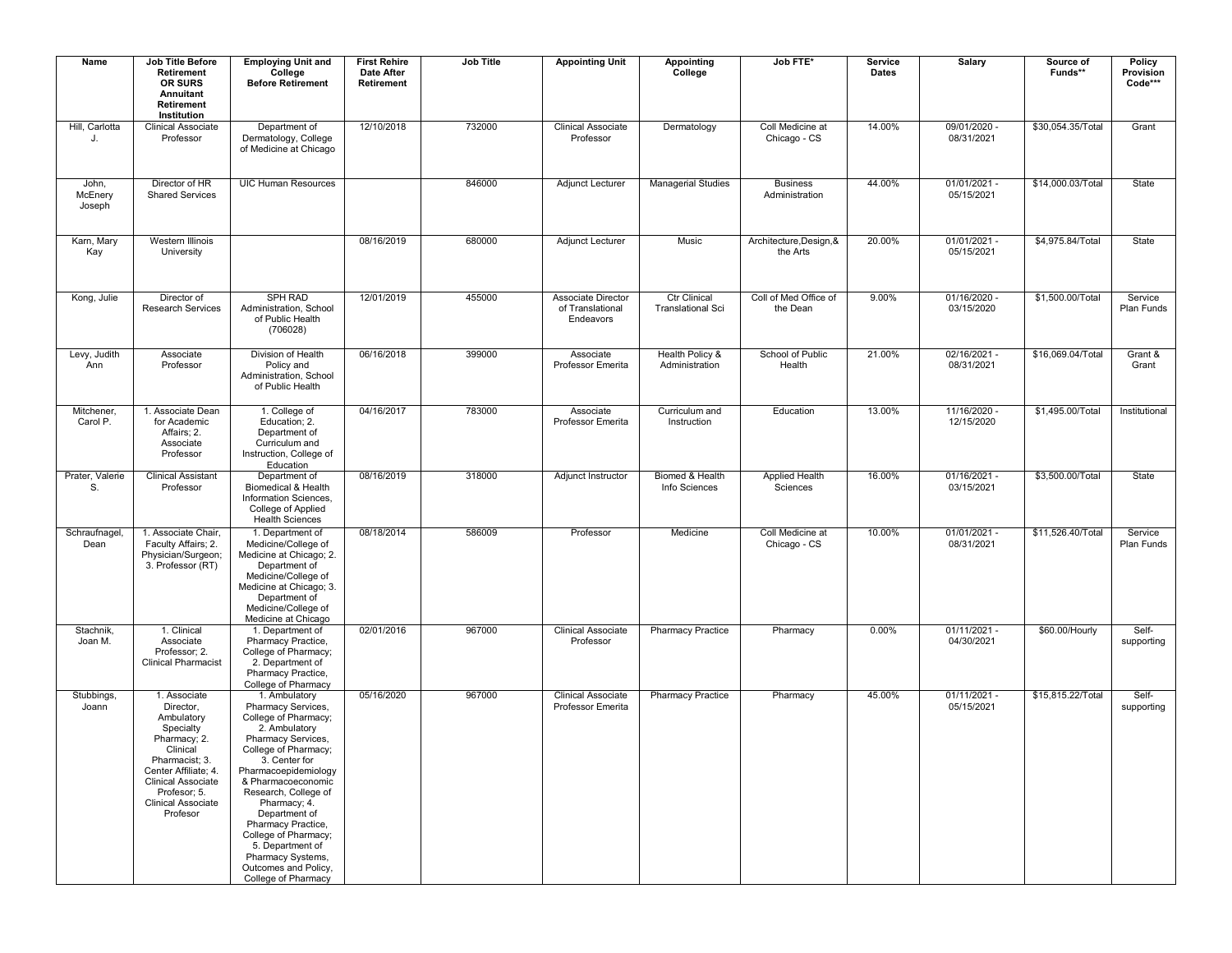| Name                  | <b>Job Title Before</b><br><b>Retirement</b><br><b>OR SURS</b><br>Annuitant<br><b>Retirement</b><br>Institution | <b>Employing Unit and</b><br>College<br><b>Before Retirement</b>                                                                                                   | <b>First Rehire</b><br><b>Date After</b><br><b>Retirement</b> | <b>Job Title</b> | <b>Appointing Unit</b>    | <b>Appointing</b><br>College               | Job FTE*                         | Service<br><b>Dates</b> | <b>Salary</b>                |                  | Policy<br>Provision<br>Code*** |
|-----------------------|-----------------------------------------------------------------------------------------------------------------|--------------------------------------------------------------------------------------------------------------------------------------------------------------------|---------------------------------------------------------------|------------------|---------------------------|--------------------------------------------|----------------------------------|-------------------------|------------------------------|------------------|--------------------------------|
| Suarez, Maria         | Sr. Research<br>Specialist                                                                                      | <b>Biobehavioral Nursing</b><br>Sciences, College of<br>Nursing                                                                                                    |                                                               | 842000           | Sr Research<br>Specialist | Human<br>Development<br><b>Nursing Sci</b> | Nursing                          | 0.00%                   | $01/25/2021 -$<br>08/31/2021 | \$51.98/Hourly   | Grant                          |
| Subbaiah,<br>Papasani | 1. Professor; 2.<br>Professor                                                                                   | 1. Department of<br>Biochemistry &<br>Molecular Genetics.<br>College of Medicine at<br>Chicago; 2.<br>Department of<br>Medicine, College of<br>Medicine at Chicago | 11/18/2019                                                    | 586015           | Professor                 | Medicine                                   | Coll Medicine at<br>Chicago - CS | 7.00%                   | 12/16/2020 -<br>08/31/2021   | \$9,559.60/Total | Grant                          |
| Velebit, Milan        | <b>Clinical Assistant</b><br>Professor                                                                          | Department of<br>Information and<br>Decision Sciences,<br>College of Business<br>Administration                                                                    | 08/16/2019                                                    | 318000           | Adjunct Instructor        | Biomed & Health<br>Info Sciences           | Applied Health<br>Sciences       | 24.00%                  | 01/16/2021 -<br>03/15/2021   | \$8,000.00/Total | State                          |
| Wolfman.<br>Howard L. | <b>Adjunct Professor</b>                                                                                        | Online Education.<br>College of Engineering                                                                                                                        | 08/16/2018                                                    | 284005           | <b>Adjunct Professor</b>  | <b>Engineering Admin</b>                   | Engineering                      | 25.00%                  | $01/01/2021 -$<br>05/15/2021 | \$9,090.00/Total | State                          |
| Ziaya, Irene<br>D.    | Investigator Intake<br>Coordinator                                                                              | Center for Clinical and<br>Translational Sciences,<br>College of Medicine<br>Chicago                                                                               | 08/16/2018                                                    | 630065           | Adjunct Lecturer          | Jane Addams<br>Social Work                 | Social Work                      | 30.00%                  | $01/01/2021 -$<br>05/15/2021 | \$5,971.00/Total | State                          |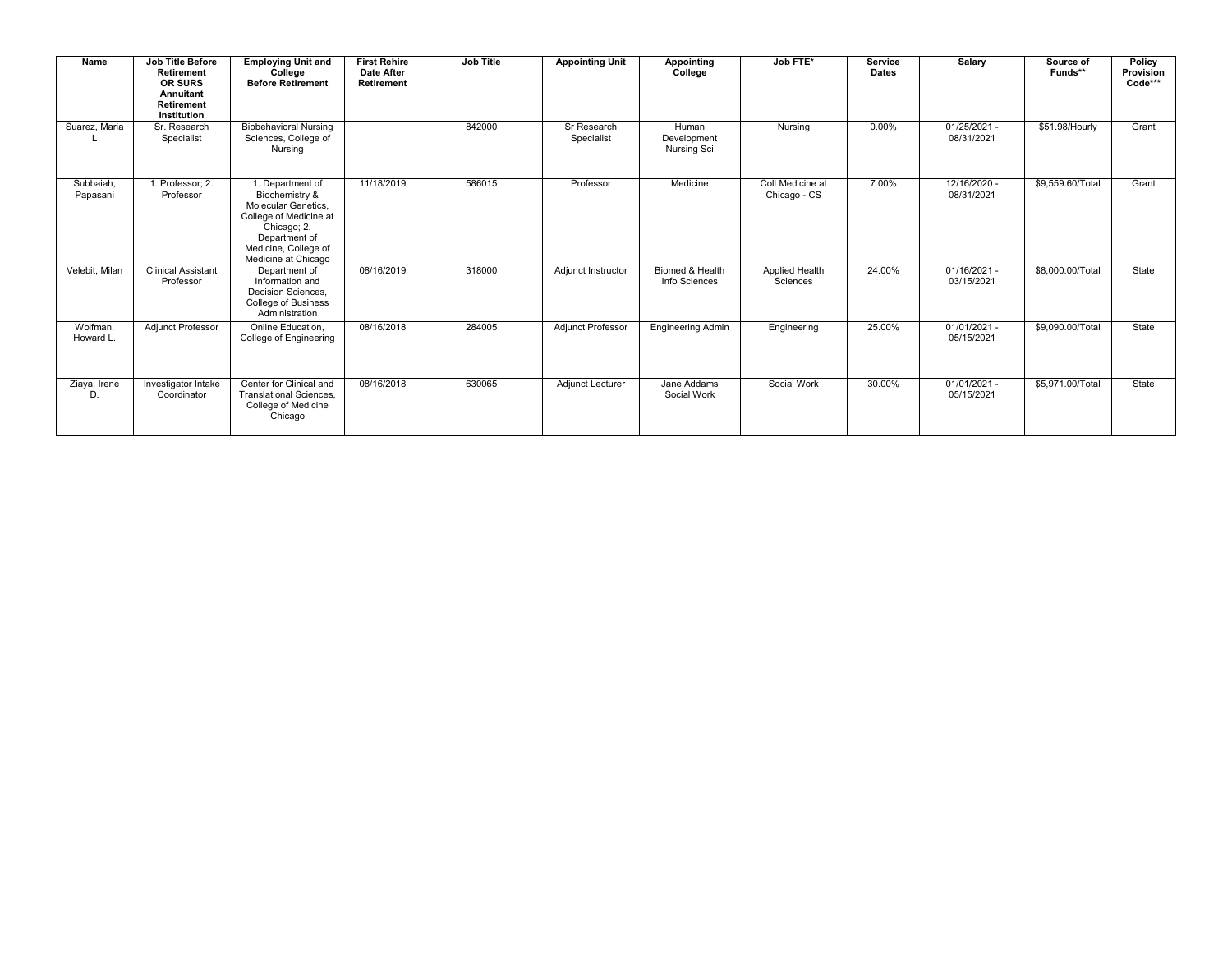#### **Recommendation on Employment of University of Illinois Retiree and Employment of Other SURS Annuitant – Springfield**

| Name                 | <b>Job Title Before</b><br>Retirement<br>OR SURS<br>Annuitant<br>Retirement<br>Institution | <b>Employing Unit and College</b><br><b>Before Retirement</b>                                                                                | <b>First Rehire</b><br><b>Date After</b><br>Retirement | <b>Job Title</b> | <b>Appointing Unit</b>                     | <b>Appointing</b><br>College         | Job FTE*                                   | <b>Service Dates</b> | <b>Salary</b>                | Source of<br>Funds** | Policy<br>Provision<br>Code*** |
|----------------------|--------------------------------------------------------------------------------------------|----------------------------------------------------------------------------------------------------------------------------------------------|--------------------------------------------------------|------------------|--------------------------------------------|--------------------------------------|--------------------------------------------|----------------------|------------------------------|----------------------|--------------------------------|
| Golden,<br>Lawrence  | 1. Professor; 2.<br>Professor                                                              | 1. Legal Studies/College of<br>Public Affairs and<br>Administration; 2. Political<br>Science/College of Public<br>Affairs and Administration | 01/16/2005                                             | 670000           | Professor<br>Emeritus                      | <b>Legal Studies</b>                 | <b>Public Affairs</b><br>&<br>Administratn | 12.50%               | 01/01/2021 -<br>05/15/2021   | \$2,487.94/Total     | State                          |
| Hall, James          | Associate<br>Professor                                                                     | <b>MIS CBM</b>                                                                                                                               | 05/16/2013                                             | 975000           | ADJ Associate<br>Professor<br>Emeritus     | Management<br>Information<br>Systems | <b>Business</b><br>and<br>Management       | 25.00%               | $01/01/2021 -$<br>05/15/2021 | \$6,000.87/Total     | State                          |
| Hartnett, John       | Senior Associate                                                                           | Institute of Government and<br><b>Public Affairs</b>                                                                                         | 11/16/2019                                             | 777000           | Adjunct Instructor                         | Public<br>Administration             | <b>Public Affairs</b><br>&<br>Administratn | 12.00%               | $01/01/2021 -$<br>05/15/2021 | \$1,293.72/Total     | State                          |
| Heshmat,<br>Shahram  | Associate<br>Professor                                                                     | Public Health/College of Public<br>Affairs and Administration                                                                                | 08/16/2014                                             | 417000           | Adjunct Associate<br>Professor<br>Emeritus | Public Health                        | <b>Public Affairs</b><br>&<br>Administratn | 25.00%               | $01/01/2021 -$<br>05/15/2021 | \$2,786.46/Total     | State                          |
| Larson, David<br>Κ   | Associate<br>Professor                                                                     | <b>MIS CBM</b>                                                                                                                               | 06/01/2019                                             | 975000           | Associate<br>Professor<br>Emeritus         | Management<br>Information<br>Systems | <b>Business</b><br>and<br>Management       | 25.00%               | $01/01/2021 -$<br>05/15/2021 | \$6,000.87/Total     | State                          |
| Newman,<br>Laurel    | Associate<br>Professor                                                                     | <b>MGT CBM</b>                                                                                                                               | 08/16/2020                                             | 460000           | <b>ASSOC PROF</b><br><b>EMERTIA</b>        | Mgmt, Marketing,<br>and Ops          | <b>Business</b><br>and<br>Management       | 25.00%               | $01/01/2021 -$<br>05/15/2021 | \$6,000.87/Total     | State                          |
| Nicholson,<br>Hank E | Associate<br>Professor                                                                     | Communication/College of<br>Liberal Arts & Sciences                                                                                          | 10/16/2008                                             | 247000           | Associate<br>Professor<br>Emeritus         | <b>Capital Scholars</b><br>Program   | Provost &<br>VC Acad<br>Affairs            | 13.00%               | $01/01/2021 -$<br>05/15/2021 | \$1,492.74/Total     | State                          |
| O Gorman,<br>David   | Professor                                                                                  | <b>MGT CBM</b>                                                                                                                               | 08/16/2010                                             | 975000           | <b>ADJ PROF</b><br><b>EMERITUS</b>         | Management<br>Information<br>Systems | <b>Business</b><br>and<br>Management       | 25.00%               | $01/01/2021 -$<br>05/15/2021 | \$6,000.87/Total     | State                          |
| Racine, David        | Executive<br>Director                                                                      | Center for State Policy and<br>Leadership                                                                                                    | 01/01/2021                                             | 777000           | Adjunct Instructor                         | Public<br>Administration             | <b>Public Affairs</b><br>&<br>Administratn | 25.00%               | $01/01/2021 -$<br>05/15/2021 | \$4,975.84/Total     | State                          |
| Wassenberg,<br>Pinky | 1. Professor; 2.<br>Professor                                                              | 1. Legal Studies/College of<br>Public Affairs and<br>Administration; 2. Political<br>Science/College of Public<br>Affairs and Administration | 08/16/2015                                             | 480000           | Professor Emerita                          | <b>Political Science</b>             | <b>Public Affairs</b><br>&<br>Administratn | 25.00%               | $01/01/2021 -$<br>05/15/2021 | \$3,980.68/Total     | State                          |